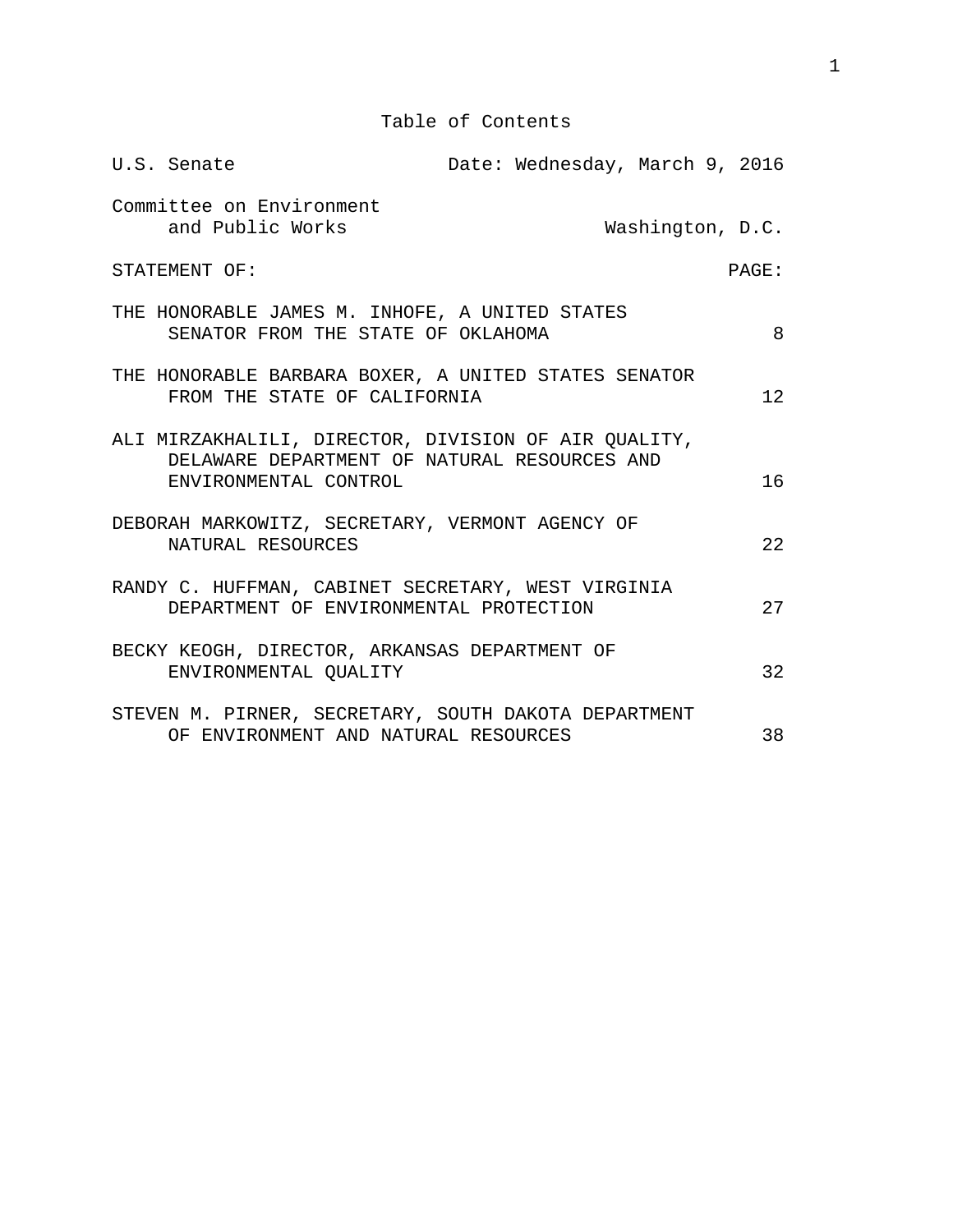HEARING ON COOPERATIVE FEDERALISM: STATE PERSPECTIVES ON EPA REGULATORY ACTIONS AND THE ROLE OF STATES AS CO-REGULATORS

Wednesday, March 9, 2016

United States Senate

Committee on Environment and Public Works

Washington, D.C.

The committee met, pursuant to notice, at 9:34 a.m. in room 406, Dirksen Senate Office Building, the Honorable James Inhofe [chairman of the committee] presiding.

Present: Senators Inhofe, Boxer, Capito, Boozman, Wicker, Fischer, Rounds, Sullivan, Carper, Cardin, Whitehouse, Gillibrand, and Markey.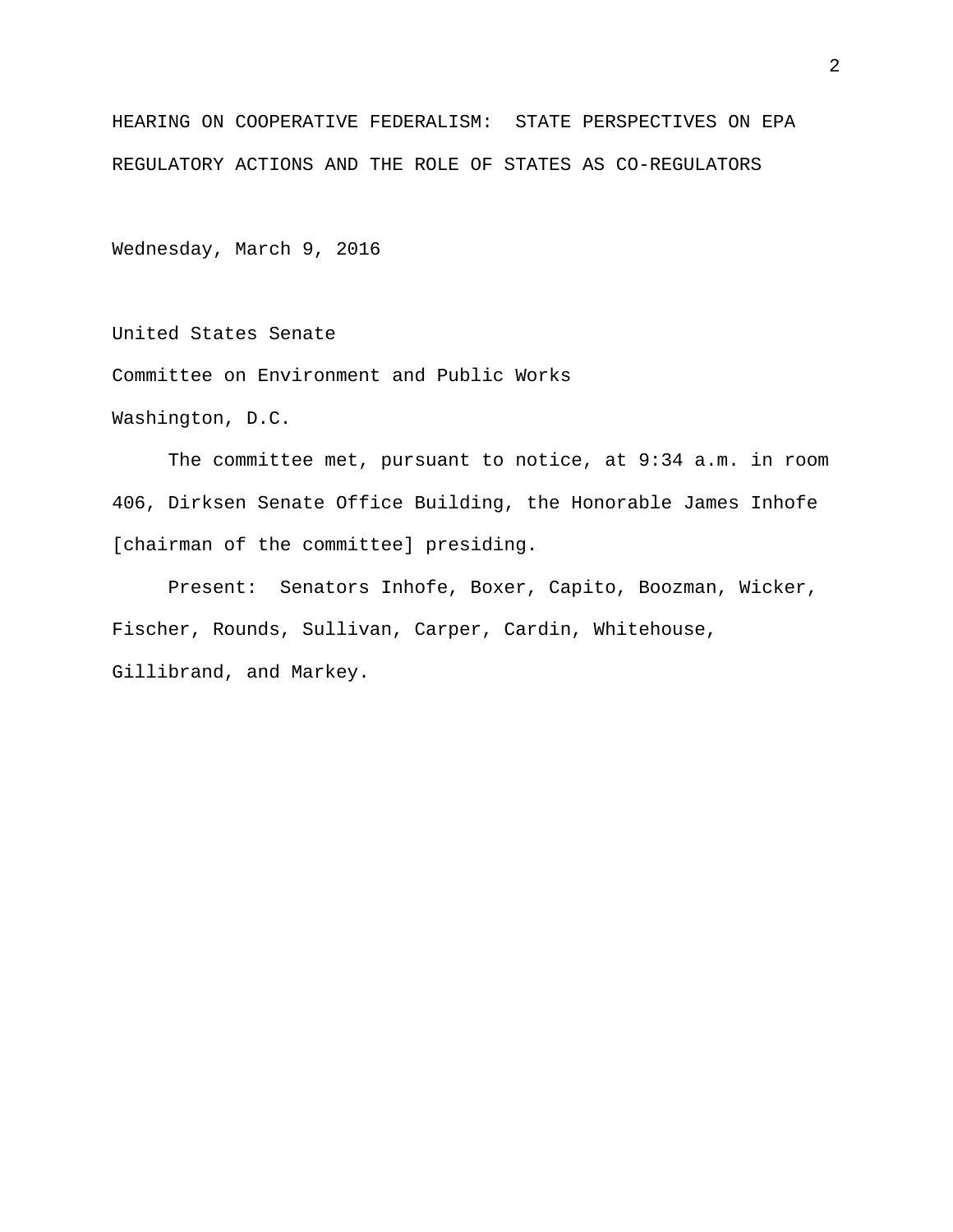Senator Inhofe. The meeting will come to order.

First of all, I am very happy to have the five witnesses that are here today. We always like to hear from the States, at least some of us do, and I would like to, at this point, have any of our members who want to introduce those from their State. Senator Capito, do you?

Senator Capito. Yes. Thank you, Mr. Chairman. I would like to welcome Randy Huffman, who is our Cabinet Secretary, and has been for many years, in West Virginia at the Department of Environmental Protection. Randy was three years as the deputy, but he has worked in all variety of areas, including abandoned mine lands program. He is a graduate of West Virginia Tech. We see him, or I see him, around town all the time, so welcome, Randy. Thank you for your testimony and for your service to our State and to our Nation.

Senator Inhofe. And Senator Rounds?

Senator Rounds. Thank you, Mr. Chairman. Yes, I would.

First, I would also like to thank all of our witnesses for coming here today to testify in front of this Committee on State perspectives. I would particularly like to welcome to our Committee today the Secretary of the South Dakota Department of Environment and Natural Resources, or, as we used to call them, Dirt and Water. Secretary Pirner has served as the DENR Secretary for three South Dakota governors, but he has also been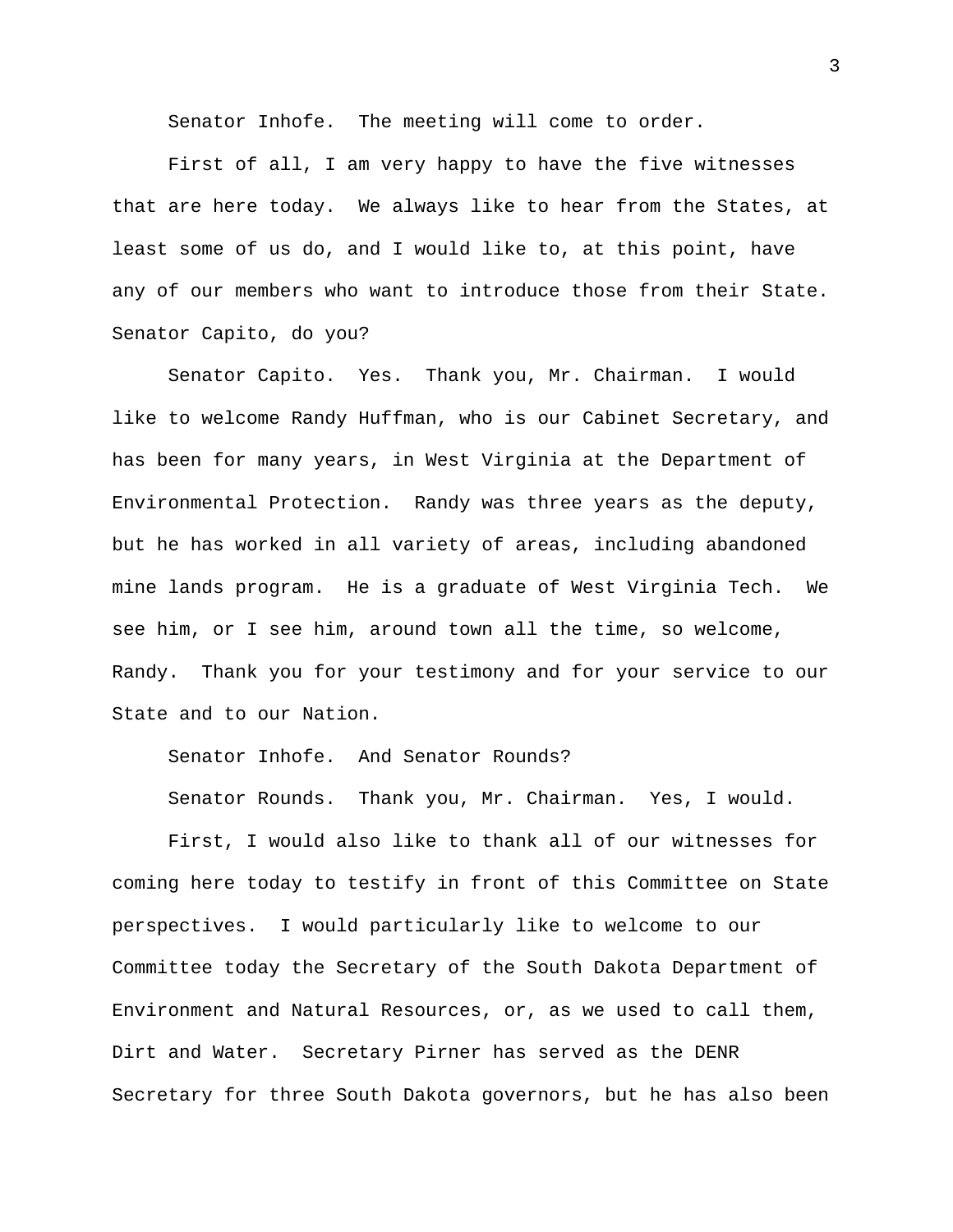in various positions at DENR since 1979. Secretary Pirner has more than three decades of experience with EPA regulations and is truly an expert in the field.

Secretary Pirner has an impressive breadth of experience in every type of environmental regulation. He has extensive experience in EPA rules regulating water, air, and toxic substances. Secretary Pirner leads an agency with approximately 180 full-time employees, and this small group of employees is responsible for administering nearly all of the Federal environmental laws from the EPA such as Clean Water Act, Clean Air Act, and Safe Drinking Water Act. They are also responsible for administering various State environmental laws in the State with over 77,000 square miles of land.

Secretary Pirner knows all too well the demands of a small State agency with limited budgets that they face while attempting to administer the increasing multitude of EPA regulations forced upon the States. Every day he is confronted with the challenge of managing his agency's resources in a way that will allow them to fulfill all of their State and Federal duties as the environmental regulatory agency in South Dakota.

It should also be noted that over 30 percent of DENR's operating budget is relied upon Federal funds. Every day Secretary Pirner's goal is to make sure that South Dakotans enjoy the cleanest air and water possible. In South Dakota, our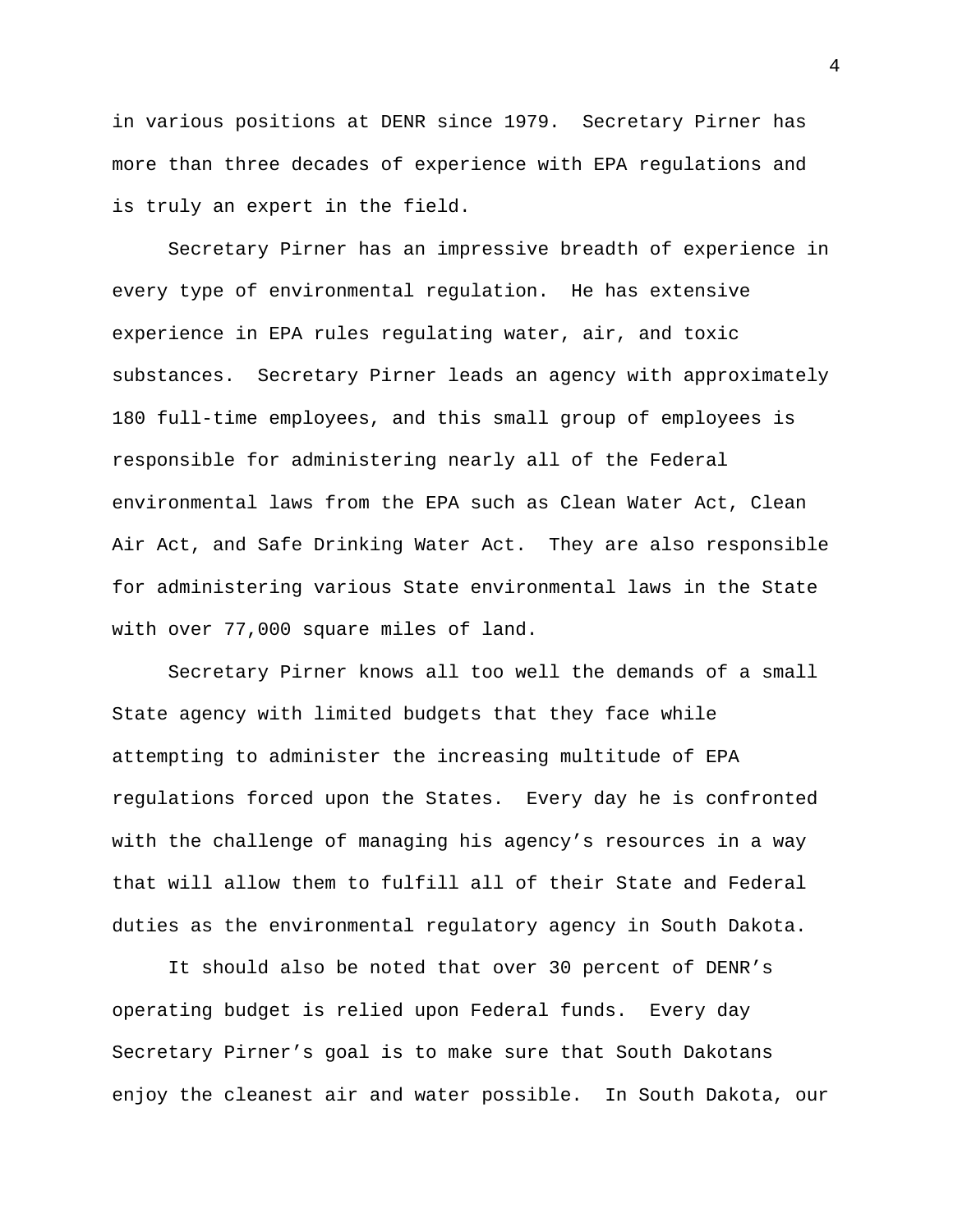environmental record is a source of pride for all of us.

I can tell you that during the time that I worked as governor in South Dakota for eight years, Steve was the secretary of this department. He comes with a wealth of knowledge and an interest in seeing that things get done and get done correctly, and I am very, very happy that he has been able to make the trek out here for this very special meeting. Thank you.

Senator Inhofe. It is very nice to have you here.

Senator Carper, did you want to introduce?

Senator Carper. Before I introduce Ali, I just want to say to Randy welcome. I was born in Beckley and spent a lot of my years growing up as a kid going back and visiting my grandparents and my aunts and uncles and my cousins all over the State. So it is great to have you here. I think you have somebody with you today who is from Beckley. Nice to see you. Welcome. Good to see you.

Ali, you have a name that is going to be most pronounced of any of our witnesses today. Just to make it easy for my folks, it would be easier to call him Ali. But his last name is Mirzakhalili. Nice sound to it. When I was governor, he has been serving for the people of Delaware for close to 30 years. He has been a key leader in the Department of Natural Resources and Environmental Control. He used to work for the guy sitting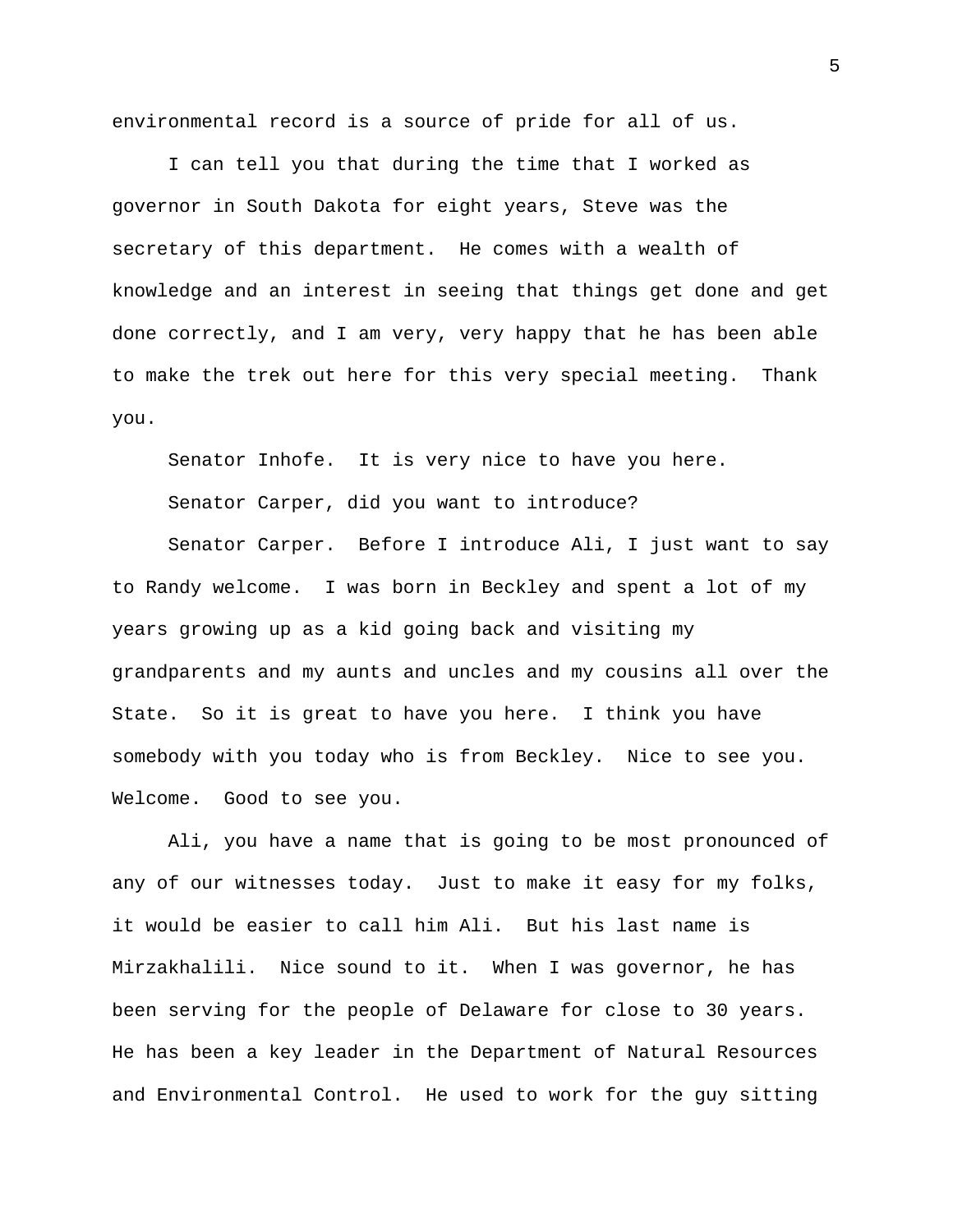right behind me, Christoph Tulou, who is our Secretary of the Department of Natural Resources and Environmental Control. So this is like getting the band back together, and we welcome the opportunity.

Ali is the Director of the Division of Air Quality with the Department of Natural Resources and Environmental Control. He is responsible for implementing all aspects of the Clean Air Act requirements. He has 30 years of experience in all aspects of air quality management, including program and regulatory development, planning, compliance, and enforcement and permitting. He is a professional engineer and holds a B.S. in Engineering from the University of Delaware, an M.S. in Environmental Planning and Management from Johns Hopkins University.

He has been a great servant and friend. Welcome, Ali. We are happy that you are here. Thank you.

Senator Inhofe. Thank you, Senator Carper.

Becky, we are going to hold you until Senator Boozman comes here. I had breakfast with him, a prayer breakfast this morning and I told him I would do that, so we will postpone yours.

Deborah, it is very nice to have you here. We welcome you along with the rest of the witnesses.

Barbara and I will give opening statements, then we will hear from you. Since there are five of you, I would like to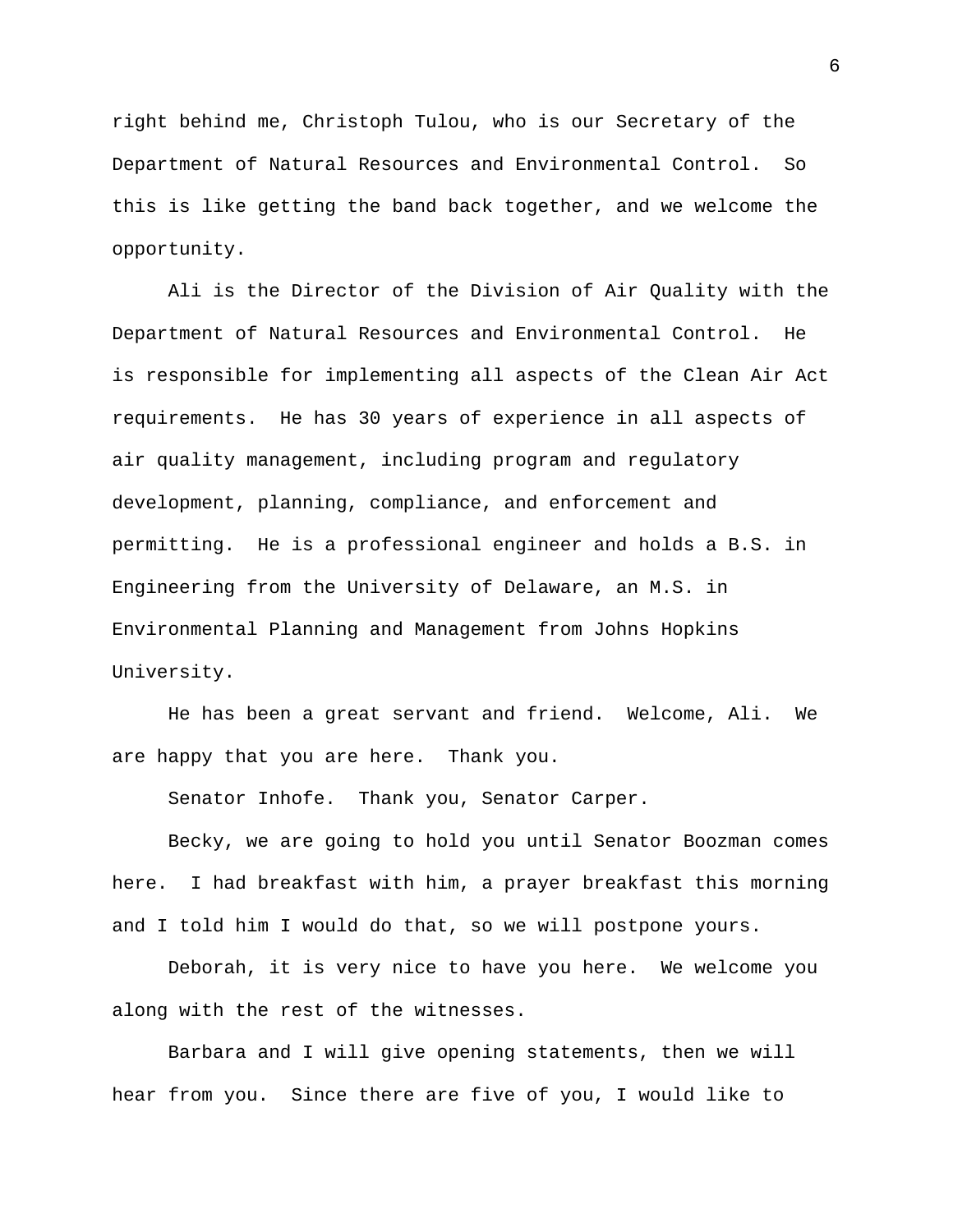have you comply with the same time that we do up here.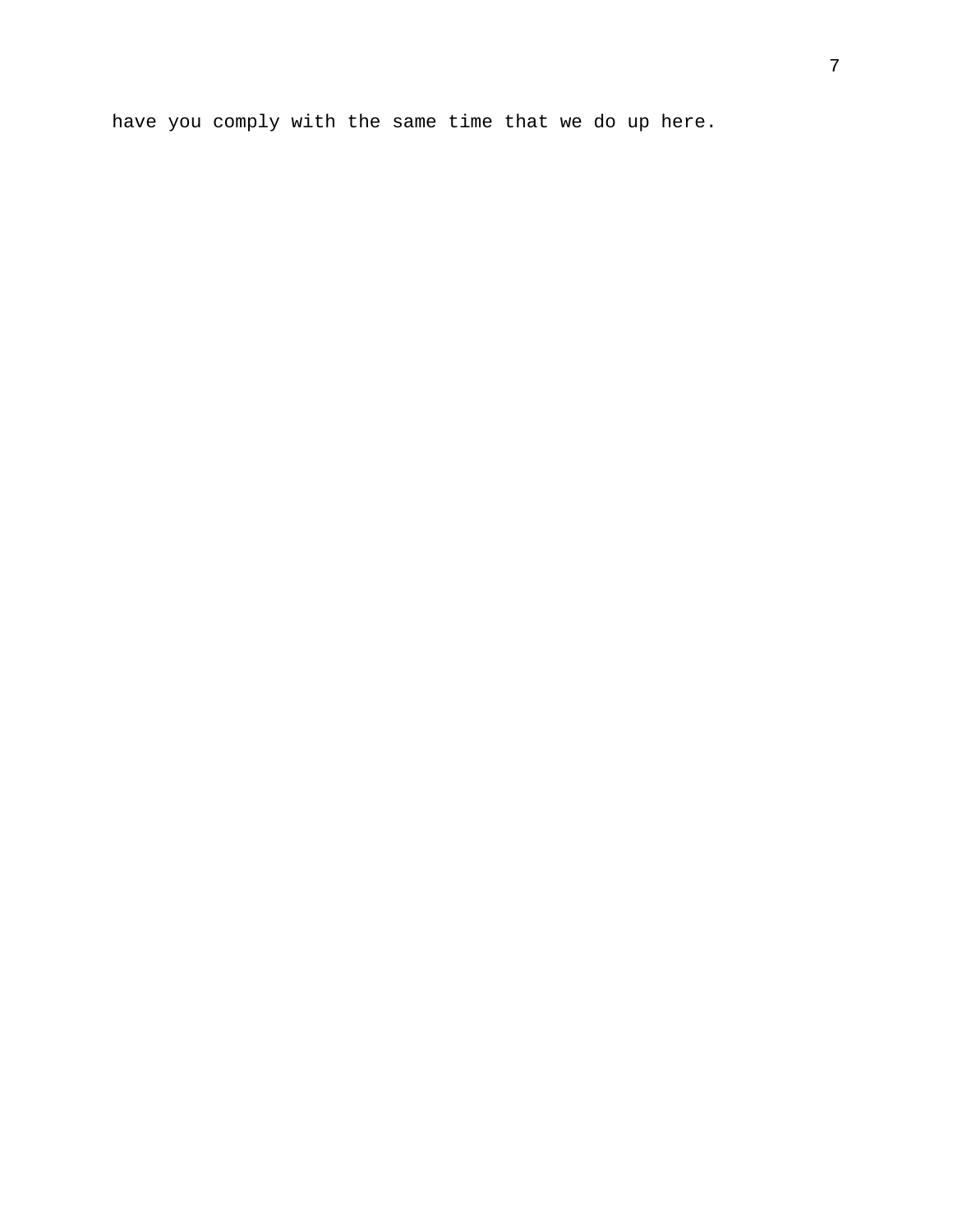STATEMENT OF THE HONORABLE JAMES M. INHOFE, A UNITED STATES SENATOR FROM THE STATE OF OKLAHOMA

Senator Inhofe. Today's hearing is critical to our understanding of the success and the lack of success of the environmental groups across the Country. Indeed, in appreciation of our unique system of federalism, Congress and, in particular, this Committee must check in with States to ensure this system is fully functioning when it comes to actions initiated by the United States Environmental Protection Agency, the EPA. For this reason, I want to thank our State regulators for being here today to share your feedback on whether the current regulatory framework between States and the EPA is working in upholding the principles of cooperative federalism.

Cooperative federalism is a core principle of environmental statutes, including the Clean Air Act, the Clean Water Act, the Safe Drinking Water Act, RCRA, and several others. Unfortunately, under the Obama Administration we have observed a flood of new regulations breaking down this system in what seems to be uncooperative federalism. The Obama EPA has embarked on an unprecedented regulatory agenda that simply runs over States by imposing an increasing number of Federal regulatory actions on States while requesting even less funds to help States carry out these actions. As some State regulators have explained, EPA is requiring them to do more with less.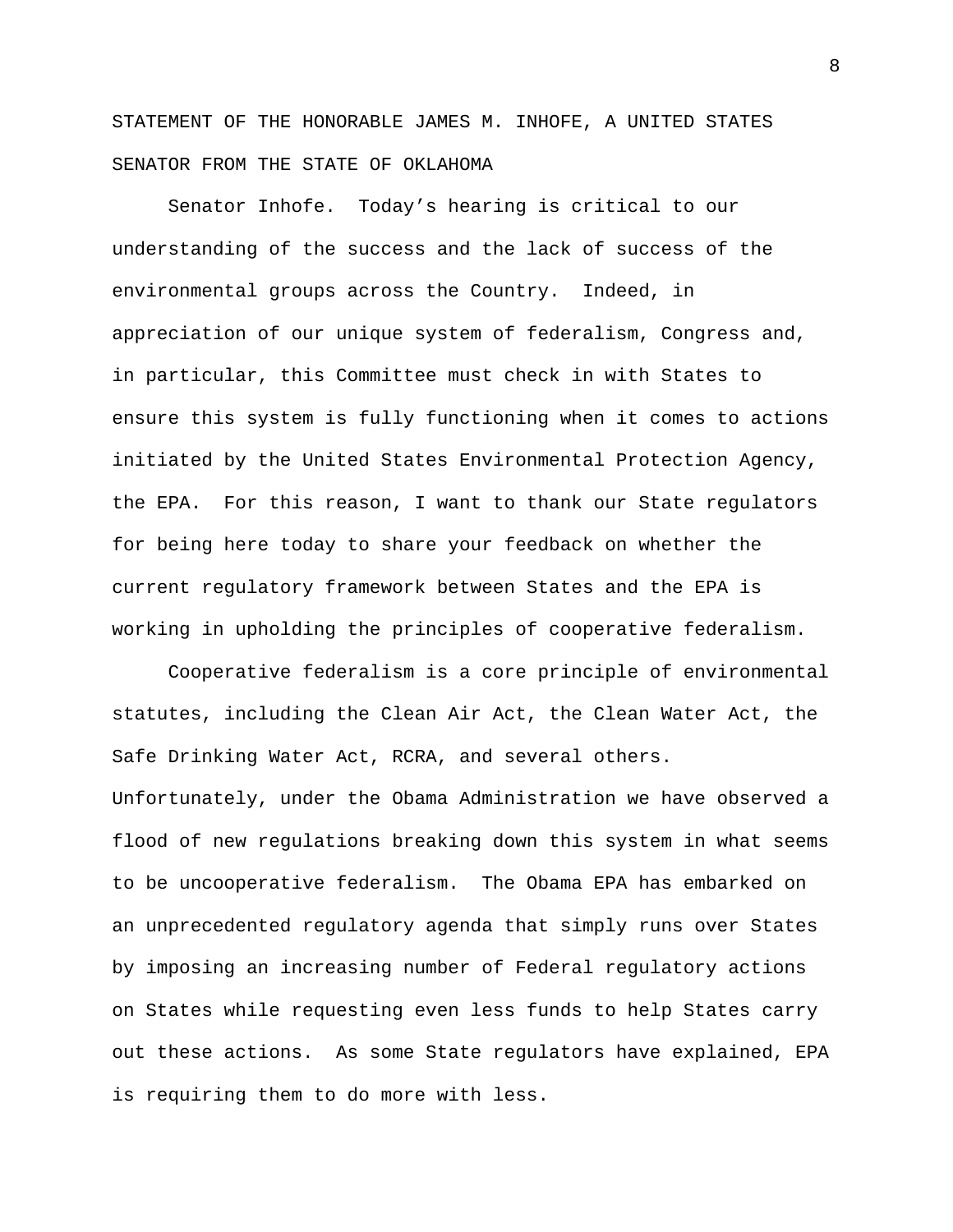Many of these actions are driven from the EPA headquarters to fulfill a political agenda that often results in years of litigation and inefficiencies that cost citizens more taxpayer dollars and reap little to no environmental benefits.

Today we have a diverse panel of witnesses from States across the Country working with different EPA regions and experiencing unique environmental issues who will expand on this breakdown. While State feedback varies, there are several troubling themes that have consistently emerged. EPA has neglected the responsibility to consult with States at the beginning stages of regulatory actions; the EPA gives States little time to digest complex regulations and provide meaningful analysis during short comment periods; EPA has allowed environmental activists to set regulatory deadlines imposed on States through sue-and-settle agreements without State input; EPA has increasingly used regulatory guidance to circumvent the regulatory process; EPA has a severe backlog of approving State implementation plans, yet has issued an unprecedented number of Federal implementation plans over State air programs; EPA budget requests have called for decreased levels of State funding while requesting increased funds for EPA bureaucrats; and EPA is deviating from its core functions and duty to uphold cooperative federalism as we have defined it.

These concerns are not limited to our witnesses today.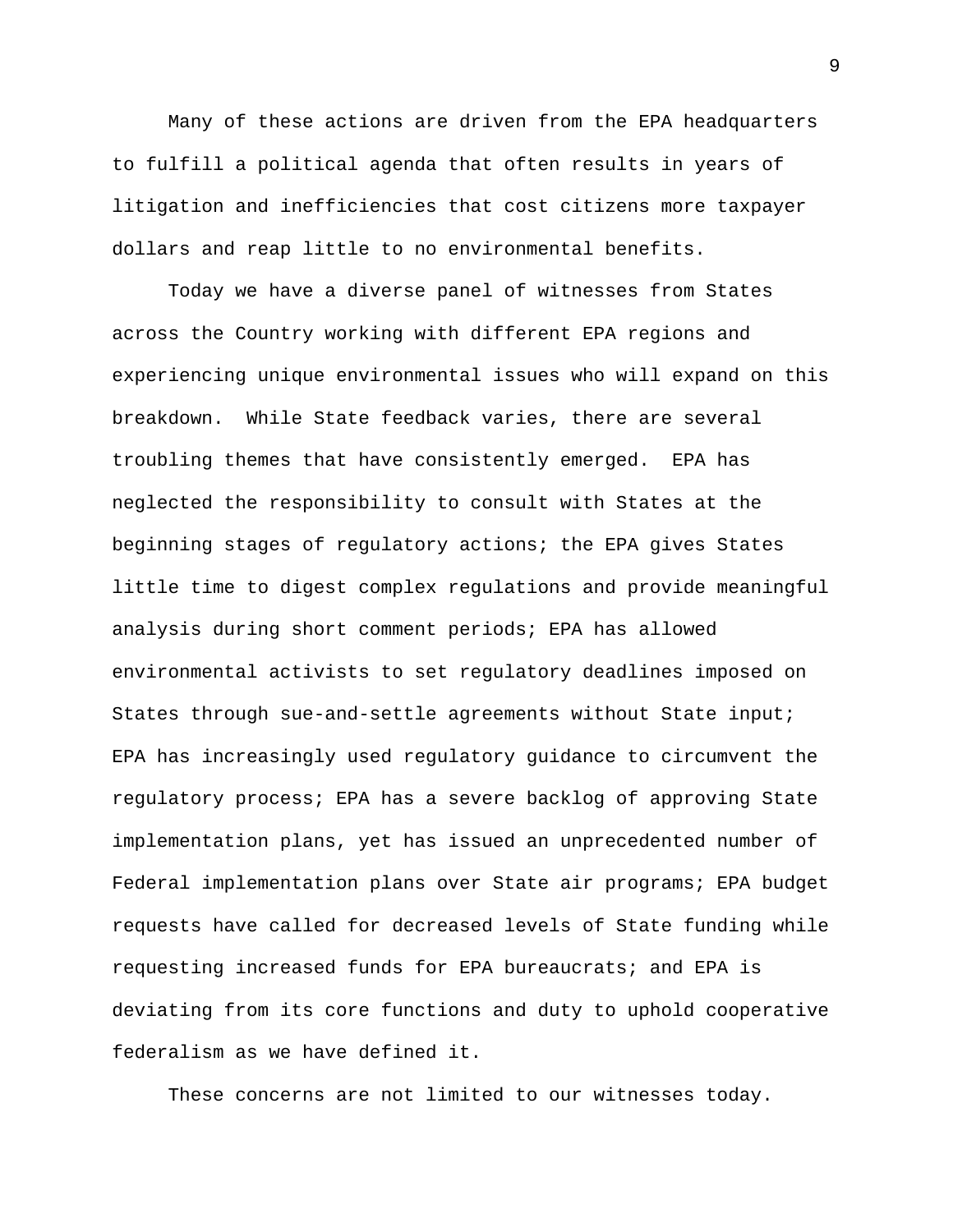Last month I sent letters to all Committee members' State environmental agencies asking for feedback on EPA actions and the level of cooperative federalism. I appreciate the many responses I got to this Committee and, without objection, will make them part of the record.

[The referenced information follows:]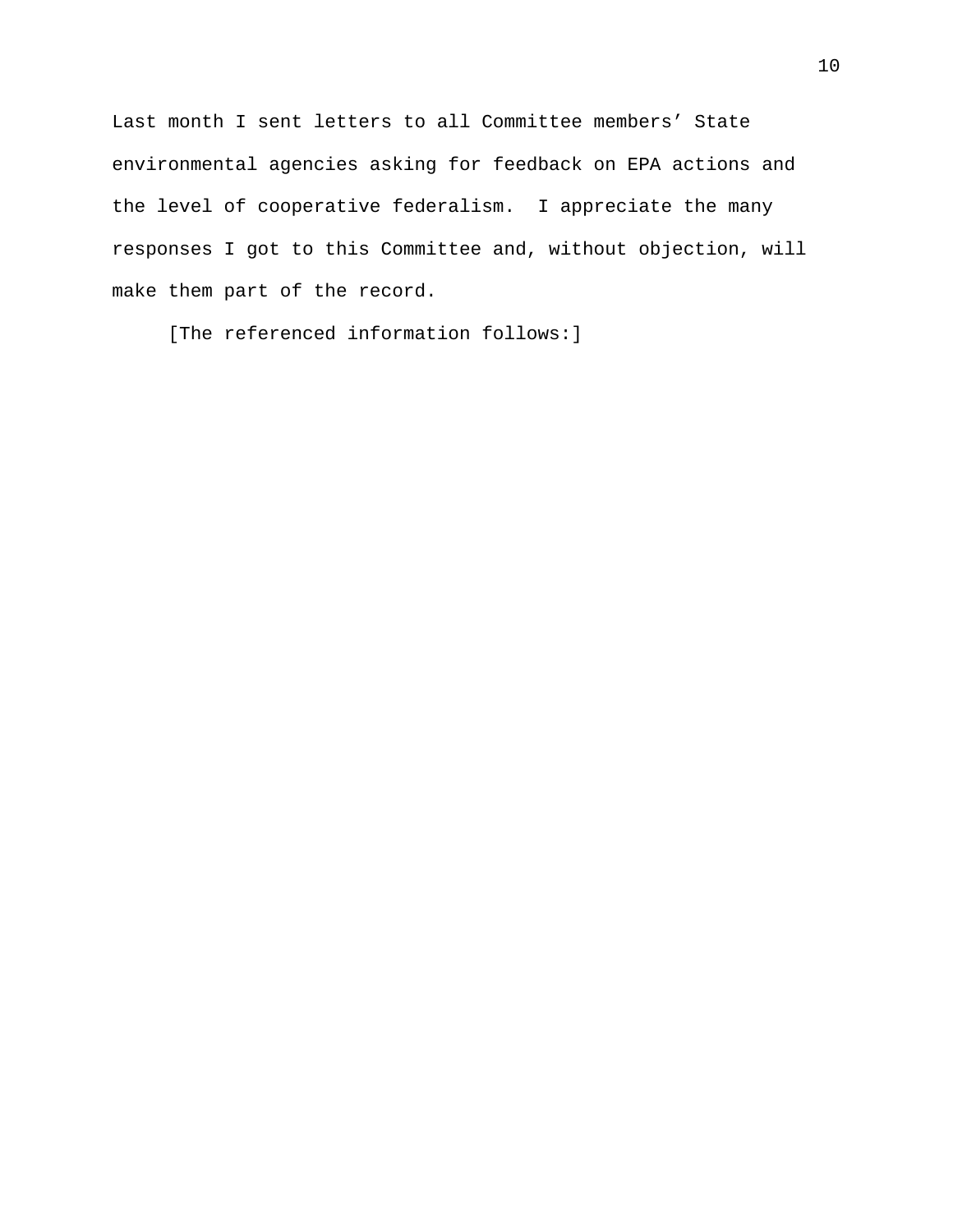Senator Inhofe. I look forward to receiving additional State responses and to hear more from our witnesses today as we take a hard look at what works and what does not work.

And to hear the other side, Senator Boxer.

[The prepared statement of Senator Inhofe follows:]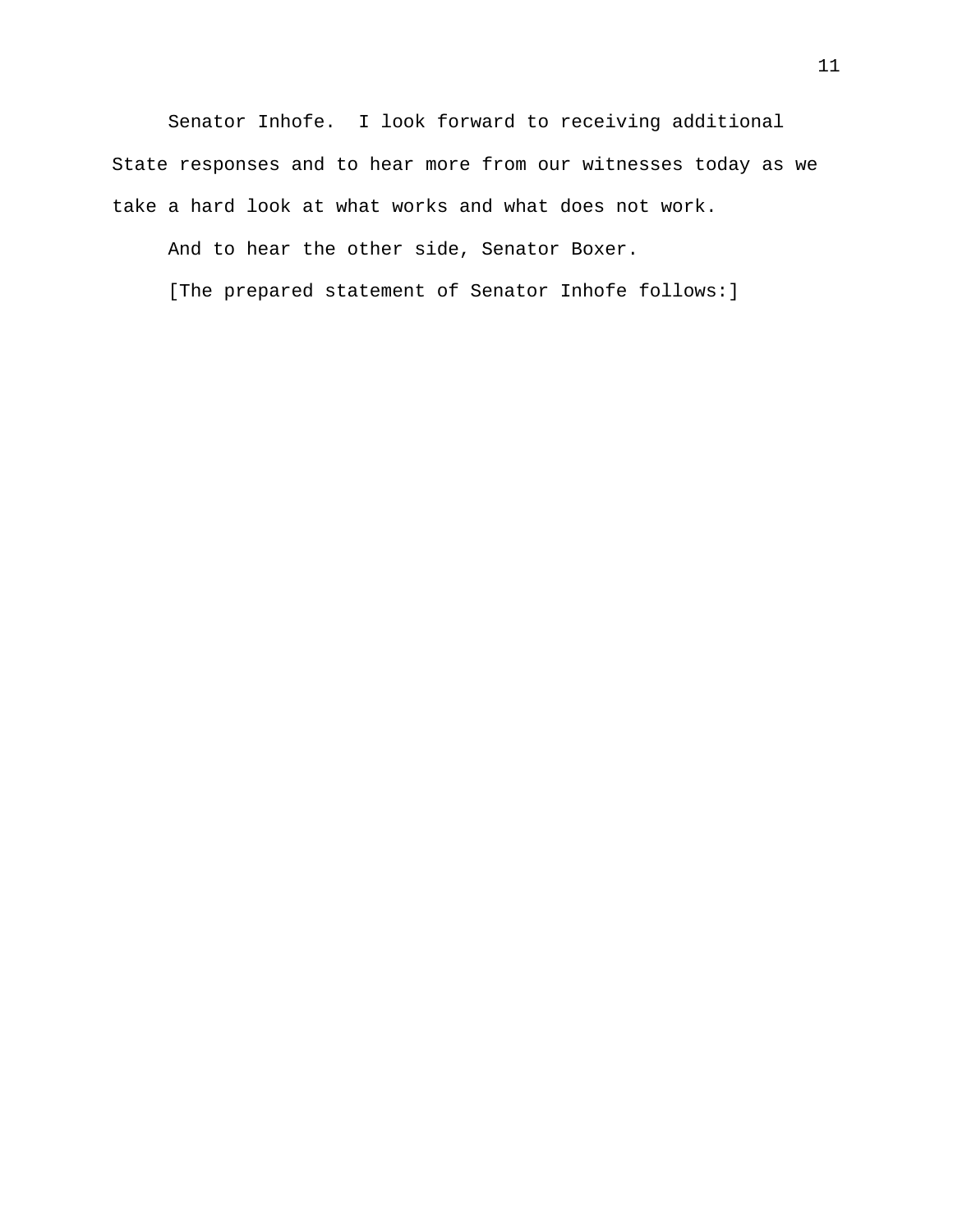STATEMENT OF THE HONORABLE BARBARA BOXER, A UNITED STATES SENATOR FROM THE STATE OF CALIFORNIA

Senator Boxer. How did you know?

[Laughter.]

Senator Boxer. Friends on the panel, thank you all for being here, and do count me in on people who want to hear from the States. So many of our States are leaders on the environment, my own being a prime example. We have proven that we can clean up our environment and also create very good paying jobs, and it has been proven over and over again.

I think that all wisdom certainly does not reside here. I think every one of us would say that. And that is why I have always liked the idea of minimum standards being set by the Federal Government to protect all of our people, but allowing the States to do more to protect their people from pollution; and that is really at the heart of what this debate is all about. To me it is not about States' rights, it is about protecting people at a minimum level and then allowing the States to do more if they want to.

Now, States have a very important role to play in carrying out our landmark environmental laws, which we can talk about them all day. I will make a prediction: We will never repeal the Clean Air Act. We will never repeal the Clean Water Act. We will never repeal the Safe Drinking Water Act. We will never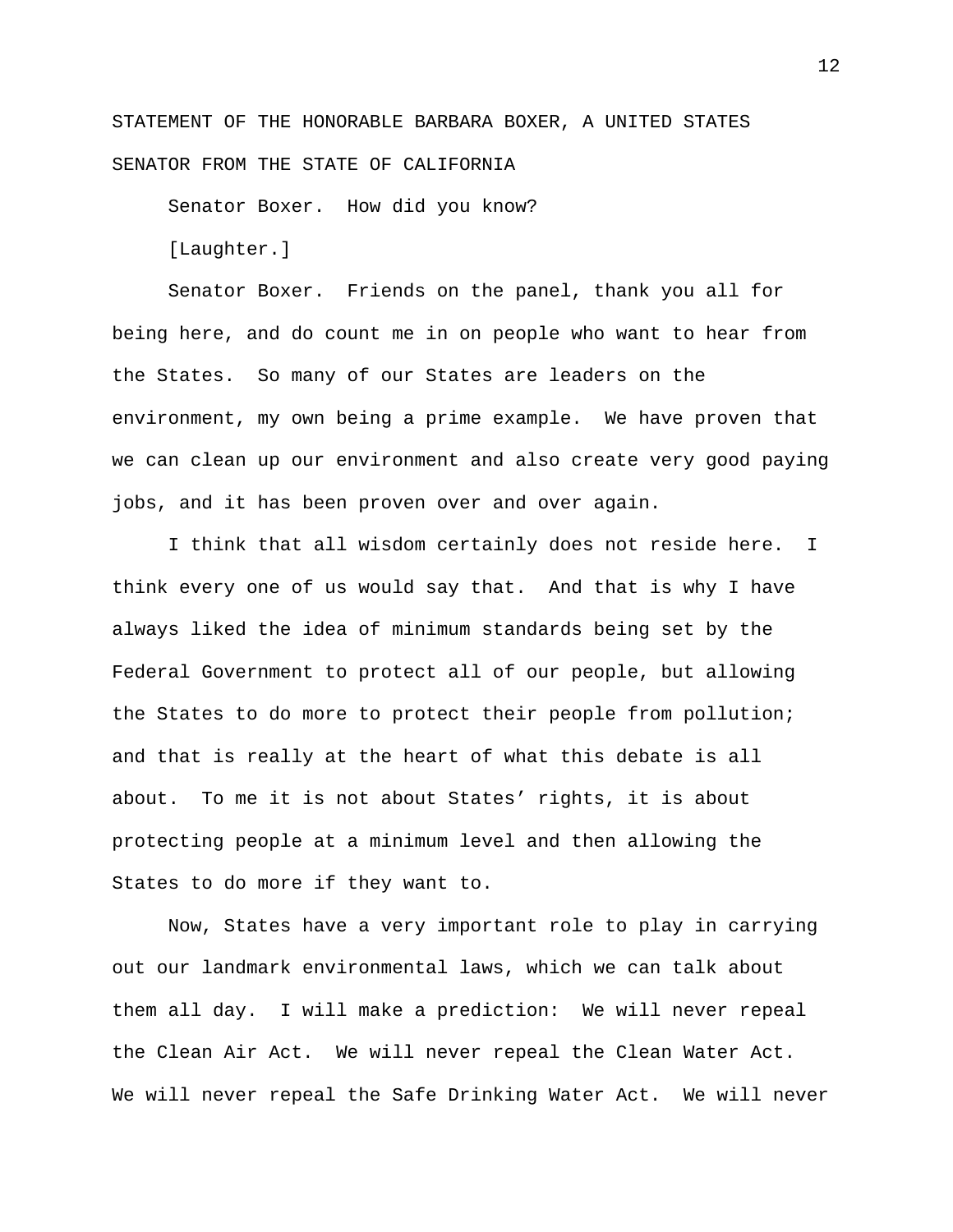repeal the Superfund Act. We will never repeal the Brownfields Act. Why? Because 90 percent of the American people support that.

So what happens here in this committee, since my friend took the chair, it was tough to swallow, but nothing personal, what has happened is we are trying to see an undermining of those laws through the back door, making it impossible, lawsuits and the rest. So I just want to say this, and I will ask unanimous consent to place my full statement in the record.

Senator Inhofe. Without objection.

Senator Boxer. You have to learn, all of us, by what happens. We have to learn history; we have to look at current events. And I am speaking for myself and only for myself when I say this. When I look at what happened in Michigan, when I look at the way that State handled the situation in Flint, I think for us to be holding a hearing saying the Federal Government shouldn't do anything, the fact is EPA, in writing, warned them.

Did the EPA do enough? Not in my book. But they warned them in writing. They told them to put anti-corrosive treatment into those pipes. They ignored it. And I am not pointing the finger at any one person, but somebody there is going to be blamed for this at the end of the day when the suits finally come to the courts.

But to me it is a moral crime. It is a moral crime. So to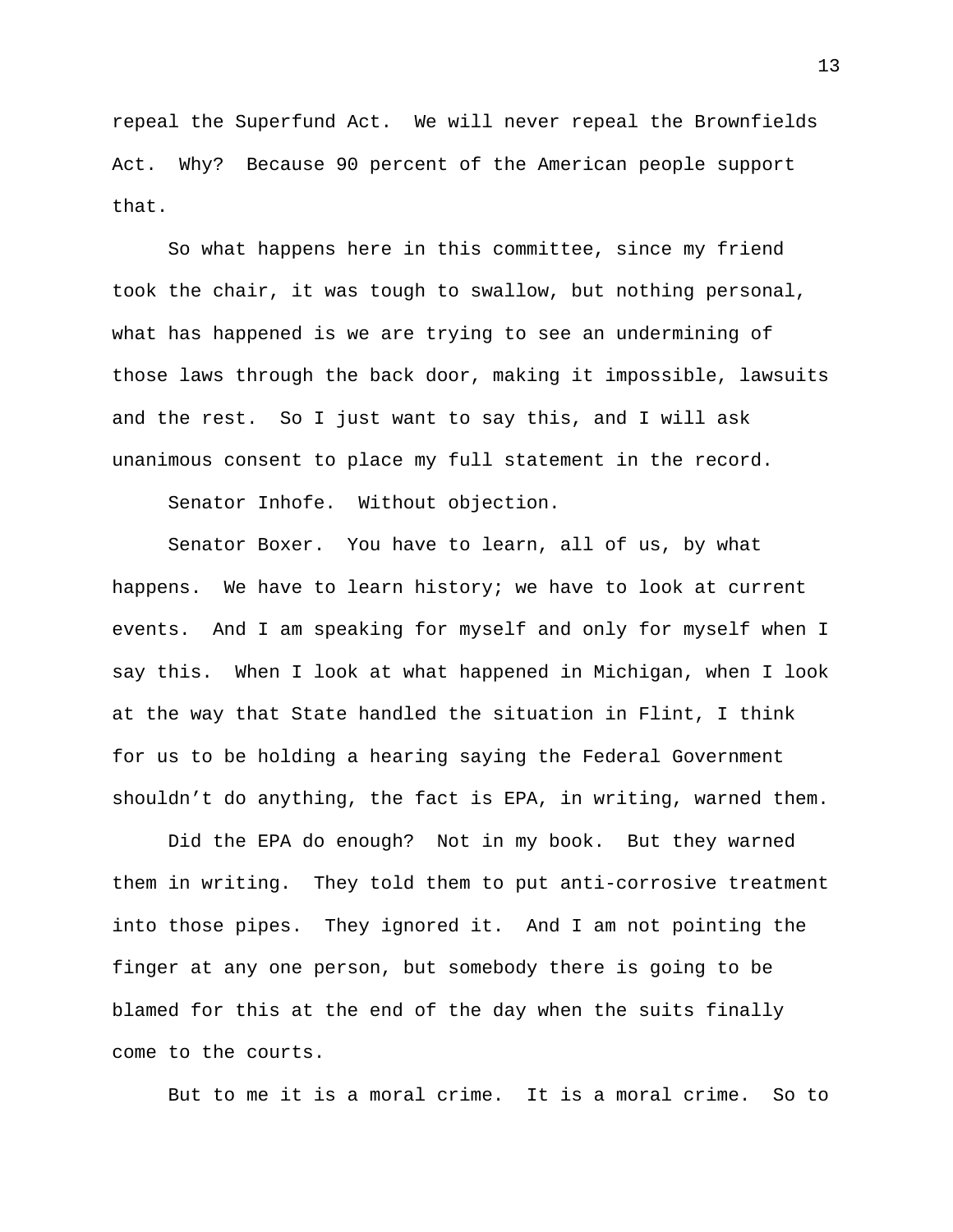just say the States should do it all, there shouldn't be minimum standards, we shouldn't really triple-check these water systems, I just don't buy it. And I think that what our laws do I think are very happy compromise between the right of the people who vote for president, who vote for senators, who vote for House members, to know they will have a basic standard so that they can be protected and their children can be protected, and then say to the States, look, you are the laboratory. If you can do more, fine, but protect them to at least a minimum level. And that has been the way I have viewed this job. That is why when we preempt States on this I think it is a terrible thing to do, and I have shown that through my whole career.

But again I want to say thank you all, whether you agree with me or not. I know two do and three don't, something like that. But I am very happy to see all of you here.

[The prepared statement of Senator Boxer follows:]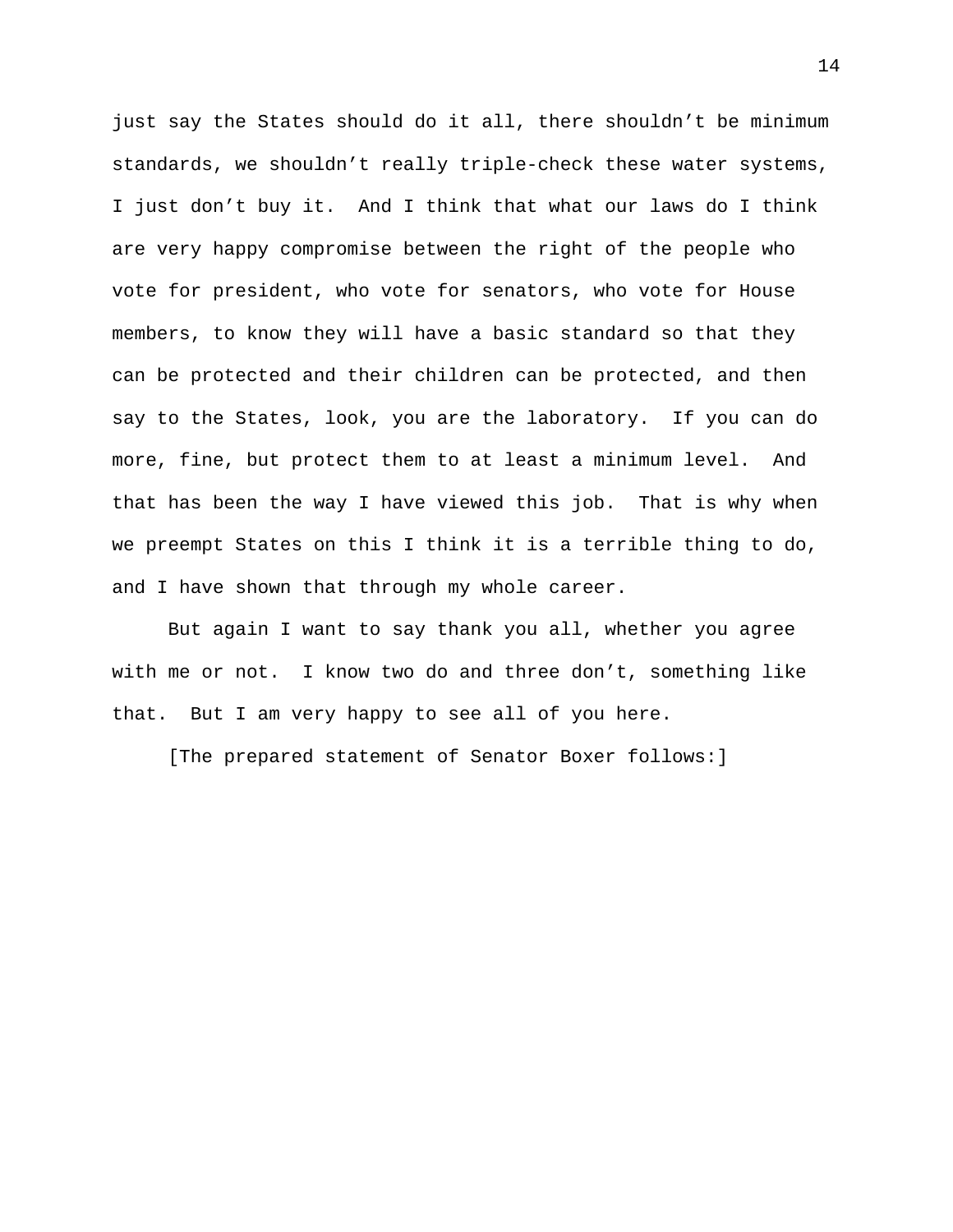Senator Inhofe. Thank you, Senator Boxer.

Senator Boozman, would you like to introduce your guest from Arkansas? I already told her I was about half hog and explained the genesis of that statement.

Senator Boozman. Well, in the interest of time, I just want to thank her for being here and thank her for the tremendous job that she is doing in Arkansas. We are very grateful to have her onboard.

Like I say, we are just very pleased that you are here and all that you represent. Thank you.

Senator Inhofe. Thank you, Senator Boozman.

We are going to start with you, Ali. I am going to follow the direction of Senator Carper and take your short name, all right? You are recognized.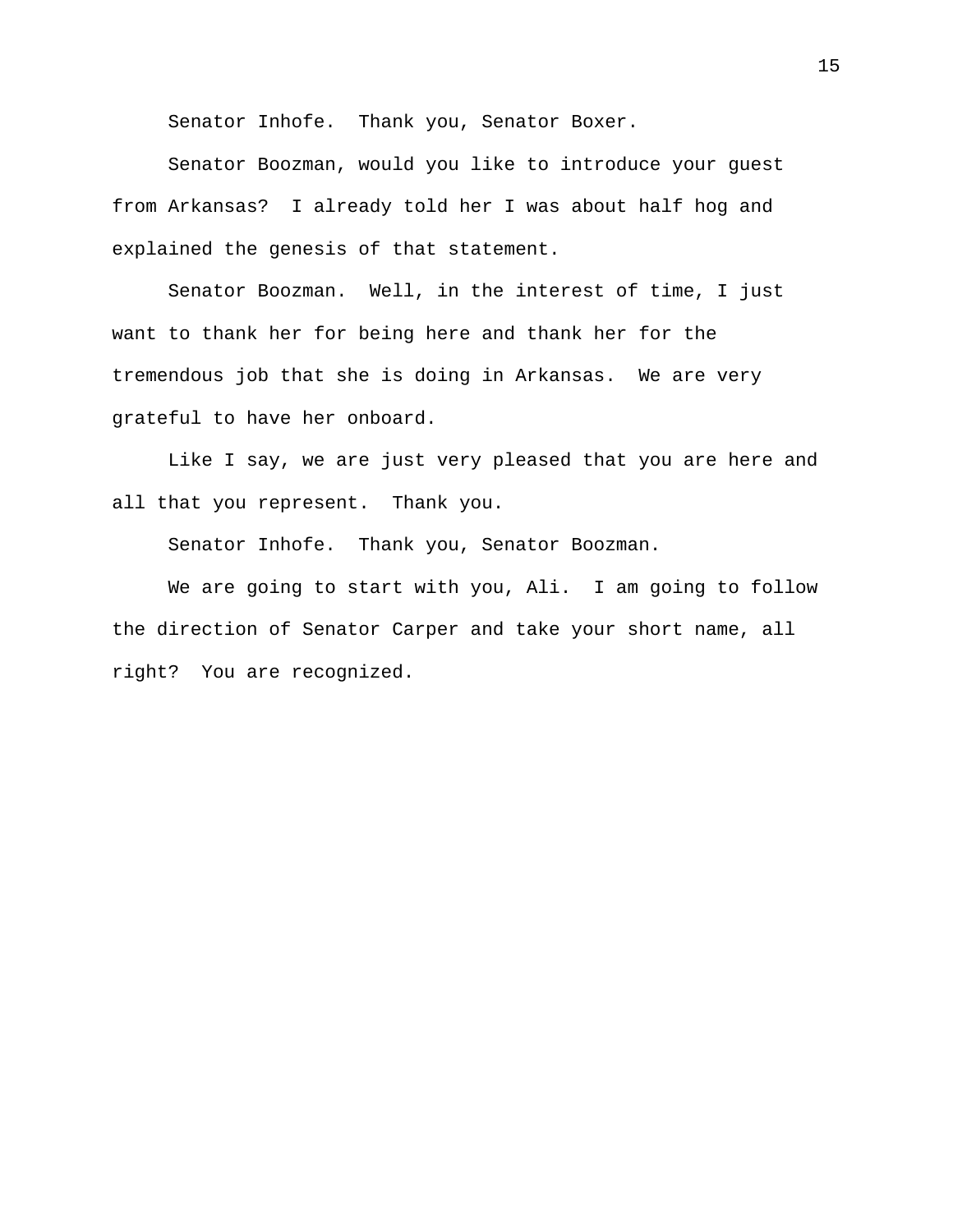STATEMENT OF ALI MIRZAKHALILI, DIRECTOR, DIVISION OF AIR QUALITY, DELAWARE DEPARTMENT OF NATURAL RESOURCES AND ENVIRONMENTAL CONTROL

Mr. Mirzakhalili. Chairman Inhofe, Ranking Member Boxer, and members of the Committee, my name is Ali Mirzakhalili, and I am Delaware's Director of Air Quality. I thank you for the opportunity to testify today.

I would like to share with you Delaware's view of the respective roles and responsibilities of the EPA, State, and the U.S. Congress with respect to complying with various environmental statutes and associated regulatory actions to protect public health and the environment.

The Clean Air Act has been a huge success, preventing literally hundreds of thousands of premature deaths, as well as averting millions of incidents of morbidity. The health benefits associated with the Clean Air Act far outweigh the cost of reducing pollution by more than 30 to 1. Moreover, we have accrued these health benefits over the same period as our Nation's gross domestic product has grown. It is fair to say that the Clean Air Act has not only been one of our Nation's most effective environmental statutes; it is likely to go down in history as one of the most effective domestic laws ever passed.

The public generally does not differentiate between levels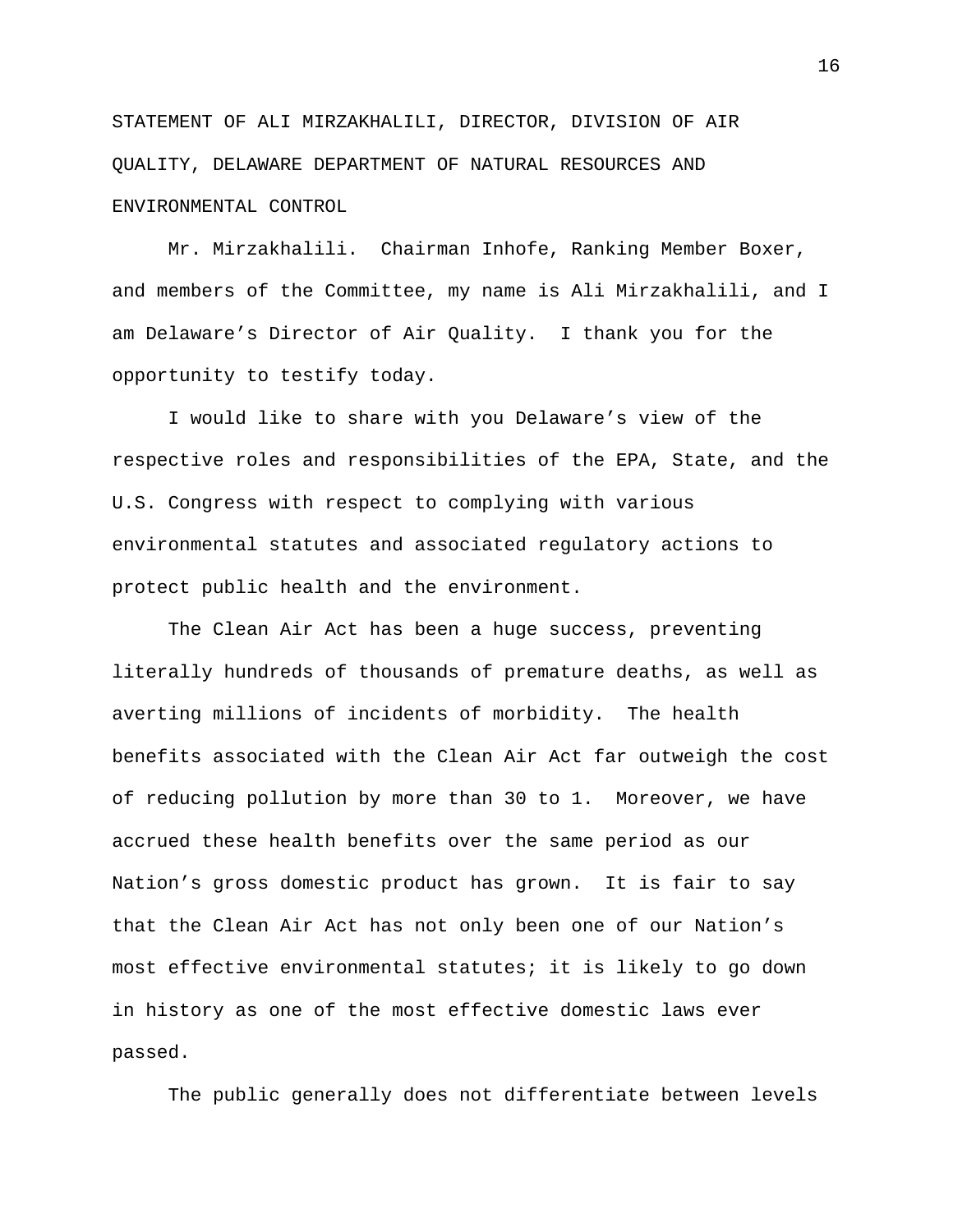of government; it simply expects the entire system to work. Therefore, it is imperative that each part of Government, EPA, Congress, and the States, fulfill its respective roles and perform as effectively as possible.

As I state in my written statement, I believe EPA can best fulfill its role by focusing on six important tenets: one, using sound science to set national standards; two, providing States flexibility to meet those national standards; three, issuing guidelines and rules in a timely manner; four, ensuring that States are held accountable for their actions; five, providing a level playing field; six, setting standards for sources of pollution that are of national significance and where States may be preempted from doing so.

Congress also has a major responsibility in environmental protection, including, most importantly, ensuring that it provides adequate funding to EPA and the States to assist in meeting our Nation's clean air goals. Unfortunately, in recent years Congress has fallen short in this respect. The Clean Air Act authorizes the Federal Government to provide grants for up to 60 percent of the cost of State and local air pollution control programs, and calls for States and localities to provide a 40 percent match. Unfortunately, this has not been the case. State and local responsibilities have expanded significantly since 1990, while the grants have not, resulting in Delaware and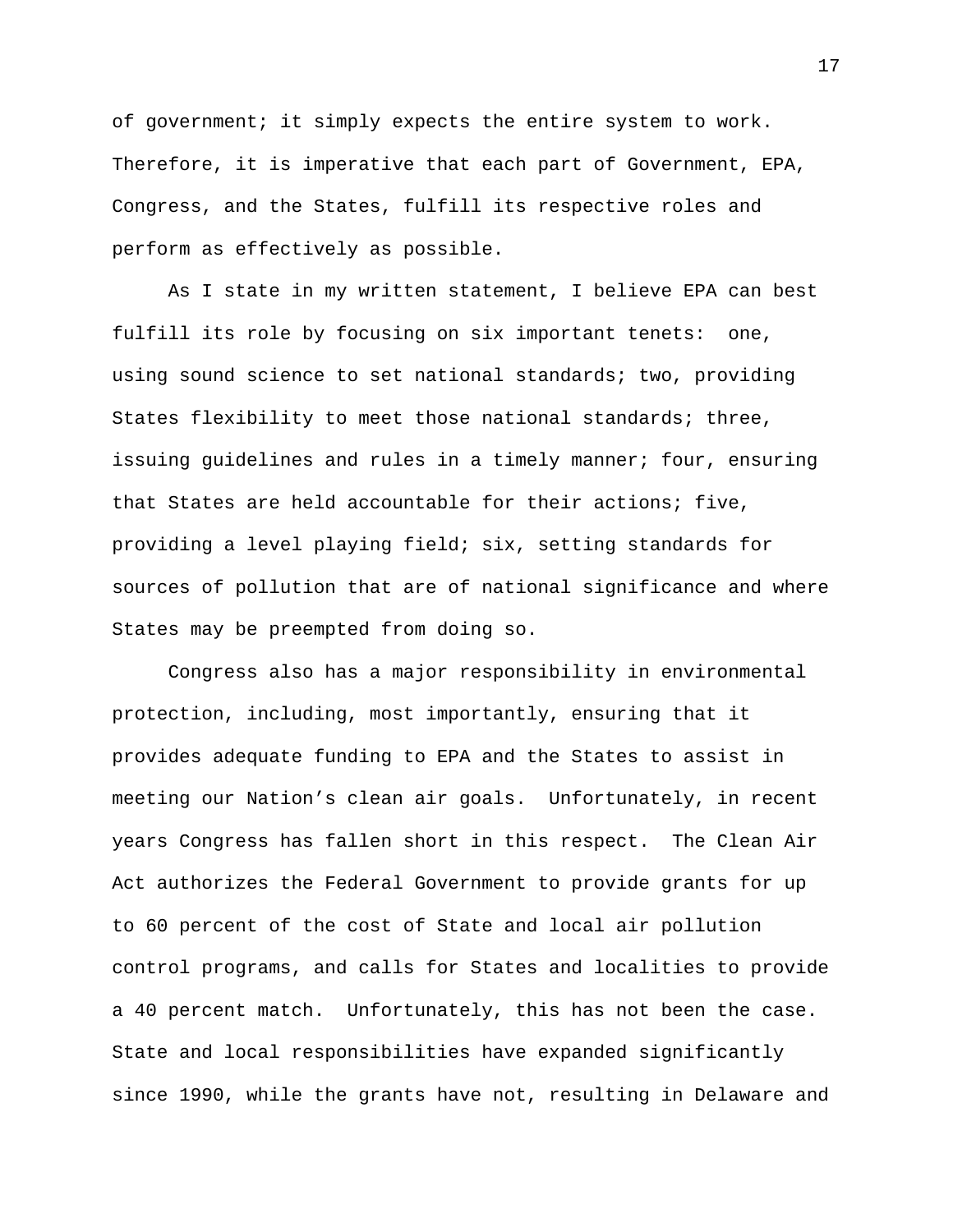most other States self-funding over 75 percent of their air programs' operating budget.

Despite all these challenges, States are trying to do their best to comply with all EPA rules and regulations under the Clean Air Act. In Delaware, I am proud to say we are meeting all of our Clean Air Act obligations. We succeed by being proactive, collaborative, and focusing our limited resources so as to ensure all emitting sources in the State are reasonably and appropriately controlled.

This year States face a number of important regulatory deadlines under the Clean Air Act. These deadlines do not differentiate between large States with ample resources and small States like ours with fewer resources. I believe Delaware's practice of ensuring all emitting sources are appropriately controlled is key to our ability to manage this workload in light of insufficient funding. If we can do it, so can others.

Because of Delaware's effort to attain and maintain compliance with earlier particulate and ozone standards, those efforts are not wasted, and the Regional Haze program, Delaware is complying with the 2012 PM2.5 standards and is subject only to the first of the three sulfur dioxide requirements. These deadlines do not represent an unmanageable workload for Delaware in 2016.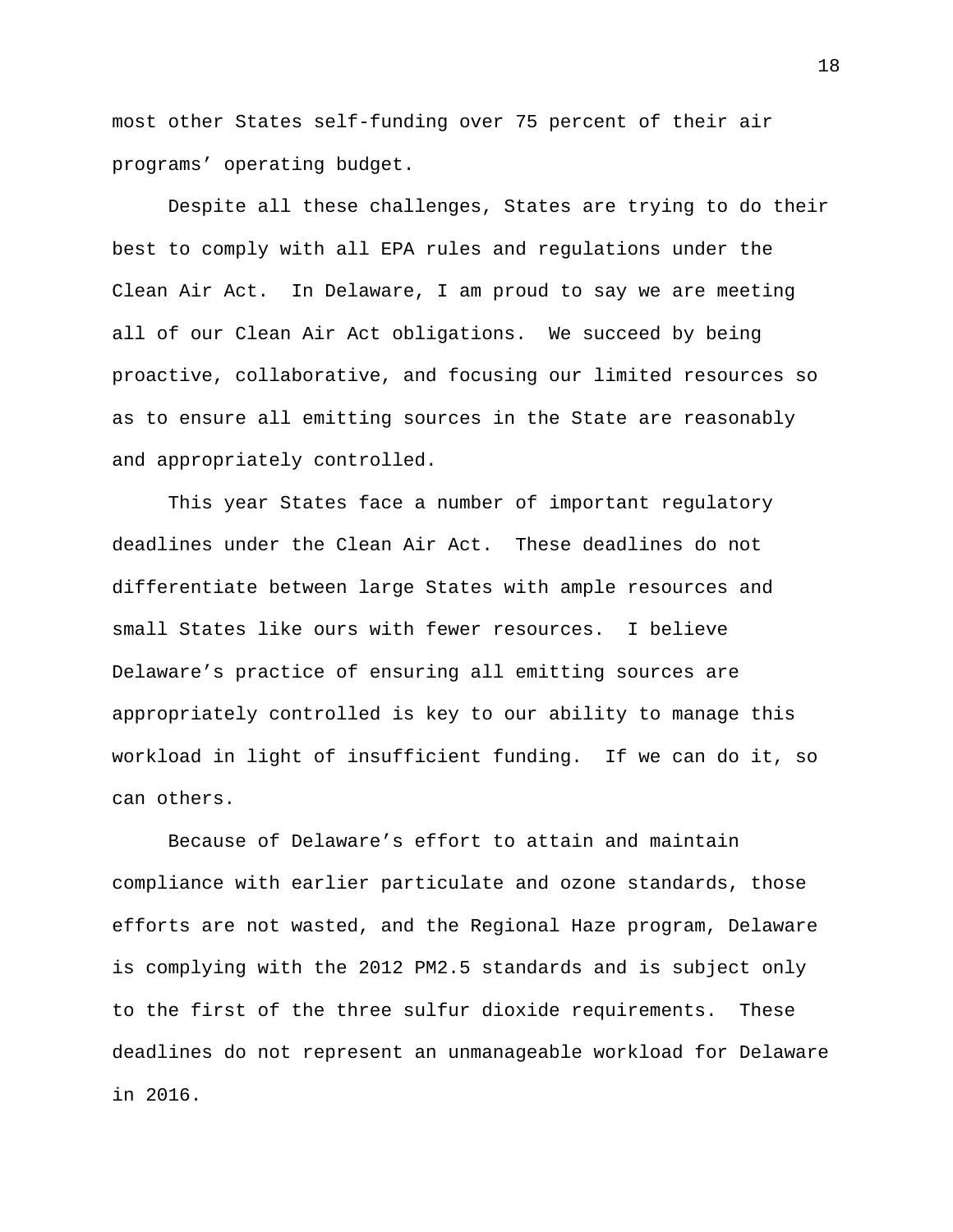We are continuing to work this year to reduce greenhouse gas emissions, which are endangering public health and welfare. This year Delaware will continue its work under the Regional Greenhouse Gas Initiative and prepare our State's strategy under the Clean Power Plan. I believe the CPP is an excellent example of how EPA is thoughtfully and successfully working with States and stakeholders to craft achievable and flexible rules.

Delaware continues to experience poor air quality, however, and impacts from ozone on public health and our economy. Delaware's emissions control efforts to reduce ozone precursor emissions have resulted in a situation where over 90 percent of the ozone concentration adversely affecting Delawareans are attributable to emissions transported into Delaware from upwind States. Under the Clean Air Act, upwind States were required to mitigate these emissions more than five years ago, yet they have not done so.

In some cases the problem is that upwind emitting sources have not controlled the emissions; in others appropriate emission controls have been installed on units but, incredibly, are not being operated. Any action this Committee can take to require upwind States to comply with the Clean Air Act and to increase EPA's resources to enable the Agency to ensure equity would greatly help Delaware and others in similar situations.

Thank you for this opportunity to testify. I look forward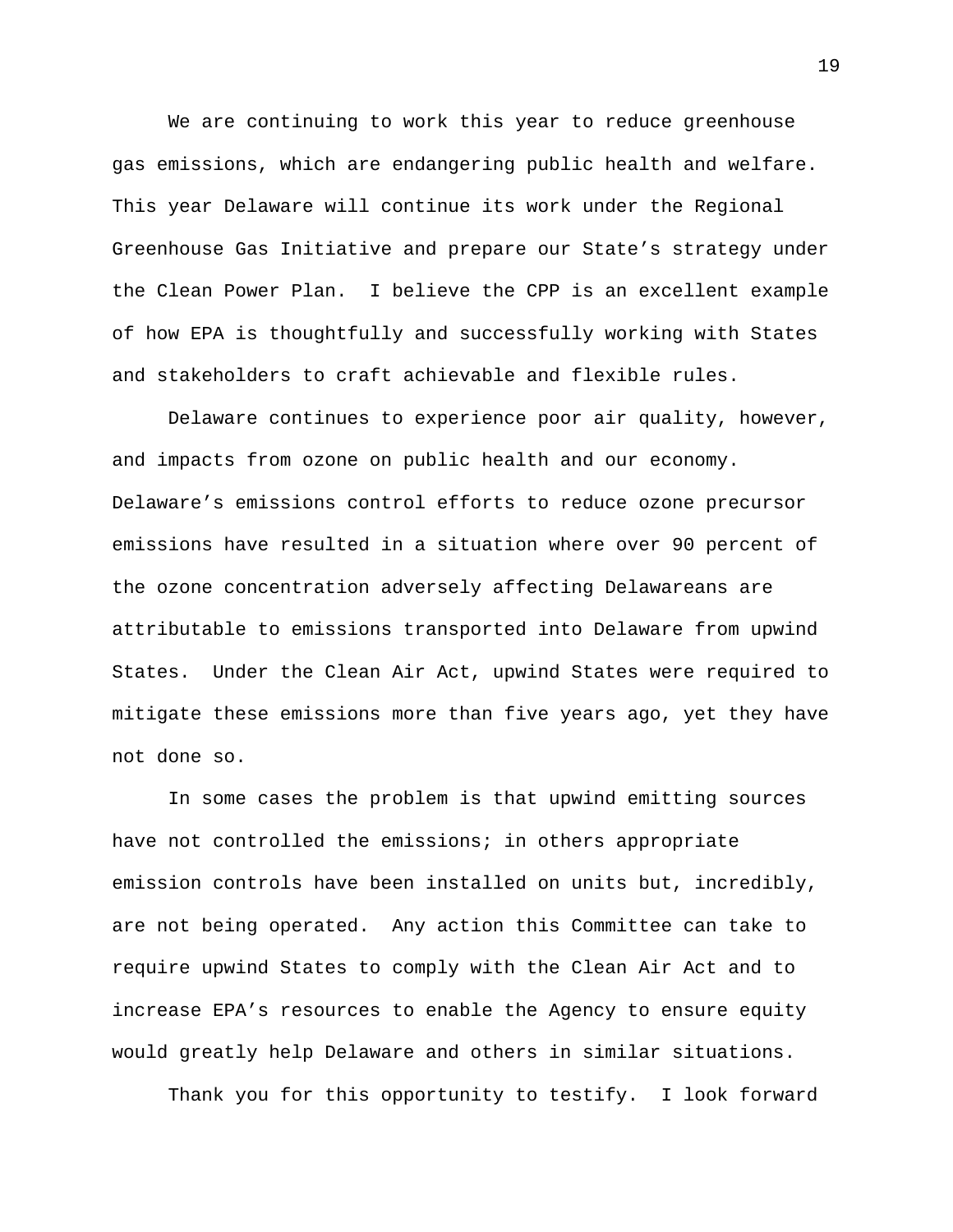to answering questions.

[The prepared statement of Mr. Mirzakhalili follows:]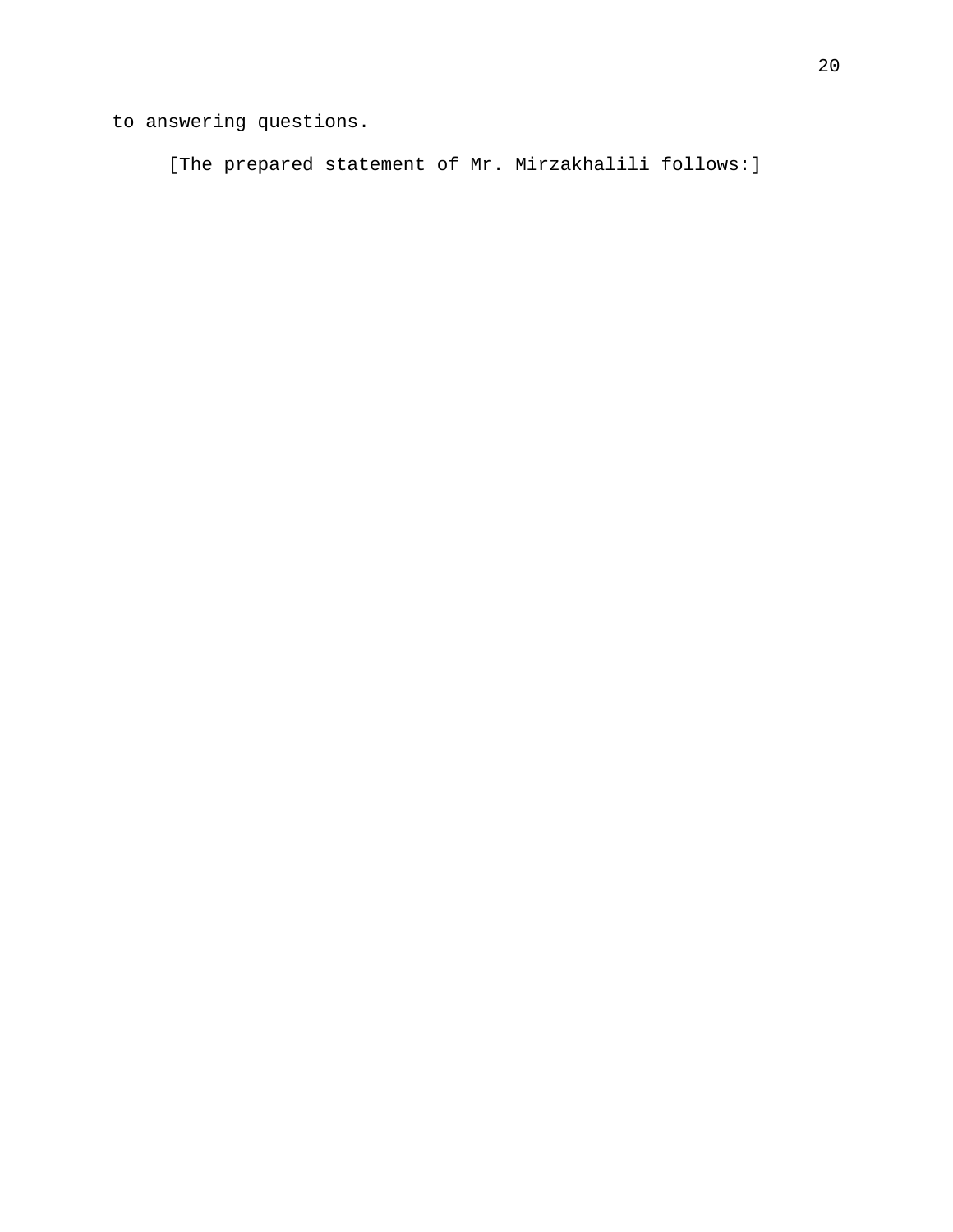Senator Inhofe. Thank you, Ali.

Ms. Markowitz?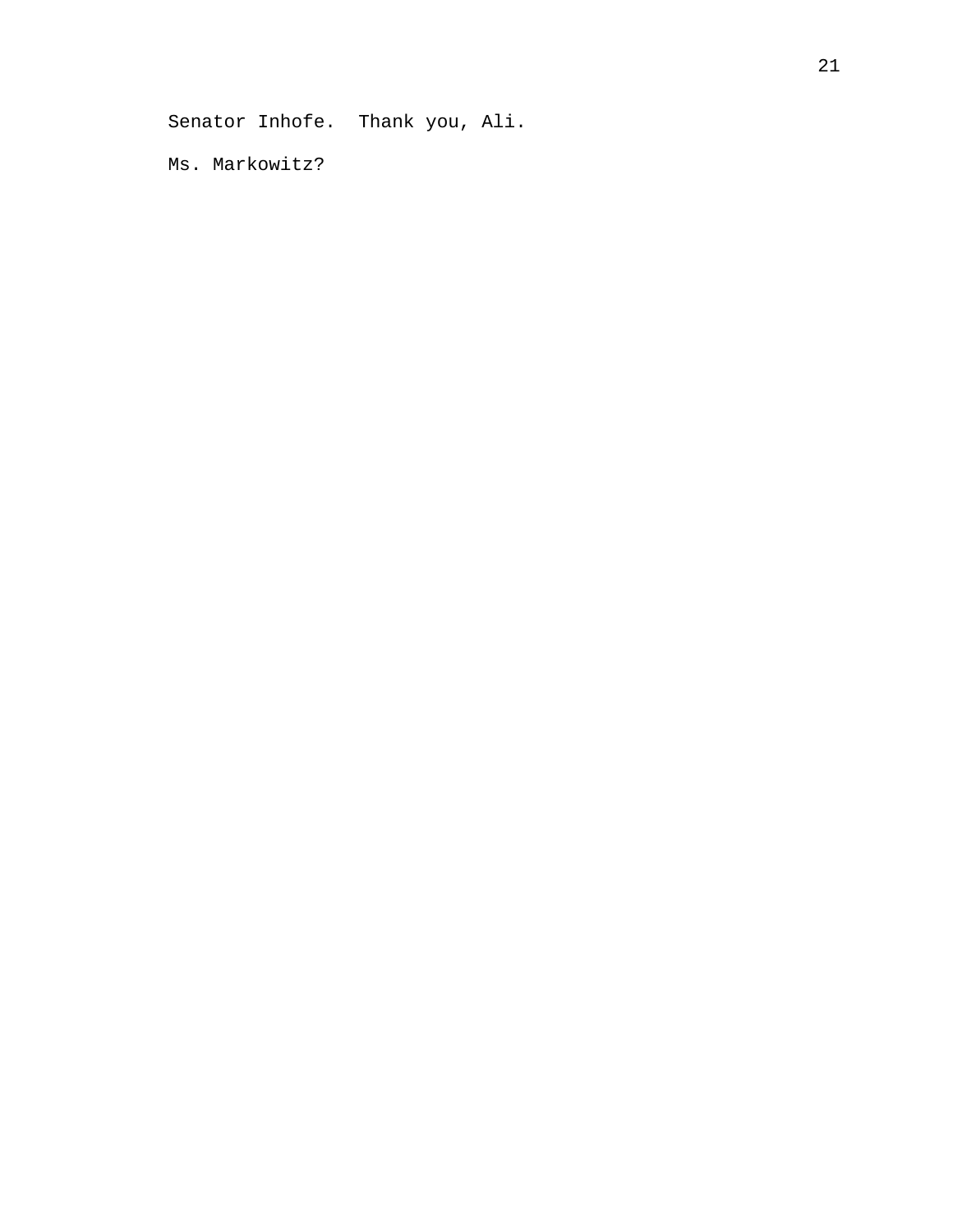STATEMENT OF DEBORAH MARKOWITZ, SECRETARY, VERMONT AGENCY OF NATURAL RESOURCES

Ms. Markowitz. Good morning, all. My name is Deb Markowitz. I am the Secretary of Vermont's agency of Natural Resources, and I know if Senator Sanders was not in Florida, he would be introducing me today.

Thank you for inviting me to testify on cooperative federalism and environmental regulation.

Vermont is a delegated State. This means we take responsibility for the oversight and implementation of Federal environmental programs. We implement the Resource Conservation and Recovery Act, the Clean Water Act, and the National Pollution Discharge Elimination System Permit Program, the Clean Air Act, and the Safe Drinking Water Act.

Vermont chose to take on these federally delegated programs; EPA did not force us to do so. The Federal Government didn't require it. Vermont chose to take responsibility to implement these important regulatory programs in our State because we know how important they are to Vermonters' health, safety, and prosperity.

Not only do we rely on clean air and clean water and clean land to protect the health of our people, but Vermont has a land-based economy. Our top industries include tourism, agriculture, and forestry. Each relies on a clean and healthy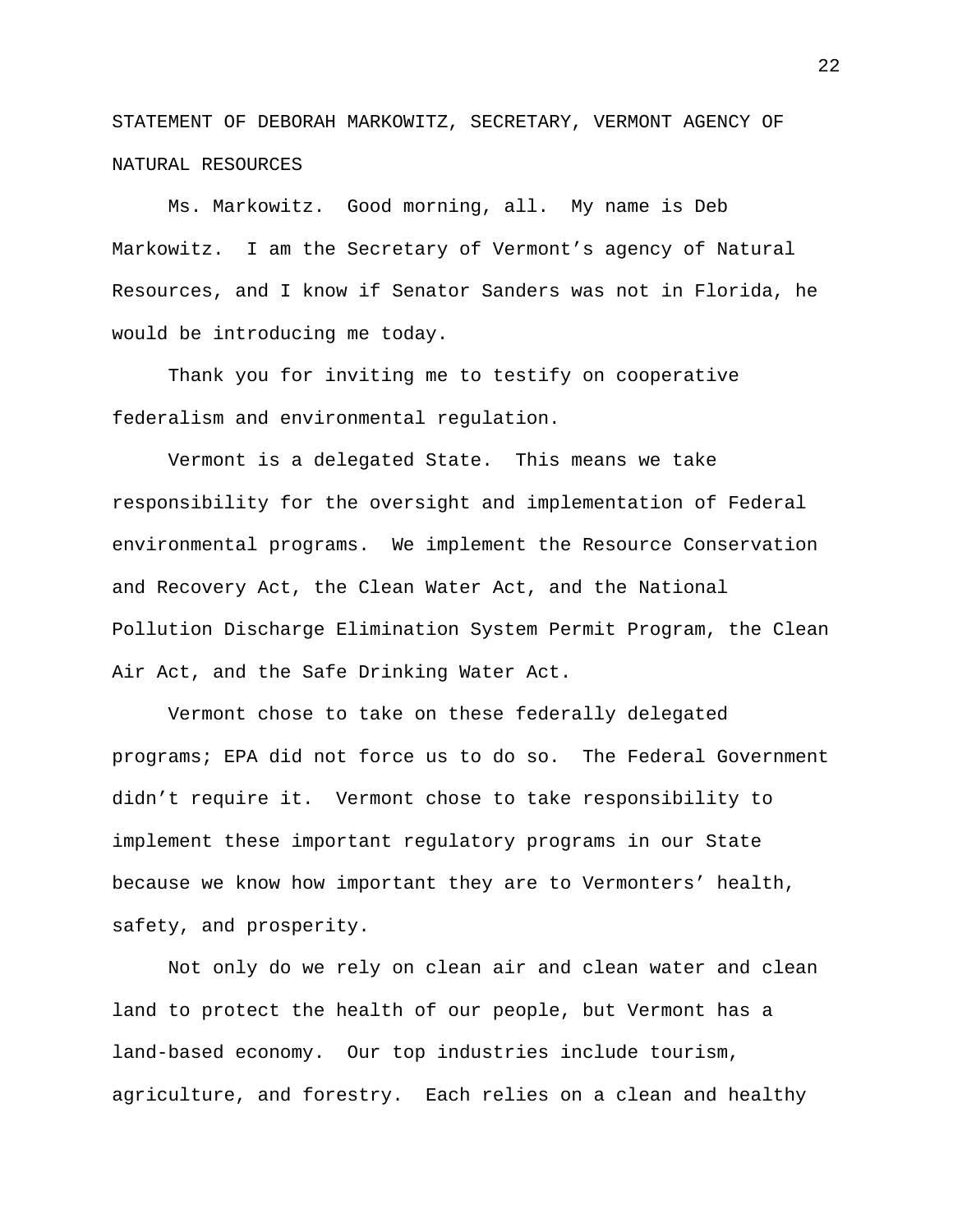natural environment. People come from all over the world to swim in our lakes, fish in our rivers, hike in our forests, and ski in our mountains. But this isn't all. In our manufacturing and high-tech sectors, indeed, in every sector of business and industry in Vermont, it is the natural beauty of our State and our pristine environment that enables us to attract good jobs and high quality employees to stay or relocate in Vermont.

By managing these delegated programs, Vermont can ensure that our State is protected through regulation, assistance, and enforcement. This local control is even more important in light of the highly charged political dialogue that our environmental laws and regulations engender here in Washington.

While new rules promulgated by EPA take time and effort for us to implement in our States, there are many good reasons to support a strong Federal approach. First, we look to EPA for the expertise to study and develop the science and technology that underlies our environmental regulations. We could not meet our mission to protect human health and to safeguard our natural environment without this important Federal contribution.

Second, we see value in having national standards for environmental protection. As the children in Rutland, Vermont who suffer from asthma and the anglers who can't eat the fish they catch because of mercury pollution know well, pollution does not honor State lines. EPA has given us many important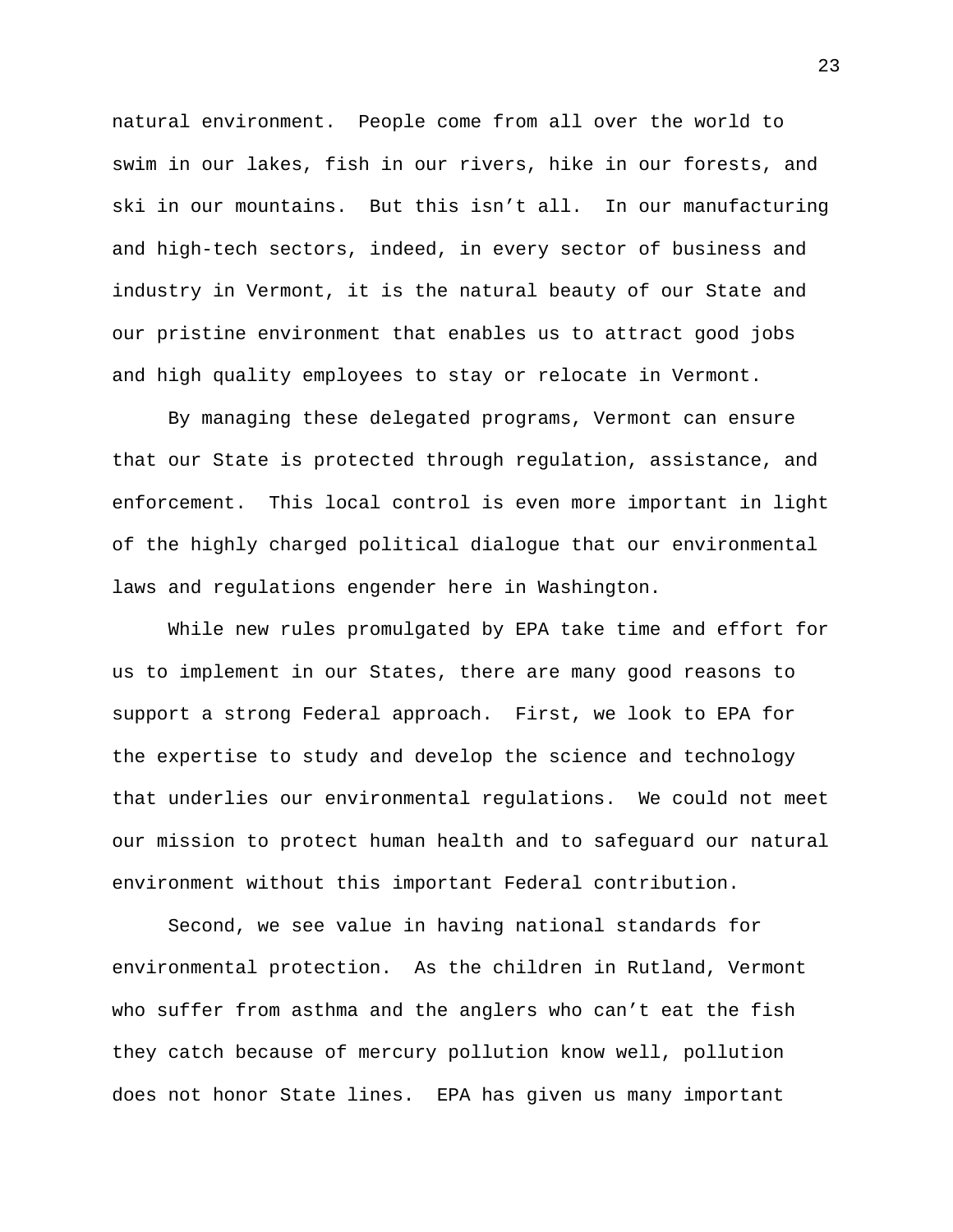protections and Vermonters, as well as all Americans, have come to depend upon them.

Finally, national environmental regulations provide an even playing field among States, helping to prevent a regulatory race to the bottom in a misguided attempt to attract economic development.

It is important to acknowledge that the System of coregulation between EPA and the States is not always simple or without a natural tension. There are times when we want to address a problem differently than EPA's approach did in the past, or when the Federal approach may have unintended consequences for us in Vermont because of our small size and rural character. In situations like these, we have found EPA willing to listen to our concerns and to work with us to find a solution.

On numerous occasions and across sectors the EPA has supported Vermont in our efforts to implement programs to protect the environment. EPA has allowed flexibility in Vermont's program implementation, cooperated with us to achieve our shared environmental goals, included Vermont's voice in efforts to develop new rules and standards, and has shared resources and expertise to help us more efficiently and effectively implement our programs.

In my written testimony I have included a number of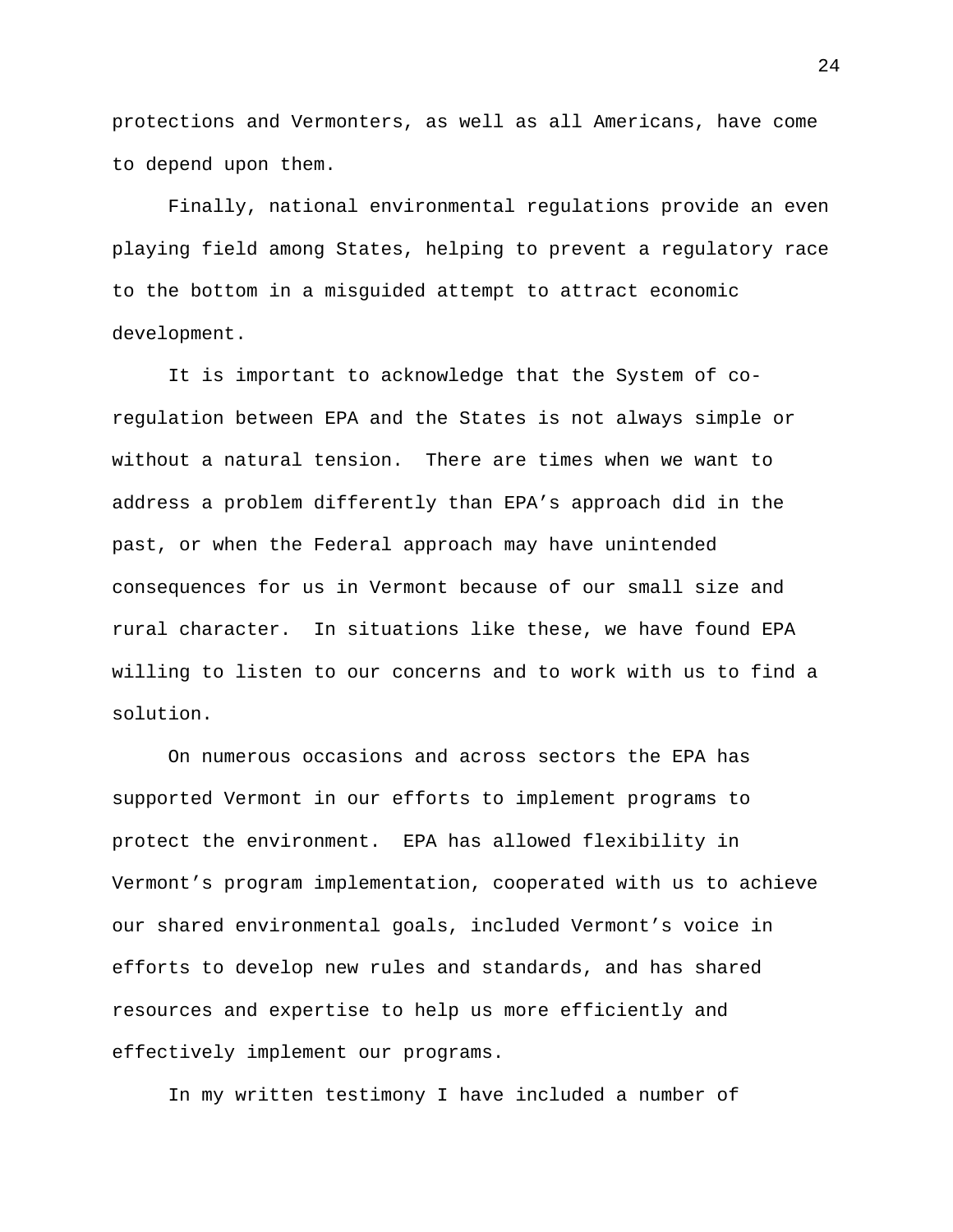specific examples, if that would be helpful.

In closing, I want to reiterate the value of our relationship with EPA and that, for Vermont, this partner is essential to protect our environment and the health of our citizens, and exemplifies the doctrine of cooperative federalism, and I am very happy to take questions. Thank you.

[The prepared statement of Ms. Markowitz follows:]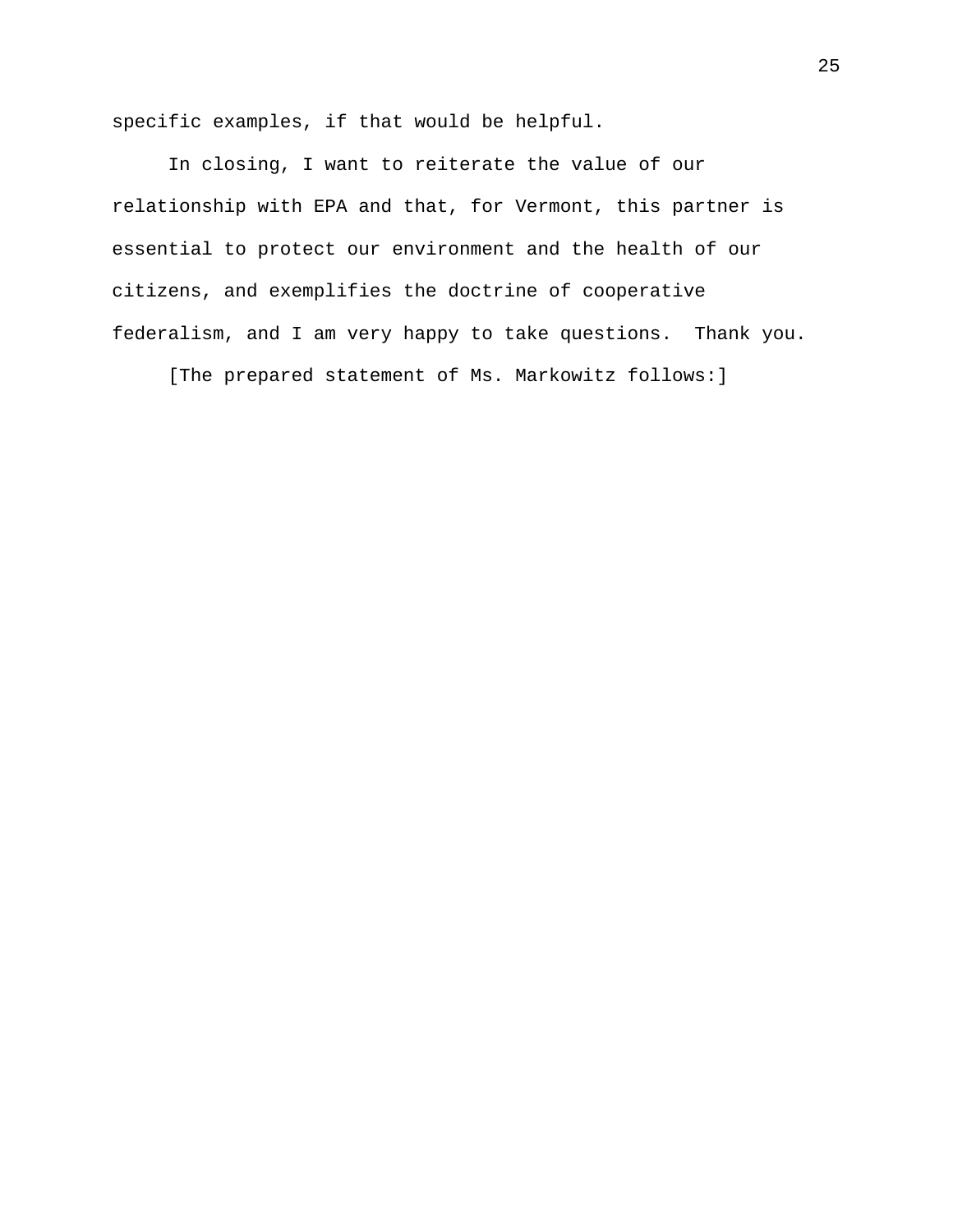Senator Inhofe. Thank you.

Now, Mr. Huffman.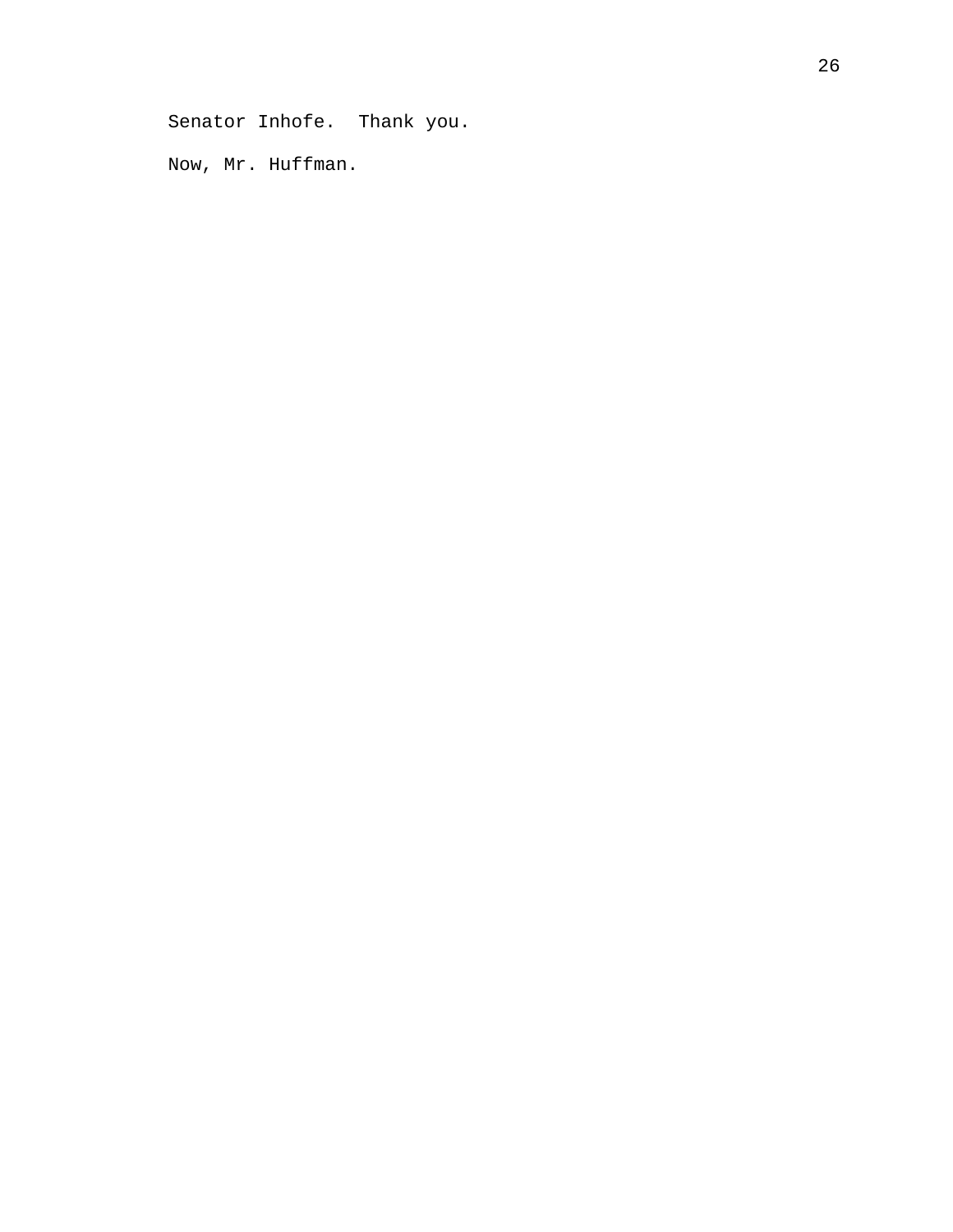STATEMENT OF RANDY C. HUFFMAN, CABINET SECRETARY, WEST VIRGINIA DEPARTMENT OF ENVIRONMENTAL PROTECTION

Mr. Huffman. Good morning, Mr. Chairman and members of the Committee. Thank you for the opportunity to address this Committee concerning federalism and environmental regulations.

As West Virginia's chief environmental regulator, I view the cooperative relationship with our Federal partners envisioned by Congress in all of our environmental statutes as critical. According to the environmental council or the States, over 95 percent of the environmental regulatory duties in this Country are actually carried out by the States. Congress placed the most important core responsibilities with the States because it knew States are far more responsive to local concerns and much more aware of the local environment than distant bureaucracies.

In addition, States must be cost-effective, have balanced budgets, and perform in the face of flat or declining revenues. It is within these constraints that States have repeatedly demonstrated not only that we are up to the challenge, but that we actually continue to deliver the results Congress envisioned when it created our environmental framework within the model of cooperative federalism.

Unfortunately, federalism under the current Administration has been less than cooperative with both EPA and Interior's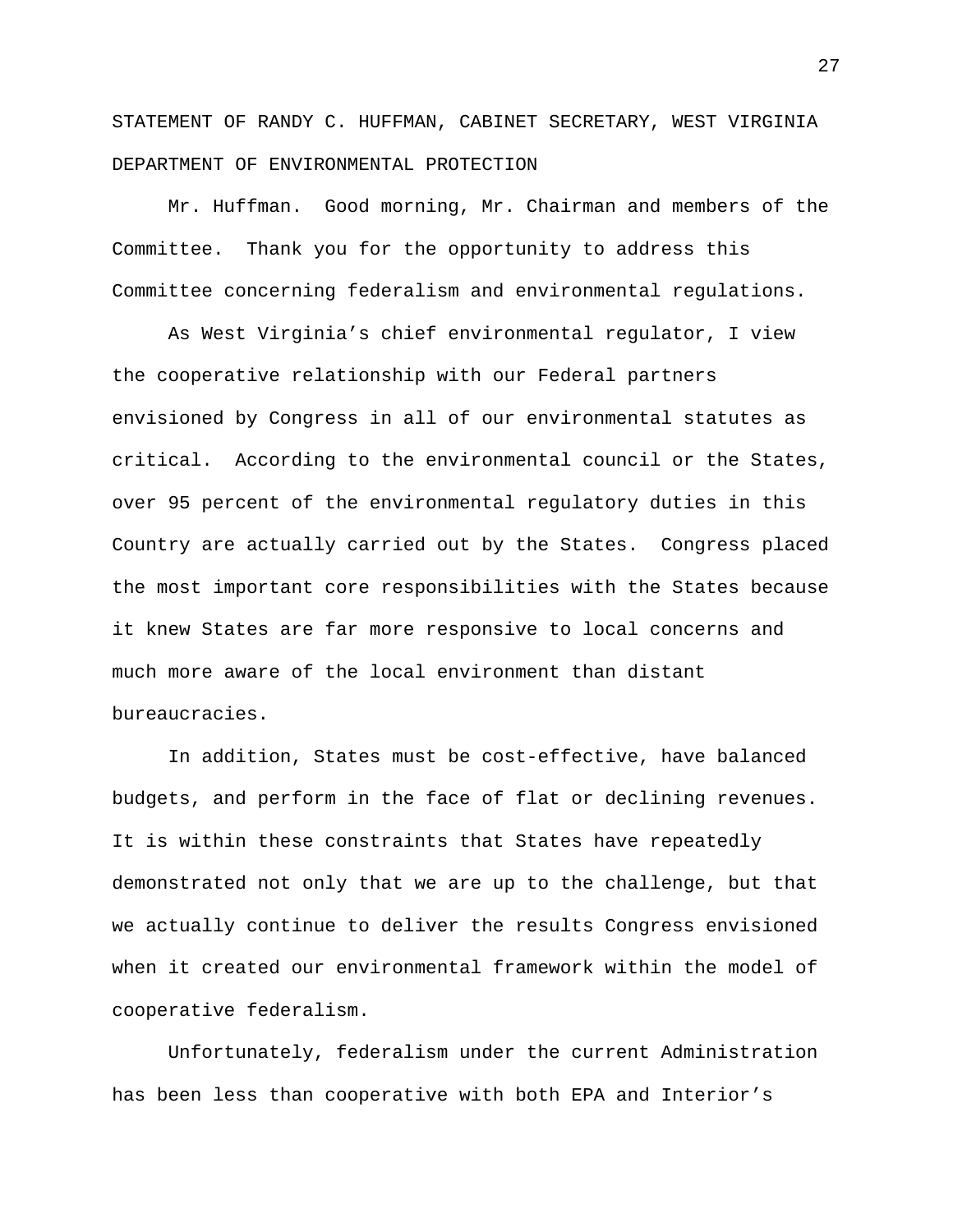Office of Surface Mining. There is a constant flow of new regulations, guidance and initiatives from these Federal agencies, and much of it encroaches on the authority Congress gave to the States, and nearly all of it adds new regulatory burdens to State resources that are already stretched thin. At best, EPA and OSM are indifferent to the mounting consequences of their actions. At worst, we see these Federal agencies continue to basically rewrite our Nation's congressional environmental acts with no accountability.

I have many examples, but time will only permit me to cover a few.

My first example is one with which we are all familiar. Regardless of the position individual States take on climate change, Section 111(d) of the Clean Air Act actually puts the States, not EPA, in charge of developing standards of performance. With little regard to the role Congress gave it, EPA has seized the States' authority. Its carbon rule establishes the minute details of one of the most complex new regulatory initiatives in the history of the Clean Air Act.

EPA is increasingly establishing what amounts to binding rules through guidance. States are expected to conform to the results of this process as if EPA had promulgated a valid rule. There are at least two problems with this: EPA guidance further eliminates State discretion and it allows them to avoid the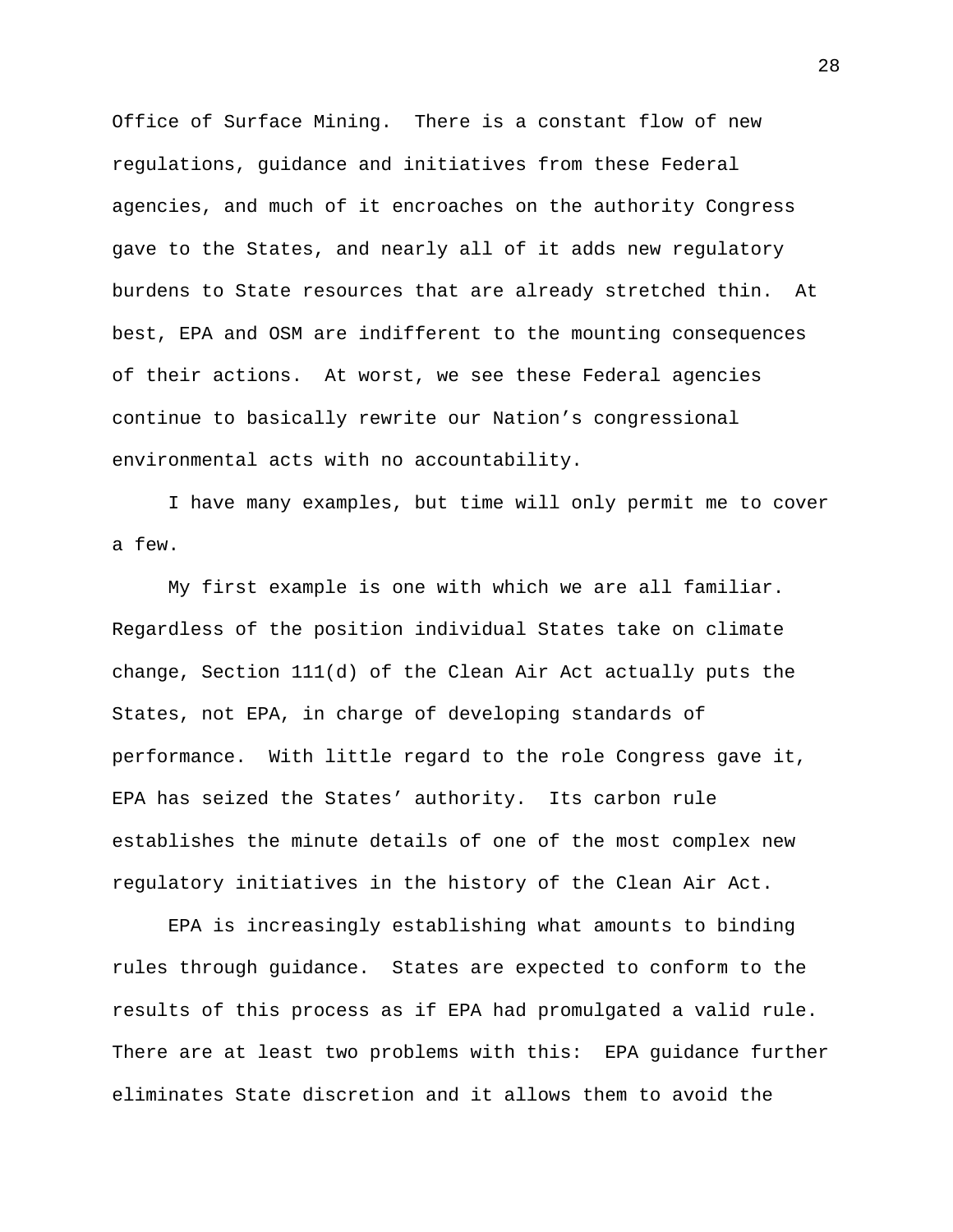accountability and transparency of rulemaking.

My final examples relate to similar actions by Interior's Office of Surface Mining. The proposed Stream Protection Rule, which I testified about before the Senate Energy and Natural Resources Committee in October, is another example of a Federal agency attempting to rewrite part of an act of Congress with no mandate to do so. They further fail to involve the States, which have primacy under the Surface Mining Act to carry out these duties. The result is a proposal that has multiple unlawful conflicts with Federal and State clean water laws.

OSM also routinely fails to approve State program amendments upon which it is obligated to act. In fact, since 2009, West Virginia has submitted nine amendments to the Office of Surface Mining for consideration, and only those that propose to increase fees or taxes on the mining industry have been approved, and only then on an interim basis.

My last example is OSM's misuse of 10-day notices to correct permit defects. Ten-day notices are an OSM obligation under the Surface Mining Act to notify the States when a mining violation is suspected and has not been properly addressed. It is clearly an enforcement measure to be applied to active operations. In 2009, OSM was directed to use this regulatory tool to correct deficiencies in State-issued permits, which is clearly contrary to the Surface Mining Act.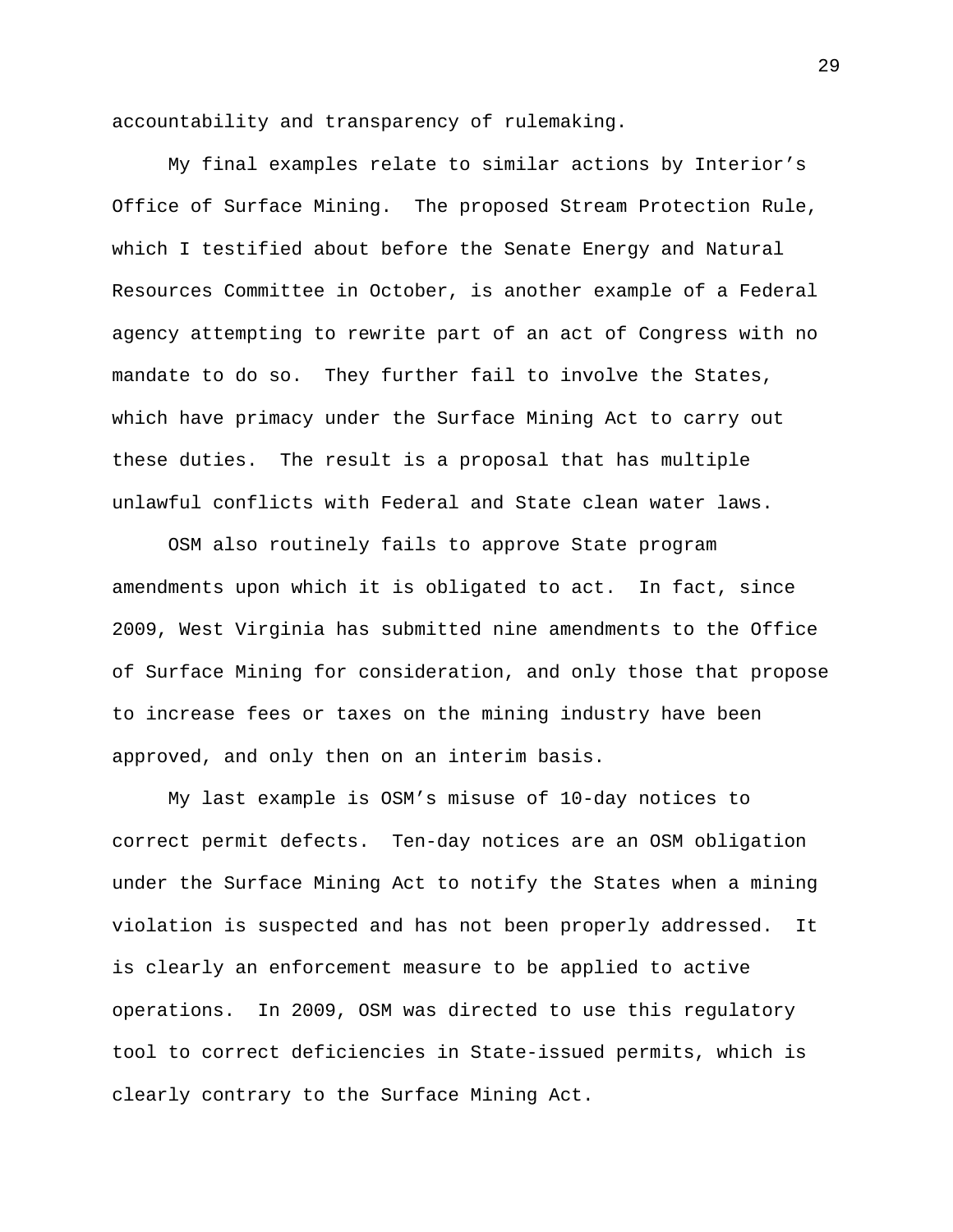Most States, including West Virginia, embrace the idea and practice of cooperative federalism in regulating industrial activity and protecting the environment. The practice is sound, has great validity, and has been successful in the past. Since 2009, I have watched EPA and OSM go about executing an agenda that does not concern itself with the rule of law for making changes to our Nation's environmental statutes.

I don't want to create the impression that all of West Virginia's interactions with EPA and OSM are negative. Across many of our programs we have built very good working relationships with our Federal counterparts at the regional level. Most of the issues I have discussed appear to emanate from EPA and OSM headquarters, which have little or no understanding of what it takes to run a State environmental regulatory program.

[The prepared statement of Mr. Huffman follows:]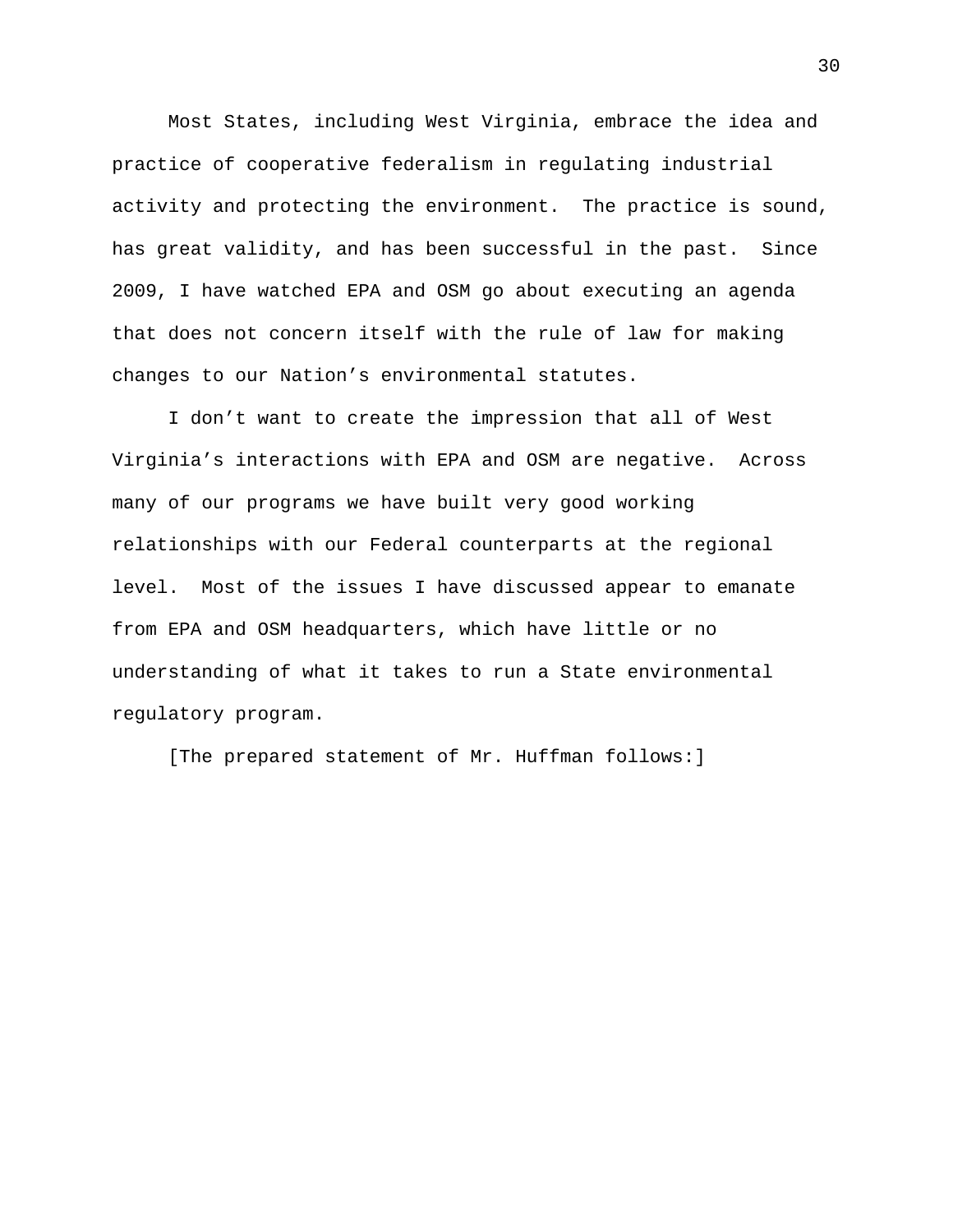Senator Inhofe. Thank you, Mr. Huffman.

Ms. Keogh?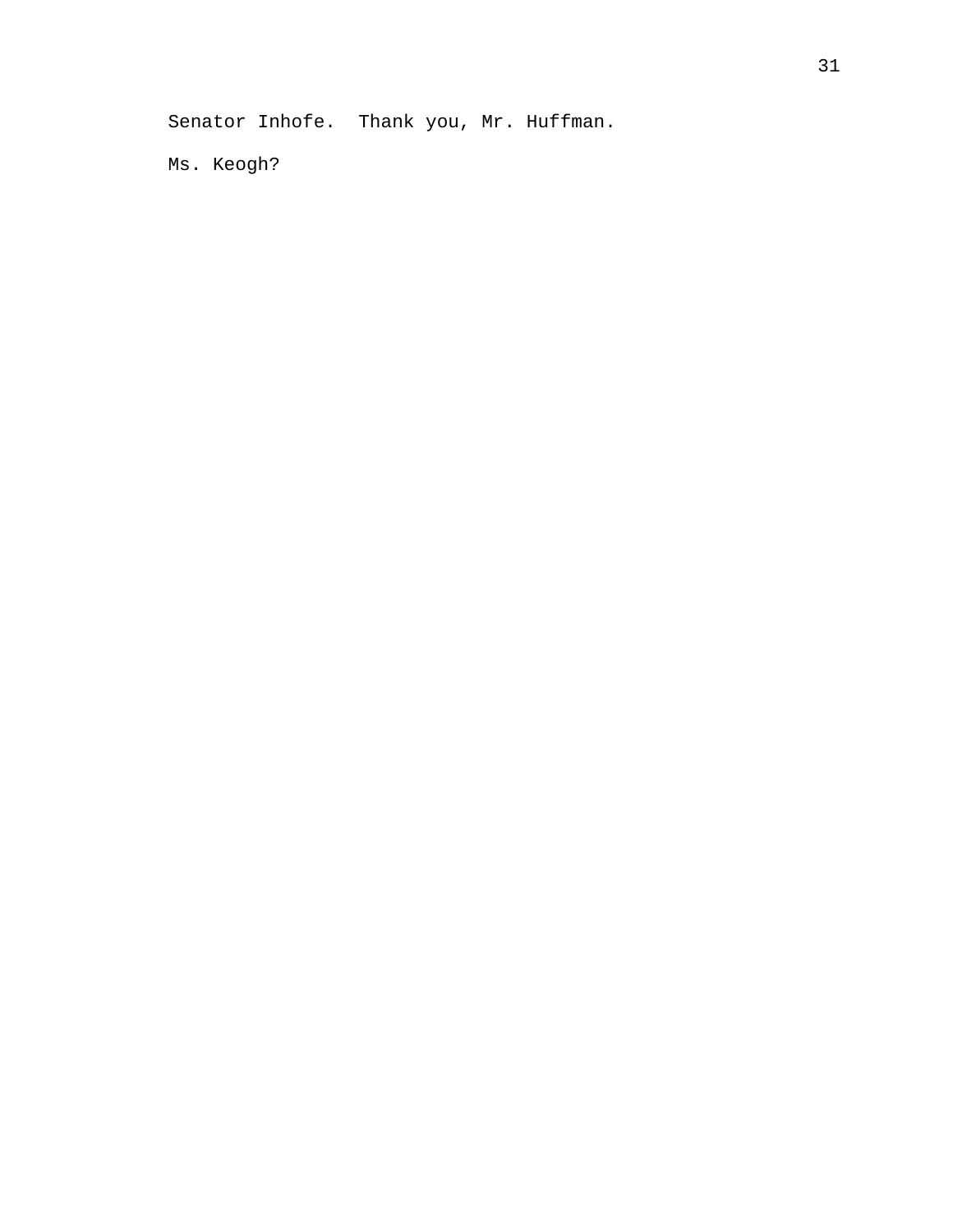STATEMENT OF BECKY KEOGH, DIRECTOR, ARKANSAS DEPARTMENT OF ENVIRONMENTAL QUALITY

Ms. Keogh. Chairman Inhofe, Ranking Member Boxer, and Senator Boozman, as well as members of the Committee, good morning. I bring you greetings from Governor Hutchinson of Arkansas, and I appreciated the opportunity to respond to your call this morning.

We in Arkansas are seeking to drive regulatory policy that balance effective environmental results, assure long-term resource management, affordable energy, and economic growth goals. We want a State that can seek to attract the newest generation of professionals searching out healthy living lifestyles and Arkansas's world-class recreational opportunities.

Arkansas has invested heavily in assuring that we are wise stewards of the abundant and clean air, healthy breathing air, the amazing vistas with which we have been blessed. We do not take our status as The Natural State lightly. In fact, we strive to fairly and consistently the corresponding and complimentary roles of environmental stewardship and economic development.

Likewise, for decades we have successfully worked with EPA under a symbiotic governing model that is the topic of today's hearing. This notion is born of something uniquely American,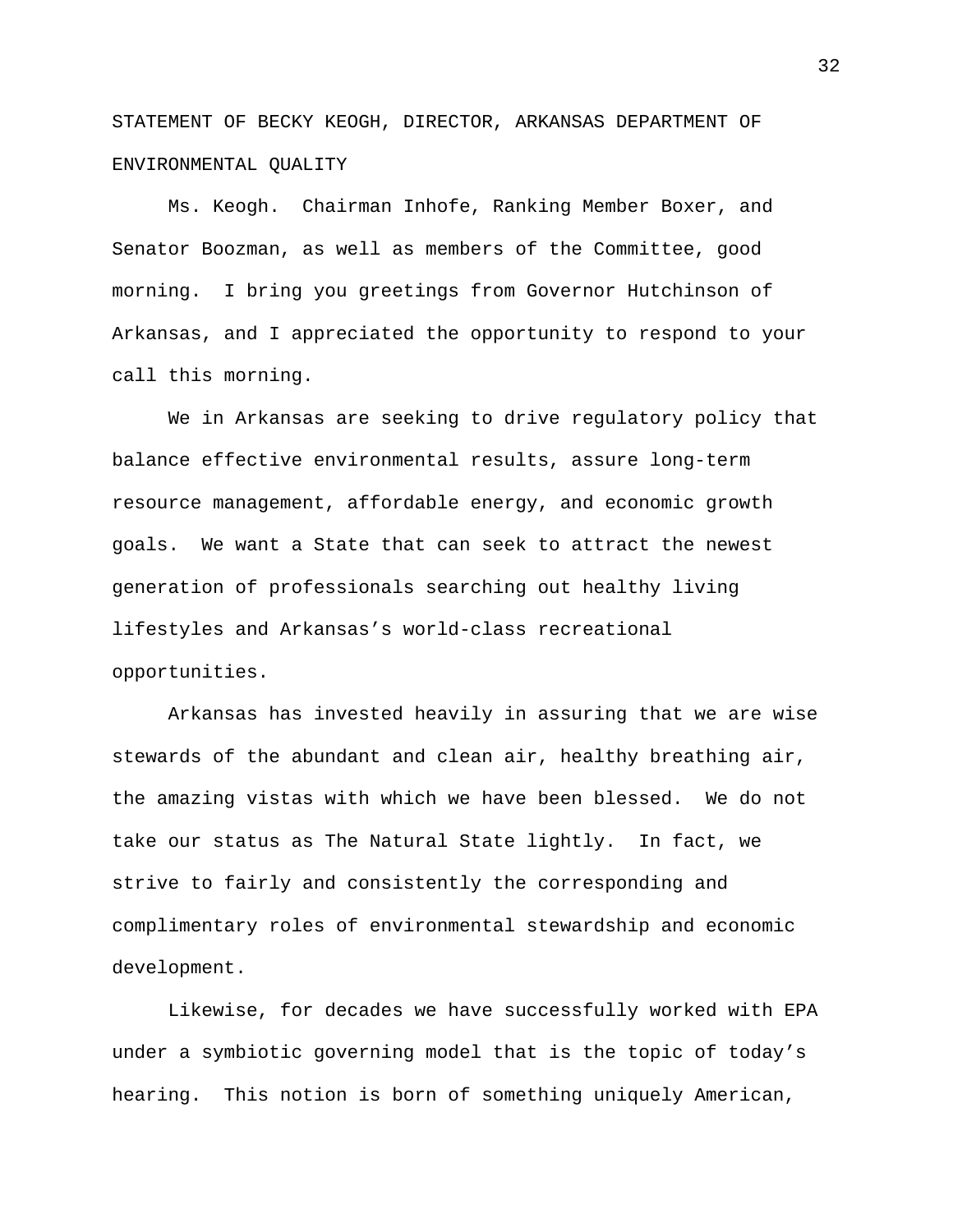our system of federalism whereby the Nation and States function together as co-sovereigns. Both the EPA and States had a relatively balanced seat at the table, and we are known to do in the south, we would all sit around the table and have a good old-fashioned meal. There would be lively debate, ample servings, and we would cooperate and prepare a meal together.

However, this once treasured family-style dining with our Federal partners has become a thing of the past. Now we have an increasingly diminished role in the menu selection and meal preparation. We are often forced to eat what is served.

The cooperative federalism model that has defined Arkansas's relationship with EPA beginning in the 1970s has morphed into something that is better described today as coercive federalism. We have seen a decrease in time and tolerance for State implementation plans and a dramatic increase in EPA takeovers, or Federal Implementation Plans. Historically, these FIPs were used as weapons of last resort for our EPA partner, its nuclear option for States that were unfaithful to the partnership or denied marriage outright.

Now FIPs are often used as an everyday tool, often of dubious origin, in the EPA's vast arsenal. In the past seven years, States have been forced to digest more of these Federal takeovers, known as FIPs, than were ever served in the prior three Federal Administrations combined ten times over.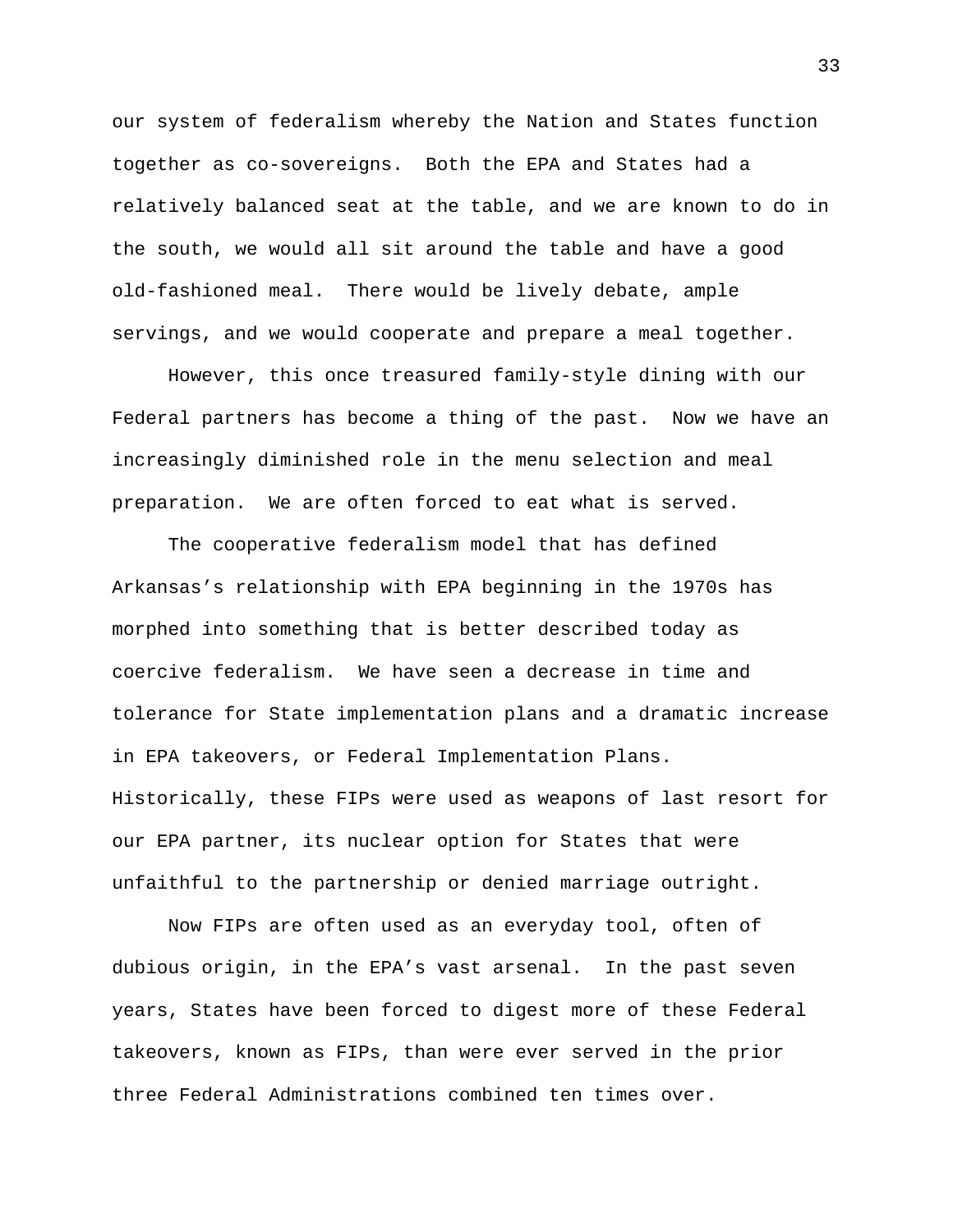States will not waste the time to draft their own proposals if they expect the Federal Government to do what it wants to in the end. State sovereignty is diminished, and the opportunity for local innovation is destroyed. Cooperation should be fostered, not discouraged. We call on you, our Congress, to help remedy this broken marriage through amendment or ancillary legislation.

States are placed in the unfair position of having purchased a very expensive seat at the table, but then finding out meals are served exclusively from the EPA table. We are to be served a fixed menu without a fixed price. States' willingness to split the check, and occasionally buy dessert, was mitigated by a healthy respect and accompanying deference we received. Now we ask your assistance in resetting that needle to its point of origin.

For air pollution, we seek air pollution prevention and control is the primary responsibility of the States and local governments. In our estimation, Congress should ring the dinner bell calling for the meal to be served. States should host that occasion and EPA should be a frequent and faithful guest at each State's table. However, where we are now we can best describe as a progressive dinner party gone bad.

States have recognized an unprecedented level of Federal actions. To borrow a saying in the South, we have more on our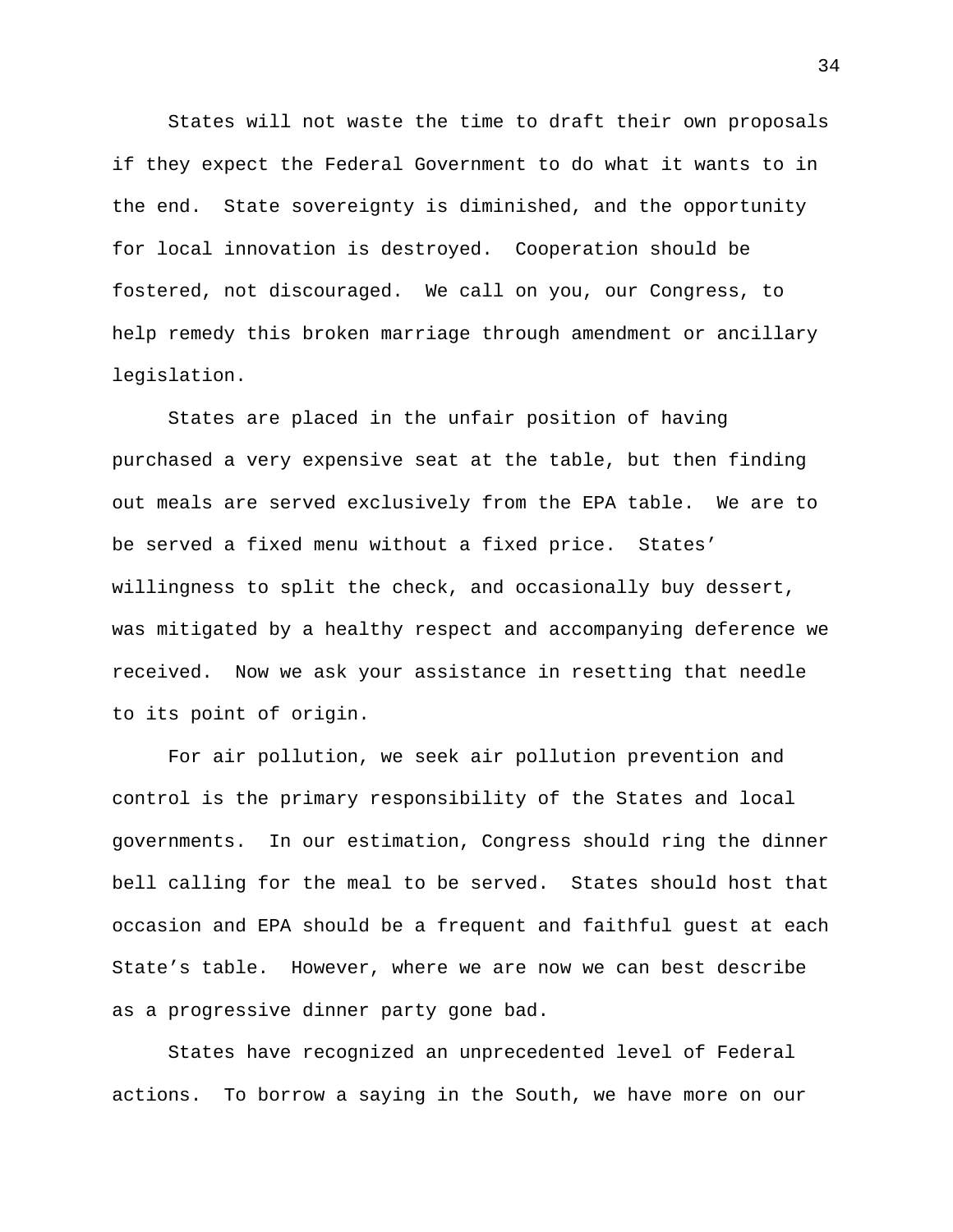plate than we can say grace over. The sheer number of mandates and deadlines further complicated by the complexity of the rules leaves us in a position where being served appetizer, soup, salad, main course, and dessert all at the same time. And if we do not clean our crumbs, we are banished from the table.

States rarely have sufficient notice and implementation of the rules to establish meaningful outcomes before moving to the next one, and we are left unable to get a taste of one course before the next one arrives. The EPA is afforded the luxury of being the ultimate picky eater while they select what they prefer on the menu, while we States are struggling to digest the meals plus leftovers.

The reality that States are often now more pawn than partner is nowhere more evidenced in the EPA's transformation from a two-sentence legislative passage to the Clean Power Plan, which had profound consequences and extraordinary costs. Arkansas is seeking ways to work with how we can work with EPA on consolidating efforts and superseding FIPs and SIPs without facing legal conflicts.

In addition to the Clean Water Act, the State-developed robust eco region natural condition water criteria in Arkansas have now become unrealistic and often unachievable minimum water protection standards. In this case, EPA has executed an ultimate bait and switch.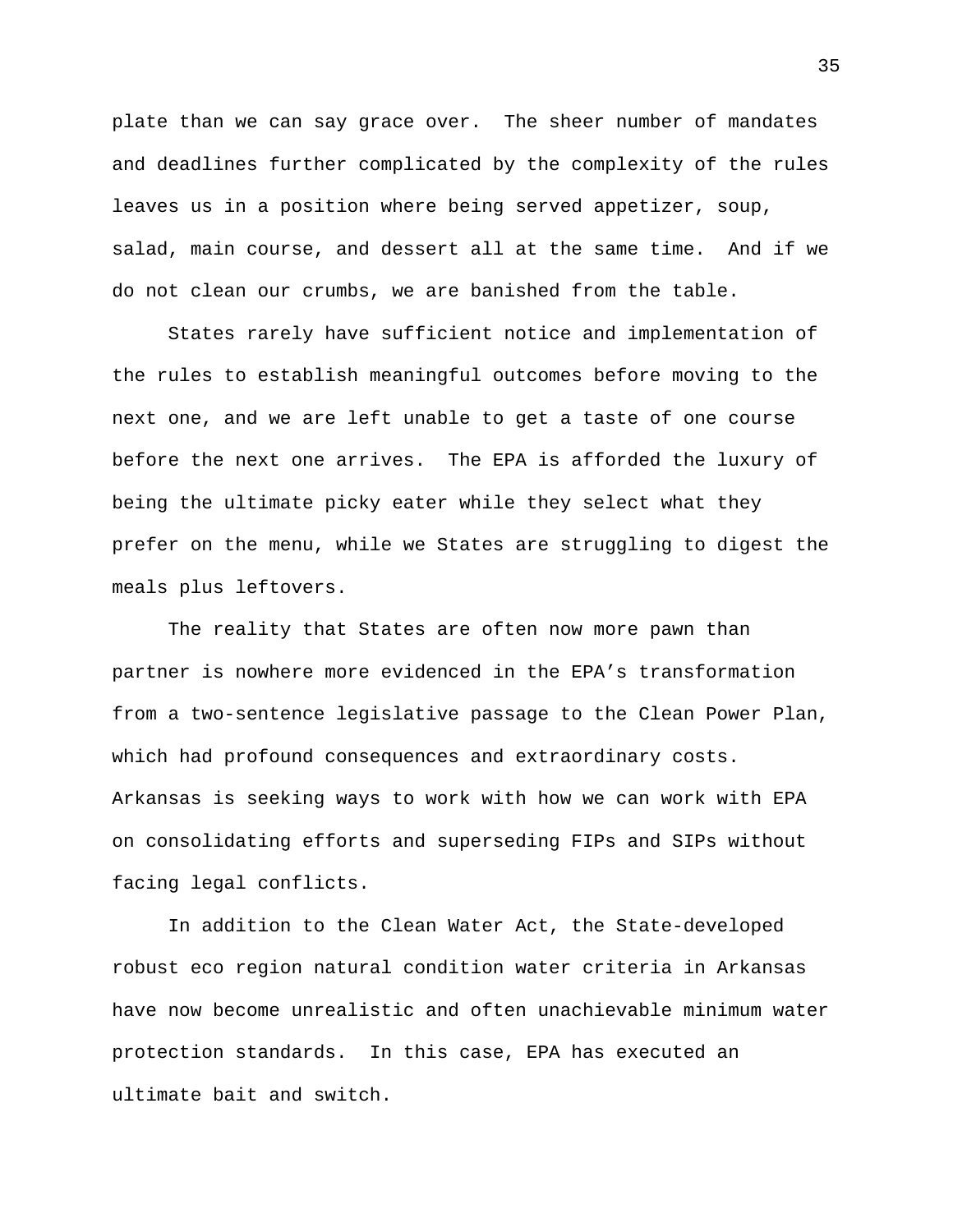Serving up cooperative federalism in a coercive manner is distasteful, but the Executive Branch to ignore at our metaphorical table that are stabilized by three legs and not just one makes for a difficult and messy meal. We do want a seat at this table. We should not be fed the regulation of the day. In fact, the great majority of the FIPs we have result from reinterpretation of the good neighbor provisions.

In conclusion, not only has the uniquely American cooperative federalism model fallen, and the State role is now less partner and more pawn, we do see sue and settle appearing on the menu. We are left to wonder if special interest groups currently occupy our seat at the table that once was reserved for us. When States are disenfranchised, so is the truth of our Federal democracy and the people we represent.

Thank you.

[The prepared statement of Ms. Keogh follows:]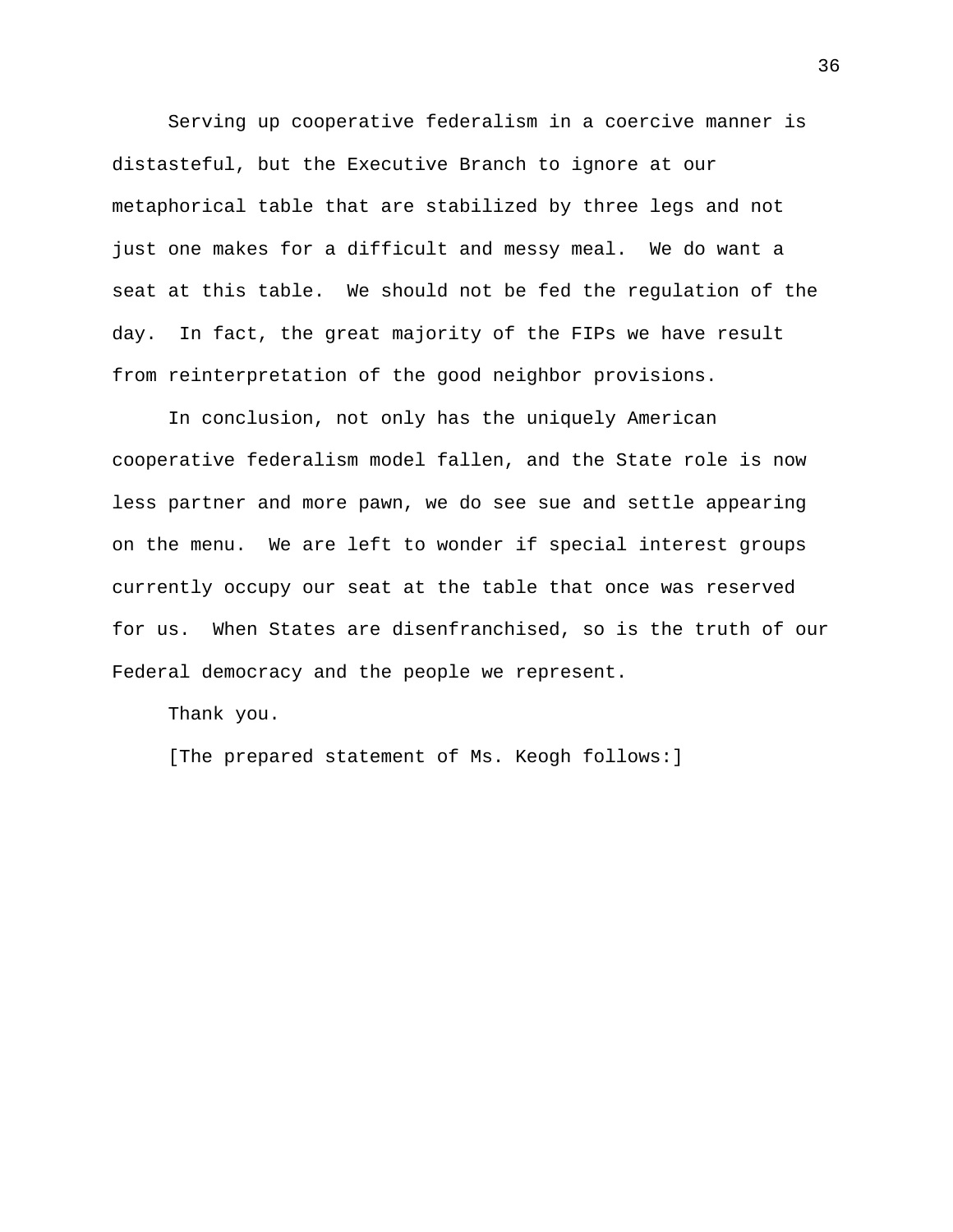Senator Inhofe. Thank you, Ms. Keogh.

Mr. Pirner?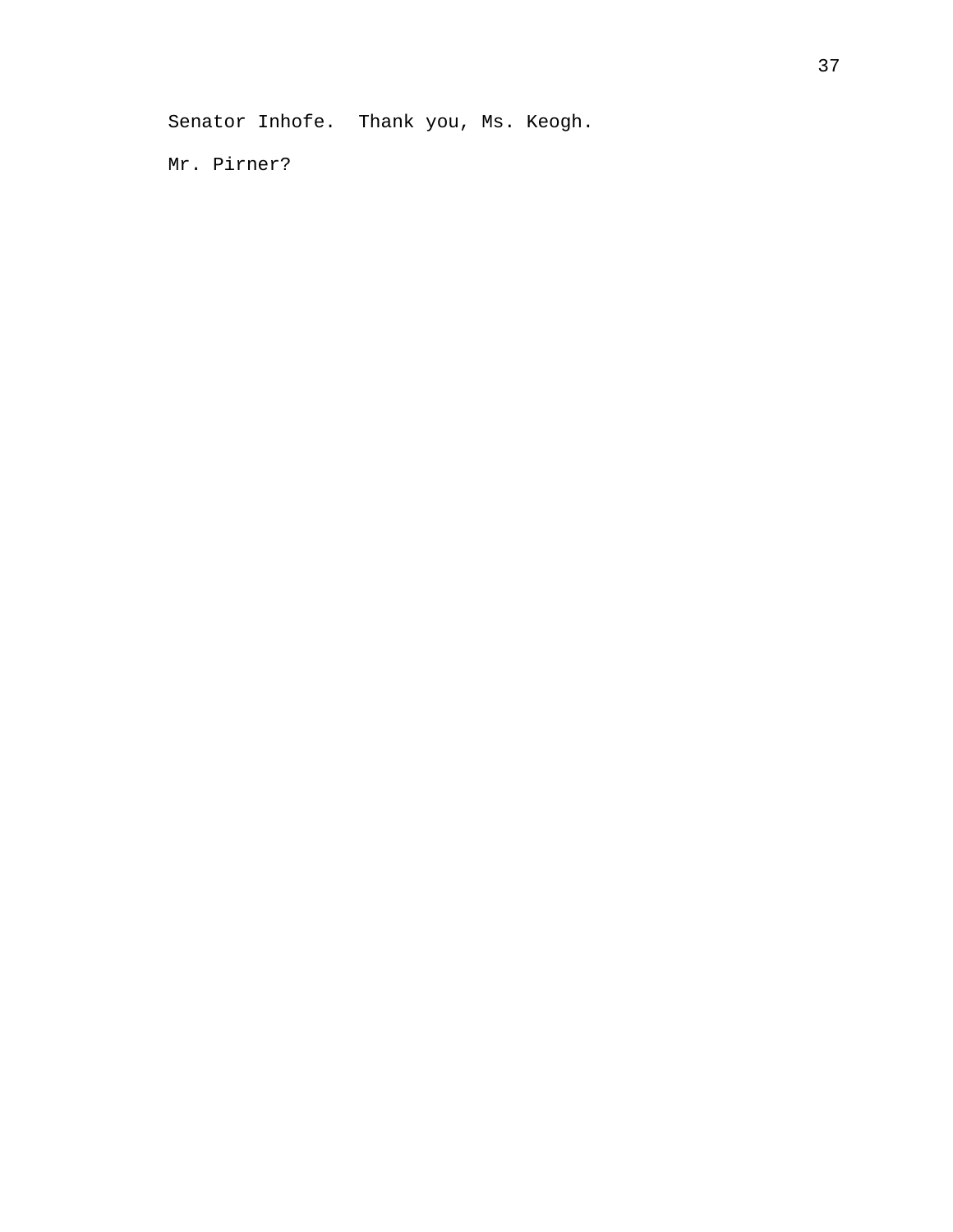STATEMENT OF STEVEN M. PIRNER, SECRETARY, SOUTH DAKOTA DEPARTMENT OF ENVIRONMENT AND NATURAL RESOURCES

Mr. Pirner. Chairman Inhofe, Ranking Member Boxer, members of the Committee, my name is Steve Pirner, Secretary of the South Dakota Department of Environment and Natural Resources. I appreciate the opportunity to share with you our perspectives on why we do not believe the current regulatory framework between EPA and the States upholds the principle of cooperative federalism.

Let me provide you a few examples.

To help fund the administration of Federal regulatory programs, EPA awards us a Performance Partnership Grant. In 2012, the Grant peaked in funding, but has declined during the last three years. This decrease is certainly inverse to the huge increase in Federal requirements for delegated programs and, in our view, is an erosion of cooperative federalism.

An increase of Federal preemption on what we hold as State rights is also detrimental to cooperative federalism. For example, EPA and the Corps of Engineers developed a rule intending to clarify which water bodies are subject to jurisdiction under the Clean Water Act. The rule has faced substantial opposition in South Dakota and we joined a lawsuit with 12 other States to block the rule. Upon joining the challenge, South Dakota Attorney General Marty Jackley was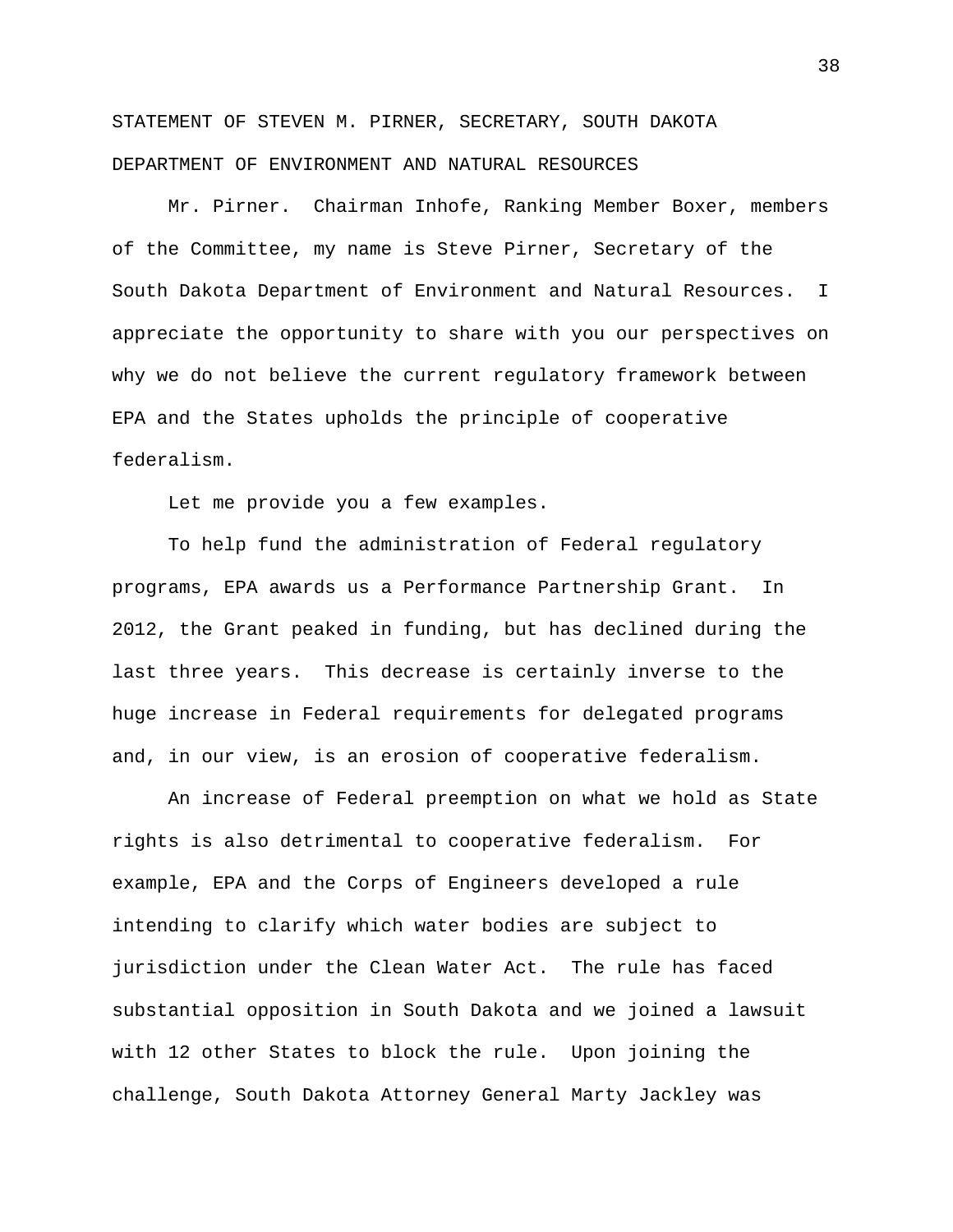quoted as saying, "The EPA is overstepping its congressional authority and seizing rights specifically reserved to the States.''

Also under the Clean Water Act, EPA has proposed or finalized new national water quality and effluent standards for ammonia, nutrients, selenium, and dental offices. The bottom line is that these new, more stringent standards are going to cause additional wastewater treatment, which is going to drive wastewater treatment costs up, perhaps to the point of being cost-prohibitive.

Under the Resource Conservation Recovery Act, EPA finalized regulations to regulate coal ash. This was prompted by the liquid coal ash spill in Tennessee. Our single coal-fired power plant, the Big Stone Power Plant, disposes of only dry ash, but is still subject to the new rules which preempt DENR's existing solid waste permit.

In a settlement agreement under the Clean Air Act between EPA and the Sierra Club, the Big Stone Power Plant was listed as a large source and needing to demonstrate compliance with EPA's one-hour sulfur dioxide standard. EPA never took into account the new air pollution controls installed at a cost of \$384 million to meet the Regional Haze Rule. There is no doubt these new controls will reduce sulfur dioxide emissions below the thresholds established in the consent decree.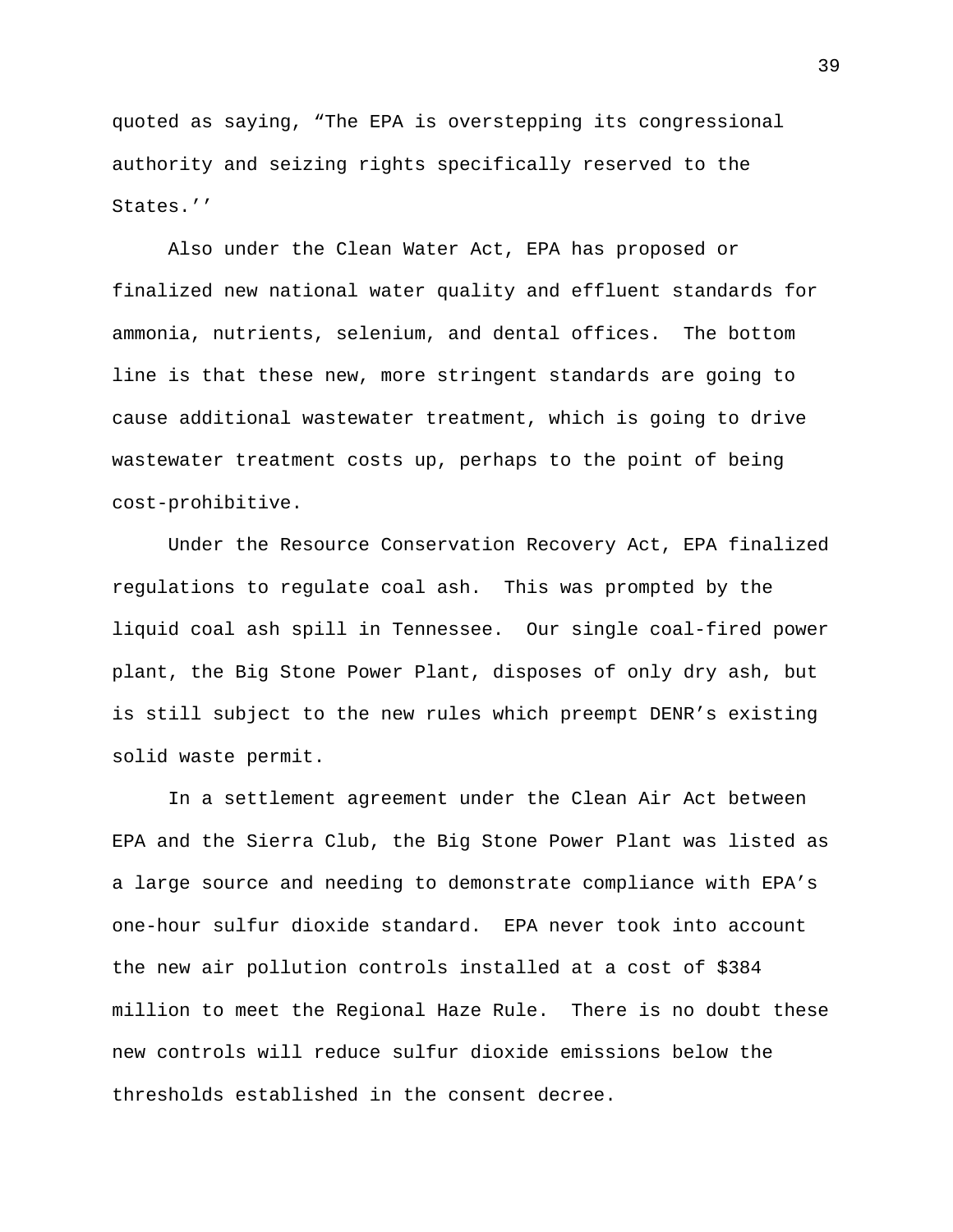Another Clean Air dispute involves ozone. South Dakota is one of only 10 States in the Nation that is in full attainment with the national ambient air quality standards but, against our recommendations, EPA adopted a new, lower standard for ozone. We are now at risk of having a non-attainment status; not because our air has gotten dirtier, but because EPA lowered the standards potentially below our background levels.

In response to another petition from the Sierra Club, EPA determined that certain startup, shutdown, and malfunction exemptions in 36 States, to include South Dakota, are inadequate under the Clean Air Act and need to be eliminated. Our exemption allows for brief periods of visible emissions because certain pieces of equipment are not fully functional when these events take place. DENR's rule was first established in 1975, was approved by EPA, and has not caused or interfered with South Dakota staying in compliance with the national standards. South Dakota has joined Florida's lawsuit against the rule, along with 15 other States.

The final rule that highlights the lack of cooperative federalism is the carbon dioxide standard for existing power plants. In 2012, which is the base year that EPA used, 74 percent of the power generated in South Dakota came from renewable sources. In spite of this remarkable record, EPA's rule threatens the economic viability of the two fossil fuel-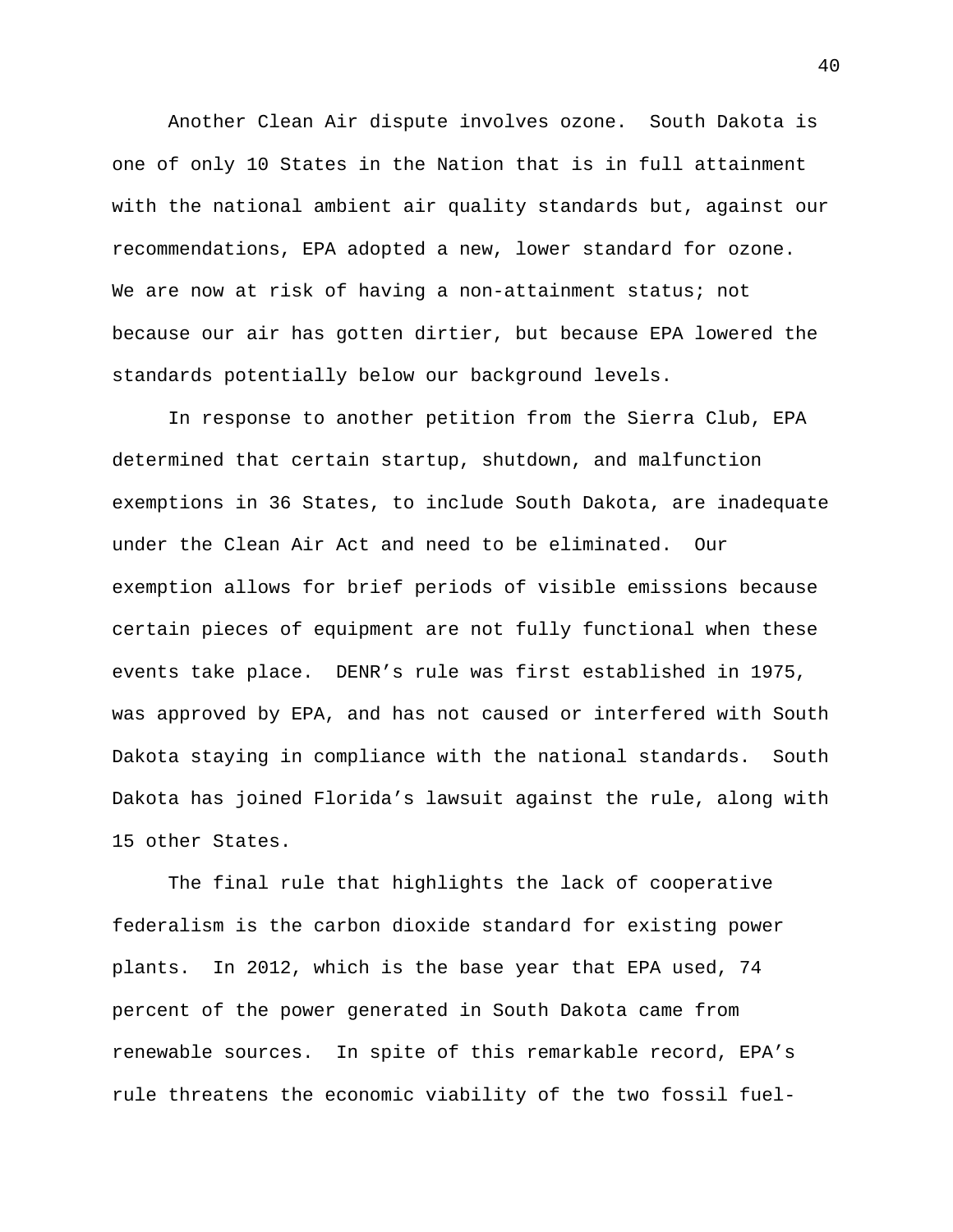fired power plants that we do have in the State and could strand the Regional Haze controls previously mentioned at the Big Stone Plant. Here again our attorney general has joined lawsuits against the rule, most notably with West Virginia.

The bottom line is these new Federal requirements will have a huge impact on our citizens and on our economy, but will produce little or no known noticeable benefits in South Dakota. For this reason, we believe that each State should have the right and the freedom to address these issues individually, using the principles of cooperative federalism and Executive Order 13132 on federalism. As stated in the Executive Order, "The Framers recognized that the states possess unique authorities, qualities, and abilities to meet the needs of the people and should function as laboratories of democracy.'' That is not the case now.

I hope this information is useful to the Committee. Thank you again.

[The prepared statement of Mr. Pirner follows:]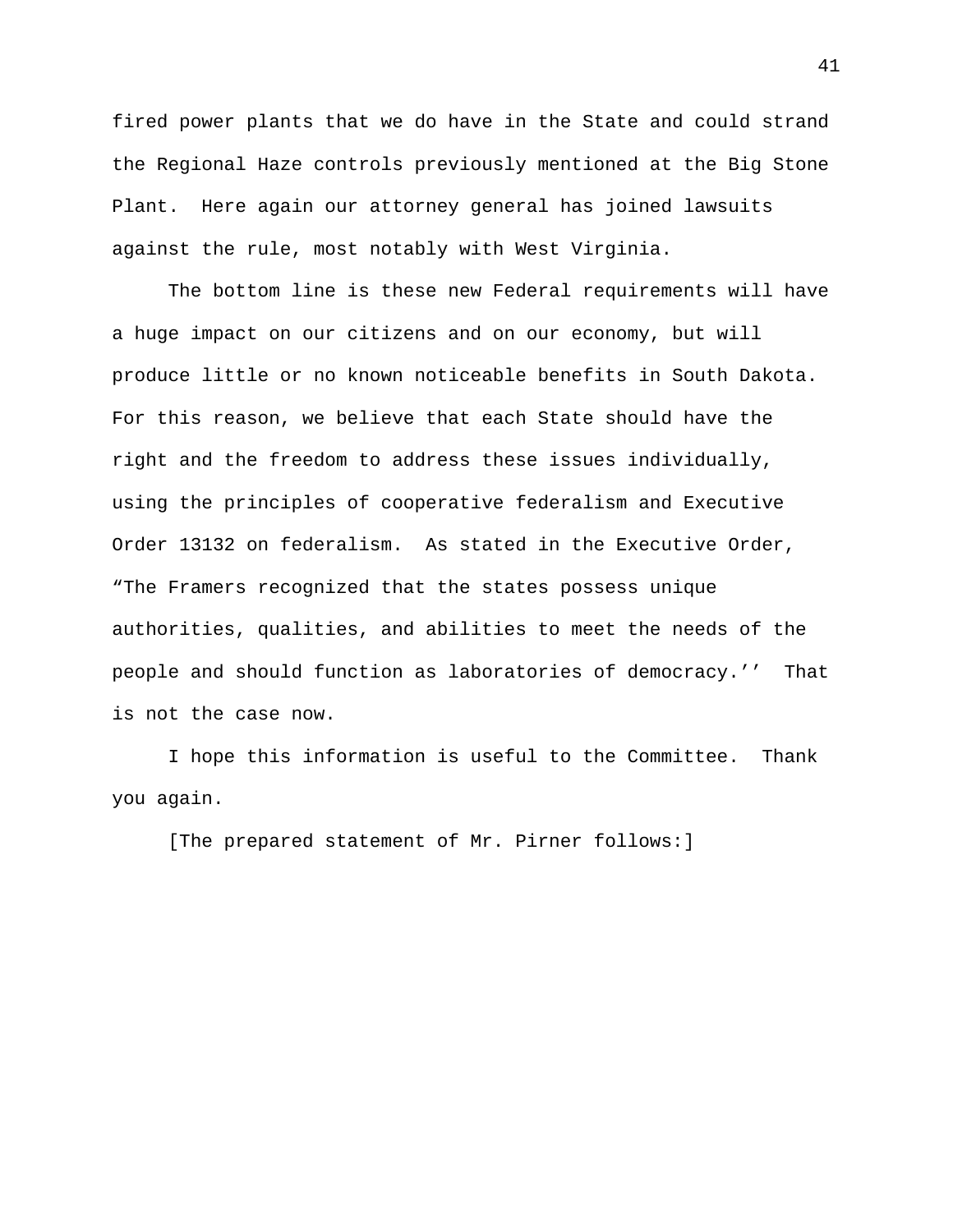Senator Inhofe. Thank you, Mr. Pirner.

All right, would you hold the poster up that we have there? Ms. Keogh, according to this December 2015 timeline by the Association of Air Pollution Control Agencies, there are nine Clean Air Act deadlines for States this year alone. Your testimony describes a number of these EPA actions as, and I am quoting now from your statement, "we have, at best, overlapping and, at worst, conflicting directives.'' Can you explain how competing deadlines impact your department?

Ms. Keogh. Thank you, Chairman. It is a bit frustrating as we seek implementation of these numbers of regulations in a very short timeframe. What we see as our program staff evaluate these rules and seek implementation, we are modeling different and often conflicting results for the exact same source or the facility, and it often ignores the progress that the States are already making, or continuing to make, on different timeframes.

Senator Inhofe. Thank you very much.

Mr. Huffman, on February the 23rd of 2016, I led some 200 House and Senate members, 34 of those were Senate members, in filing an amicus brief with the D.C. Circuit in opposition to EPA's Clean Power Plan.

I did observe, Ms. Markowitz, you were the only one talking favorably about the Power Plan, but I have to point out that is because you are one of four States that is exempt from it. So I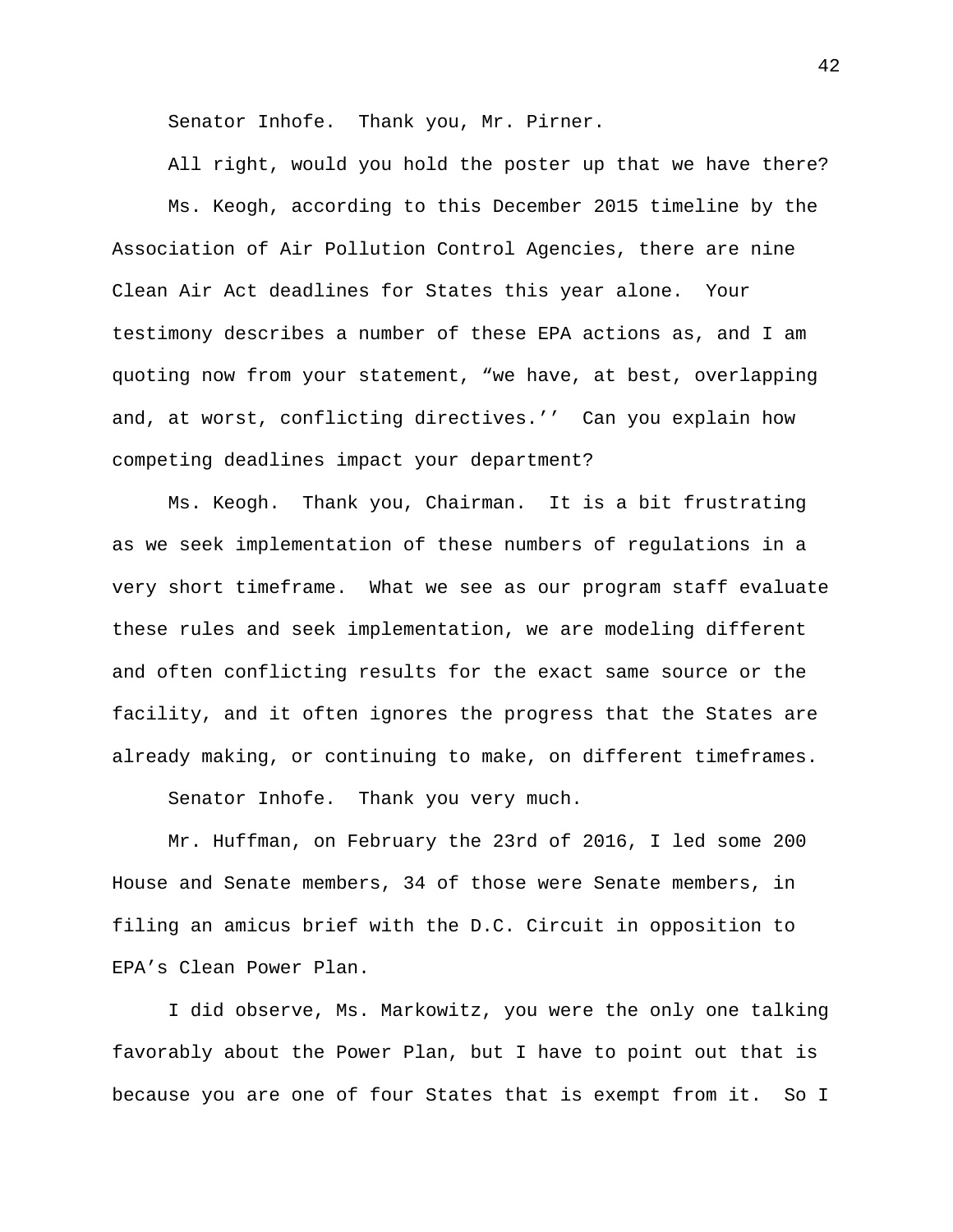think the others would probably agree with you if that were the case.

Anyway, the brief argues, among other things, that the Clean Power Plan violates the Clean Air Act's principle of cooperative federalism, explaining, quoting from the brief, "The EPA takes a coercive approach that commandeers the States to implement and enforce the Agency's power choices.''

So I would ask Mr. Huffman, do you agree that the Clean Power Plan coerces States to implement EPA's policy choices, not the choices of States?

Mr. Huffman. Yes, Senator. I believe EPA's biggest challenge in implementing the Clean Power Plan is it had to go about it in a way that is unconventional. Typically, EPA will regulate pollutants at the end of the stack, if you will, or at the end of the pipe. And with regard to the Clean Power Plan, the only way to do that would be to put a regulatory number, a limit on carbon dioxide. And the only way to do that in a way that gave the effect that they would want would essentially shut down all fossil fuel production in this Country.

So the way they went about managing every minute detail of how this Clean Power Plan should be implemented we think ran in conflict with Section 111(d) of the Clean Air Act, which gives the States the authority to establish those performance standards; and EPA has done that instead of setting the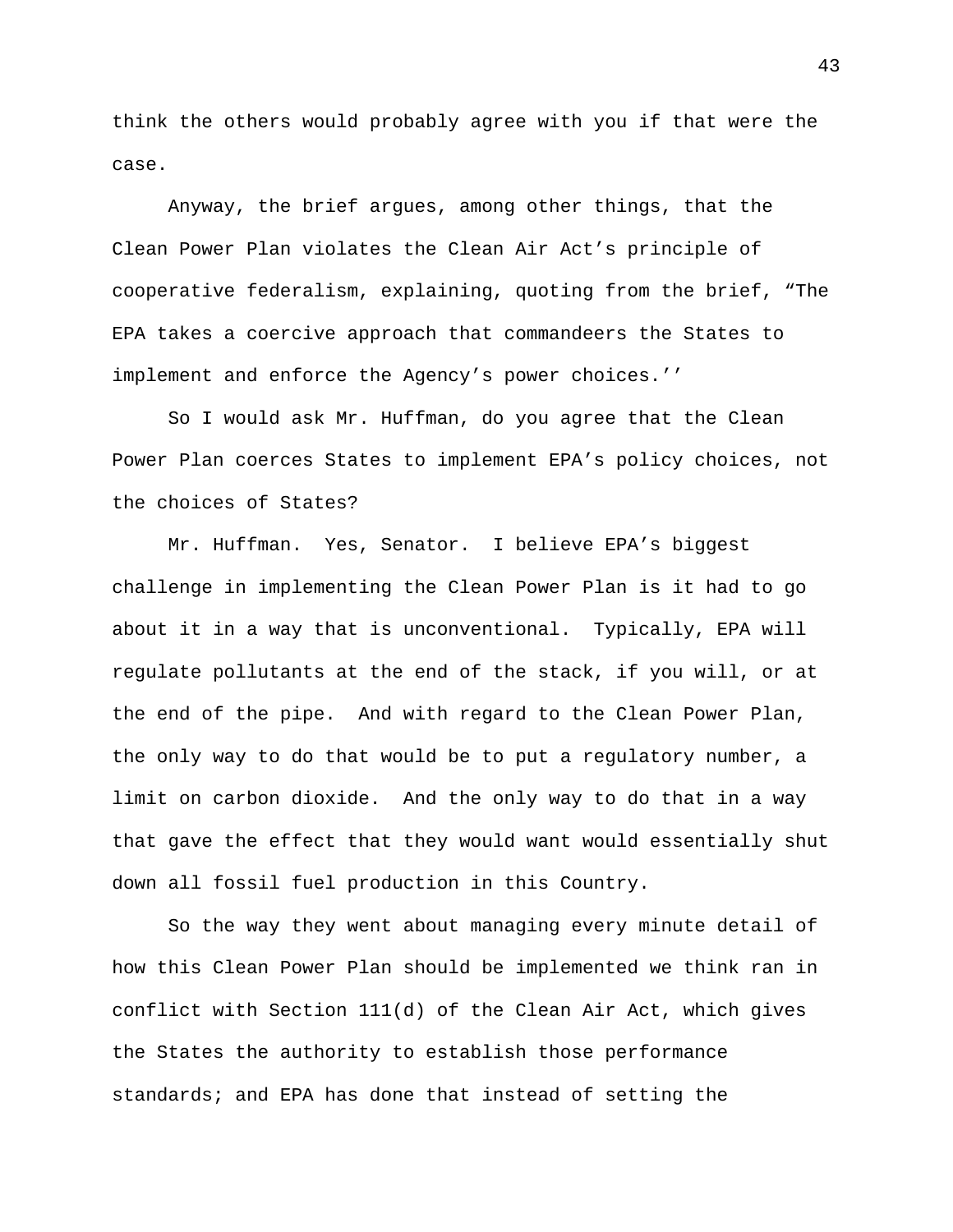threshold and allowing the States to figure out how to do it.

Senator Inhofe. All right, thank you.

Mr. Pirner, there is a little bit of confusion, lack of clarity following the Supreme Court stay of the Clean Power Plan. Has your State continued to work on the rule? And if the stay is ultimately lifted, do you expect compliance deadlines to be extended? In other words, are you continuing to work as if the stay were not a reality? How are you preparing for it?

I might ask the others the same thing.

Go ahead.

Mr. Pirner. Mr. Chairman, our plan before the stay was issued was to proceed along a path such that we could do enough to get the two-year extension. EPA had said that that was not going to be a high bar to reach, so we read through what they were going to require and we had started to work on those items. One of those items was a public participation process. In response to that, we established a Web site where people could view some information and give us comments. We had also scheduled some public input meetings.

The day after the stay was issued we cancelled those public meetings. The word that we are getting back from the legal team that is leading that lawsuit is that they expect those deadlines will be adjusted by the courts once the decision is made.

Senator Inhofe. But expecting that and knowing that are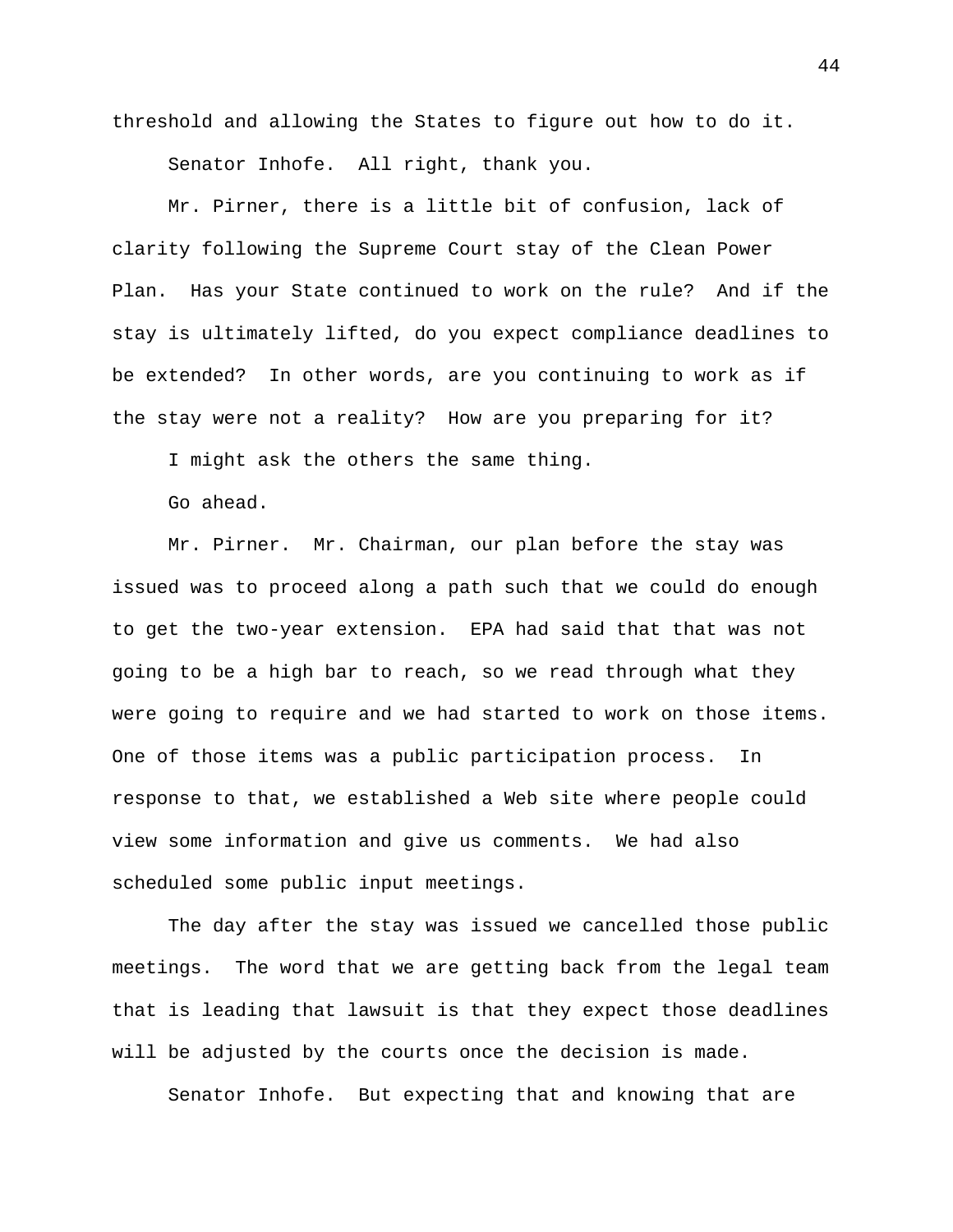two different things.

Mr. Pirner. Yes, sir.

Senator Inhofe. Anyone else want to comment on that? All right, Senator Boxer.

Senator Boxer. Thank you, Mr. Chair.

Mr. Mirzakhalili, as you described in your testimony, Delaware is a downwind State, such as Rhode Island, I am sure we will hear more about that, and much of the air pollution in your State comes from upwind States. You say that "it is EPA's role to ensure equity between where pollution is produced and where it is received.''

It seems to me that is right spot on. So if EPA did not set minimum standards and all this went to your neighboring State who is sending smog and everything else over your way, and we left it all to each State, what would it be like for the people of Delaware in terms of asthma, in terms of COPD, and the other problems that come from filthy air?

Mr. Mirzakhalili. Thank you for the question, Senator Boxer. I can answer that by saying they will be having a feast while we get the smoke in our eyes. We suffer from the consequence of those emissions if they are unabated. As I mentioned in my testimony, some of those are simple to remedy. The equipment has been installed, and they are just not operating because the current scheme is a cap control.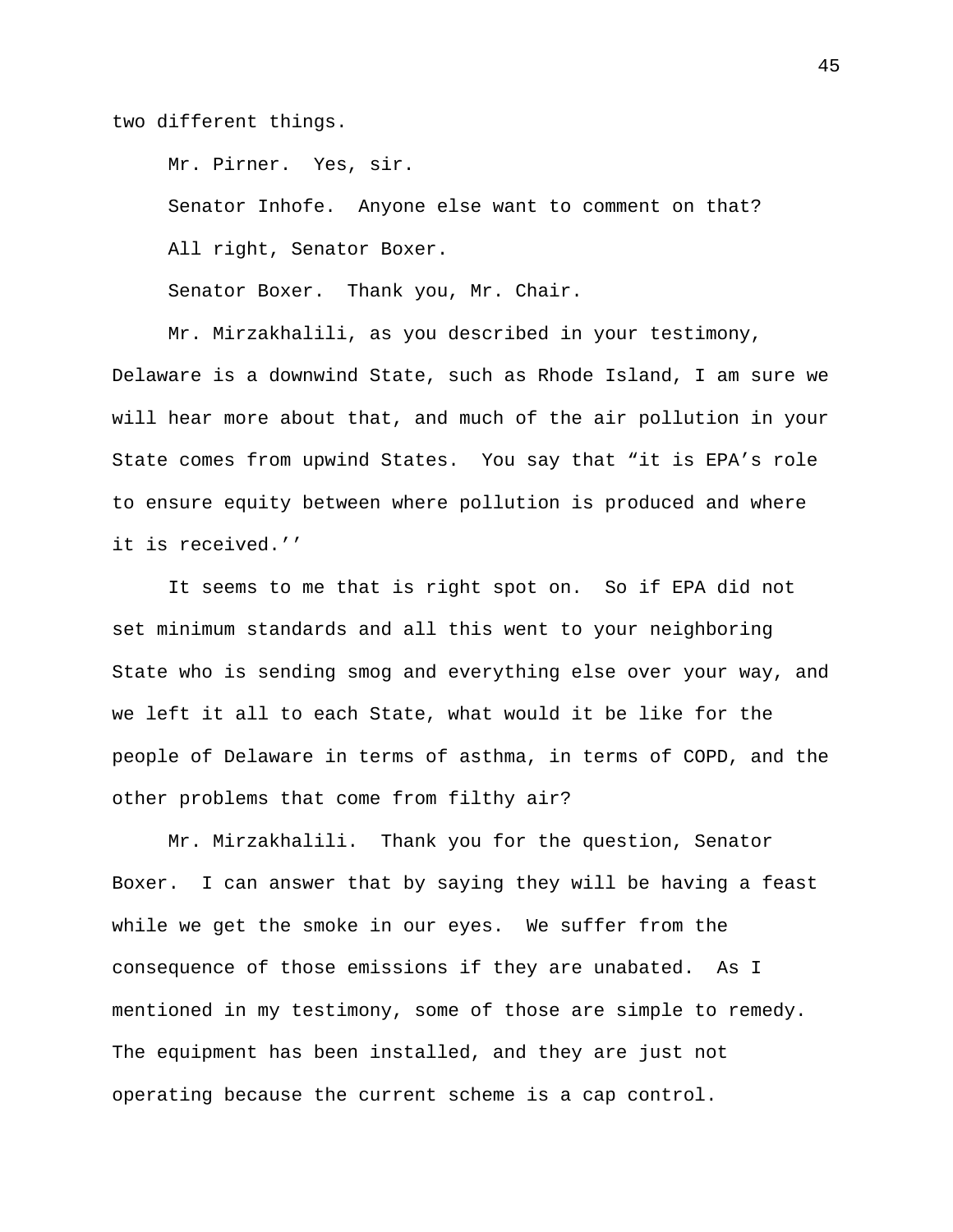Senator Boxer. Thank you. You answered that very well.

Ms. Keogh, I would love to be invited to your house for dinner, because you obviously are focused on that, and it would be fun. So you just heard our witness from Delaware talk about the fact that if we didn't have these basic minimum standards his State, they are wonderful people there, but they are located in a place where they get those winds and they get that pollution.

So if your State was in that circumstance, I know you do get some pollution from surrounding States, but not to the extent that some of these other States get it, wouldn't you think it would be fair to limit that pollution? Because wouldn't you be concerned? The science tells us there is a direct link between dirty air and asthma and COPD and worse.

Can you understand their point, is what I am asking.

Ms. Keogh. Yes, Chairman.

Senator Boxer. Ranking Member.

Ms. Keogh. Ranking Member. I apologize.

Senator Boxer. It doesn't matter. He would be unhappy if you called me chairman.

Ms. Keogh. I understand that.

With due respect, Chairman.

Arkansas does have very clear air and healthy air, and it is difficult for a State like Arkansas to reflect on the model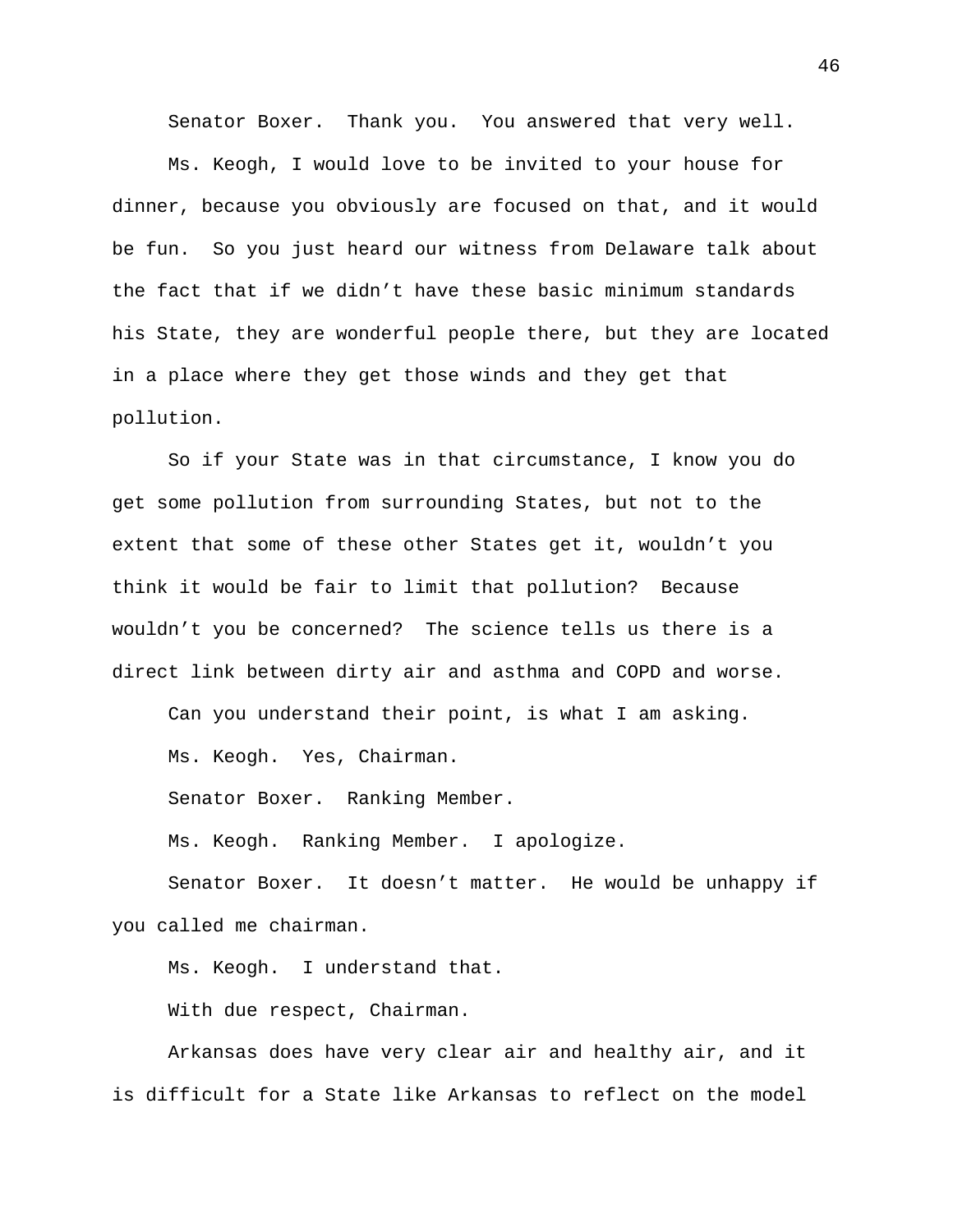assumptions that are made to implicate States which measure and monitor such clean air against other States or impacting those States.

Senator Boxer. But that wasn't my question. My question was if you were one of those States that got a huge amount of pollution from a next door State which did nothing to prevent it, would you put yourself in the shoes of Delaware or Rhode Island or these other States? It is just a simple yes or no.

Ms. Keogh. Our States work together when we have a situation like that. We have worked with our neighboring States.

Senator Boxer. Okay, so your position is that your State can tell another State what to do, and you are criticizing the EPA. Now you are going to say one State is going to tell the other State what to do. It is not realistic at all, and that is the reason we passed Federal legislation, under Nixon, I might say.

Ms. Markowitz, can you explain why it is essential that we have national minimum standards, while also allowing States to be more stringent in protecting their citizens?

Ms. Markowitz. We are also an upwind State, so we are also suffering. Vermont is a clean green State. We have some of the worst air pollution in the Country in the little town of Rutland, and that is because of the way the winds come from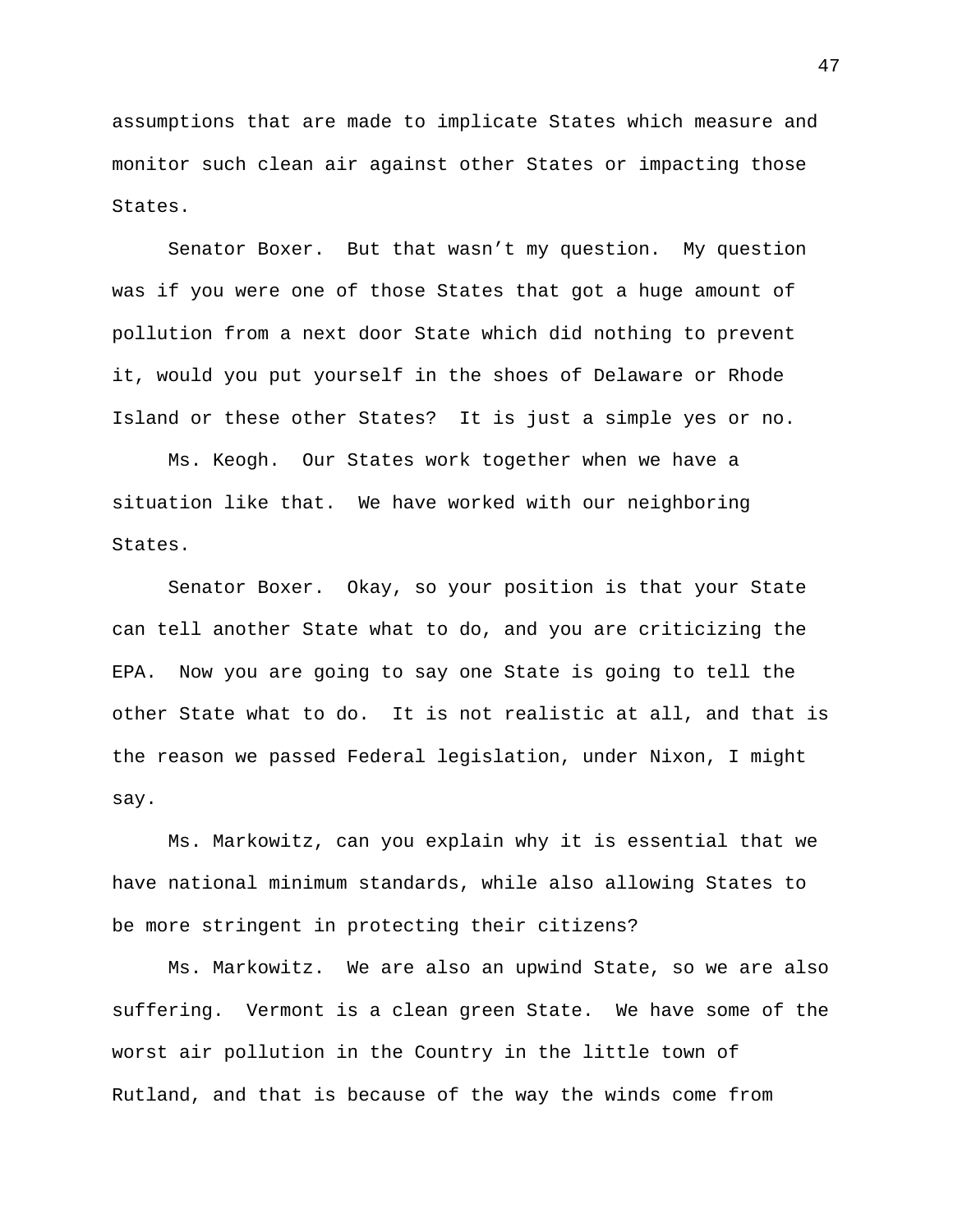coal-burning States into Vermont, and that is a problem for us. And we have tried to work cooperatively with these States to put in place those pollution controls that in many cases they already have.

But in Vermont we want to do more. We recognize that we have this culture of environmentalism, but, at a baseline, when other States want to do less, it impacts our quality of life.

Senator Boxer. Okay, let me interrupt you only to say you are making my point. Minimum Federal standards let the States do more.

Ms. Markowitz. That is right.

Senator Boxer. And I think that is what the beauty is of the Clean Air Act which is under such fierce attack.

Now, Mr. Huffman, the January 2014 spill from the Freedom Industry's chemical storage facility contaminated the drinking water supply of more than 300,000 residents of Charleston. You know that. We are now facing another drinking water crisis in Flint, Michigan, where children were poisoned by the city's toxic drinking water. Given these events, do you think EPA and the States should be doing more, not less, to protect the public's drinking water?

Mr. Huffman. Yes, Senator. I think that your point about minimum Federal standards and then let the States figure it out, that is absolutely the model that we should be following.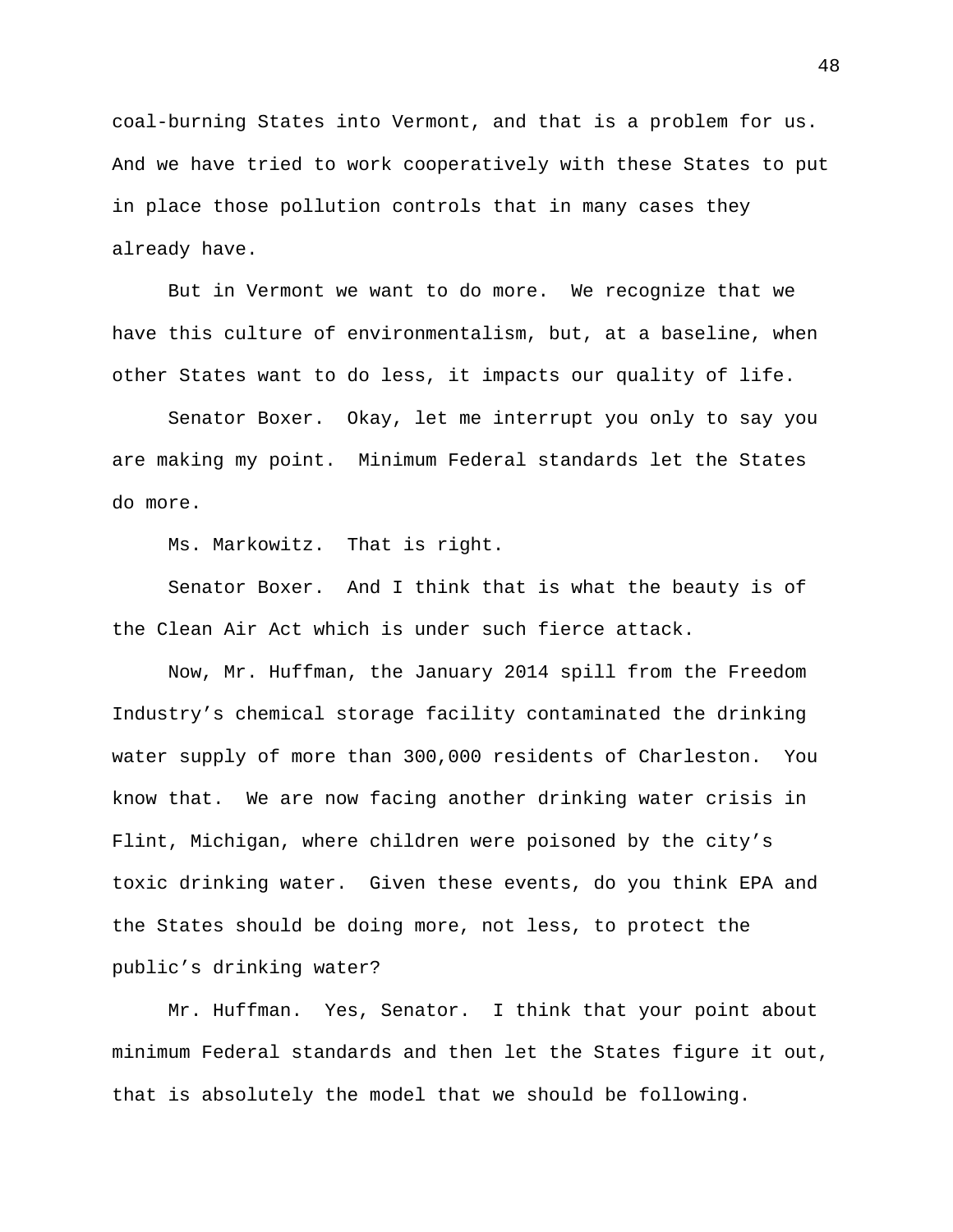Senator Boxer. Good. Good.

Mr. Huffman. That is absolutely what we should be doing. My point today, and I think the frustration with West Virginia, with some it has been about what those standards are, but the real problem for me as a regulator is the way they go about implementing these standards. They are bypassing the guidelines under the Federal environmental statutes for how to implement one of these changes in minimum standards.

Senator Boxer. Well, Mr. Huffman, since my time has run out and my chairman is coughing, which means he wants me to stop, let me just say that I really respect what you just said. I don't think that any agency, the Federal Government or any State agency, should overstep its bounds. So we will talk more about, because I think what you said is very fair. Minimum standards, yes, but implemented in the right way.

Mr. Huffman. Correct.

Senator Boxer. Thank you. Senator Inhofe. Thank you, Senator Boxer. Senator Rounds?

Senator Rounds. Thank you, Mr. Chairman. We pride ourselves in South Dakota with the clean air. We do have challenges at times. If there is a forest fire in California, we suffer from the smoke from that. So we understand, when you talk about you want clean air. We want it too. We think we do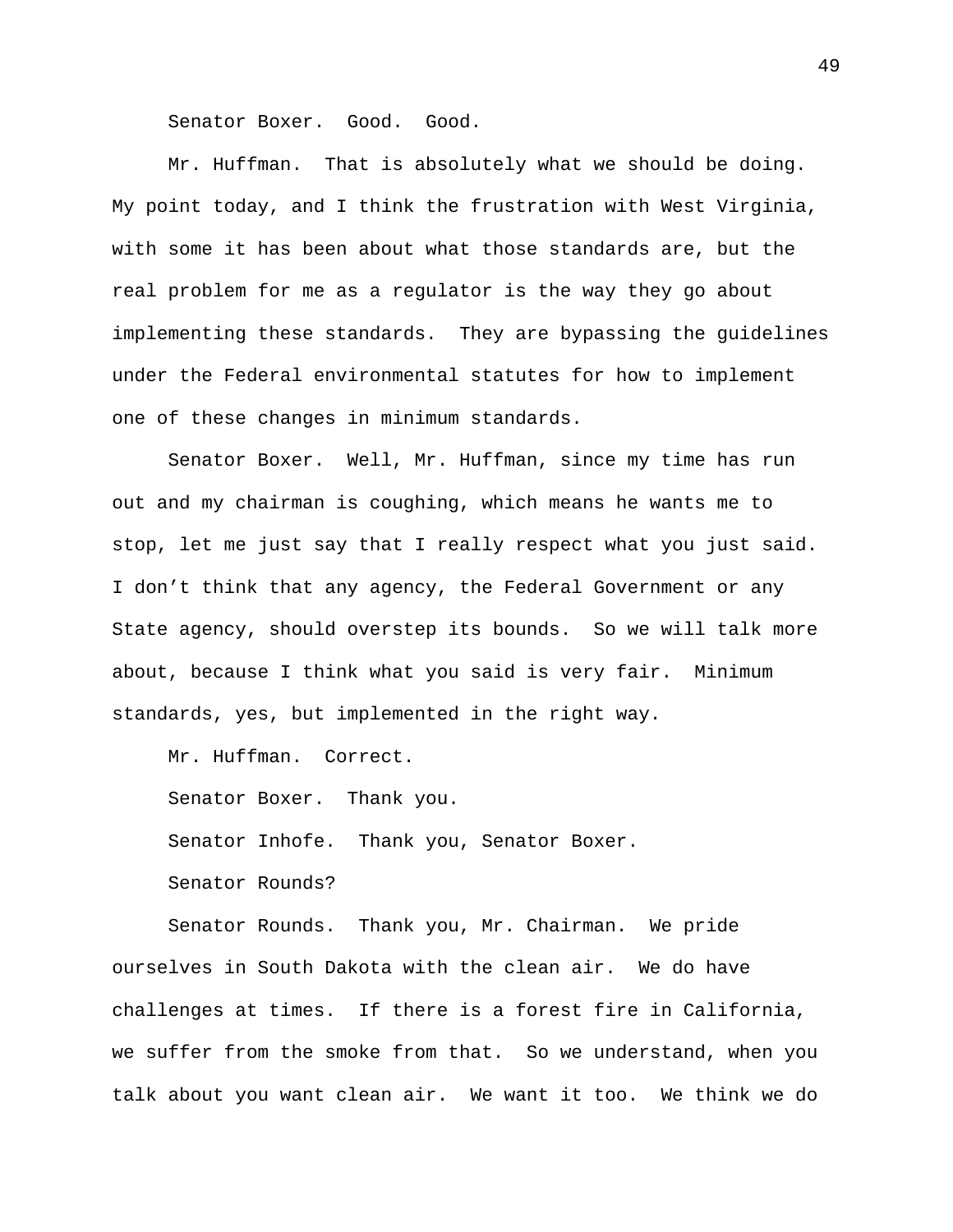a good job in our State.

Secretary Pirner, you have spent decades administering and implementing environmental regulations on both the State and the Federal level. Can you discuss, in your experiences, the differences you have seen in terms of the quality and benefits of regulations that have resulted from a process that incorporates more State input compared to the regulations that have recently been promulgated by the EPA?

Mr. Pirner. Senator Rounds, based on my experience, if you go back and EPA rolled out an issue, and if everybody came to the table and agree this is a problem and agree this is some options that are viable, things get done, it works. If you don't have that process in place and the Federal Government, EPA in this case, is identifying the problem along with the option, or a couple options, none of which work for you, then we are left with the rash of lawsuits that I just mentioned in my testimony.

Senator Rounds. Talk about ozone a little bit. In South Dakota we are in compliance. We are one of the few States that is in compliance. You have seen the new numbers coming out. Can you talk a little bit about what that does in terms of a State like South Dakota, where we are one of the 10 that actually complies with the guidelines right now? You mentioned they want to make a change in this, down to perhaps below our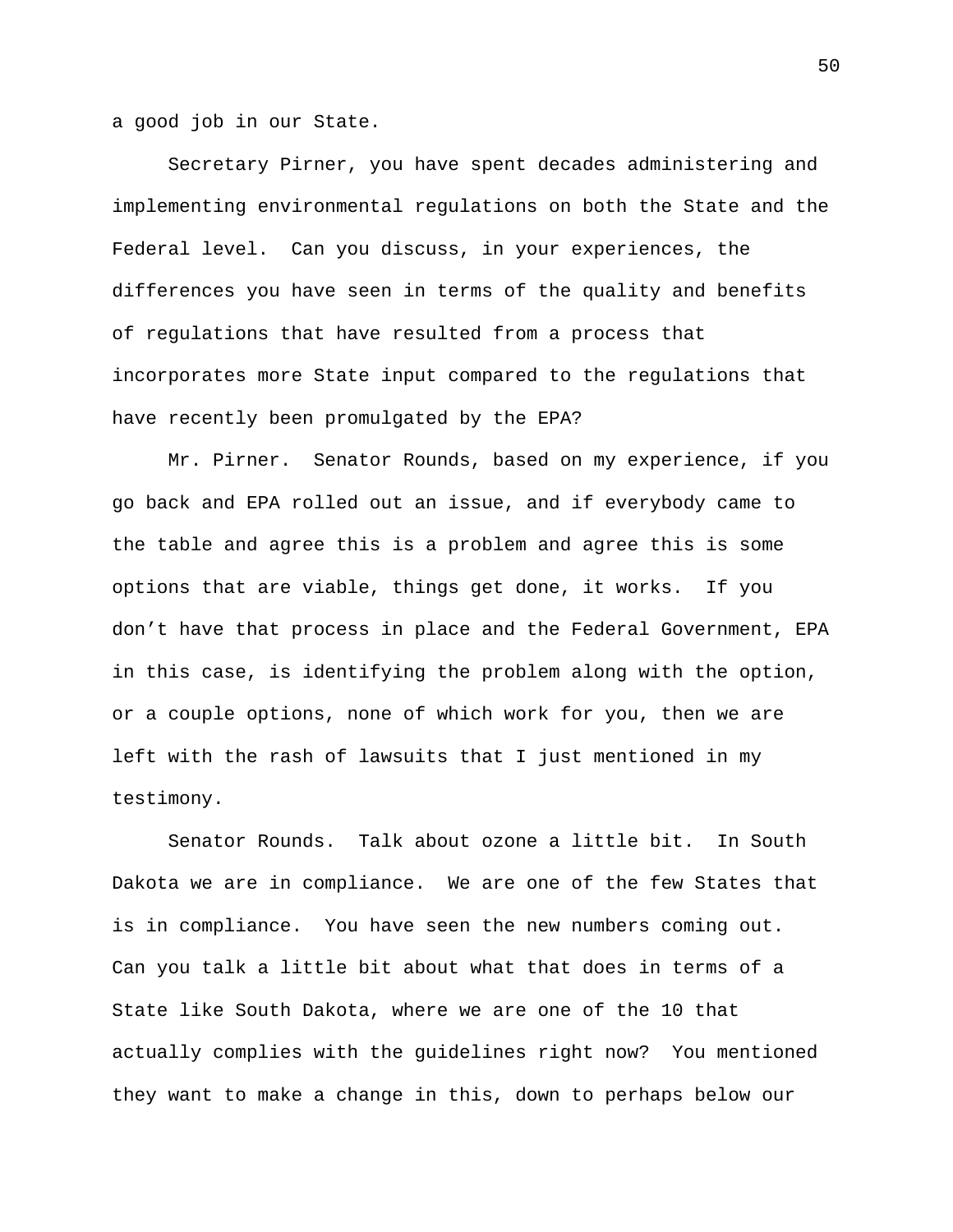basic numbers. Can you talk about that a little bit, about how frustrating that is?

Mr. Pirner. Yes, Senator. To form ozone you have to have certain emissions, and it has to react with sunlight and then you get ozone. So ozone may actually form in a downwind State. In South Dakota, we are a population of, what, about 800,000 people. We don't have the sources of the chemicals that react with the sunlight to form the ozone.

So the ozone that we do have in South Dakota is either from upwind States or is basically our background levels. And I think based upon what we have seen, the new limit that EPA has come out with is very, very close, if not above, our background levels.

Senator Rounds. So what is a State like South Dakota supposed to do when we are not in compliance?

Mr. Pirner. We haven't been there yet, thank goodness, but I would assume we would go into a non-attainment status. We would have to try to work with the EPA on figuring out what to do, but, since we don't have the sources, I don't know what we would do.

Senator Rounds. In your experience, how would you recommend EPA change its practices of making regulations to better incorporate States' perspectives in the regulatory process? In other words, what are the implications of the EPA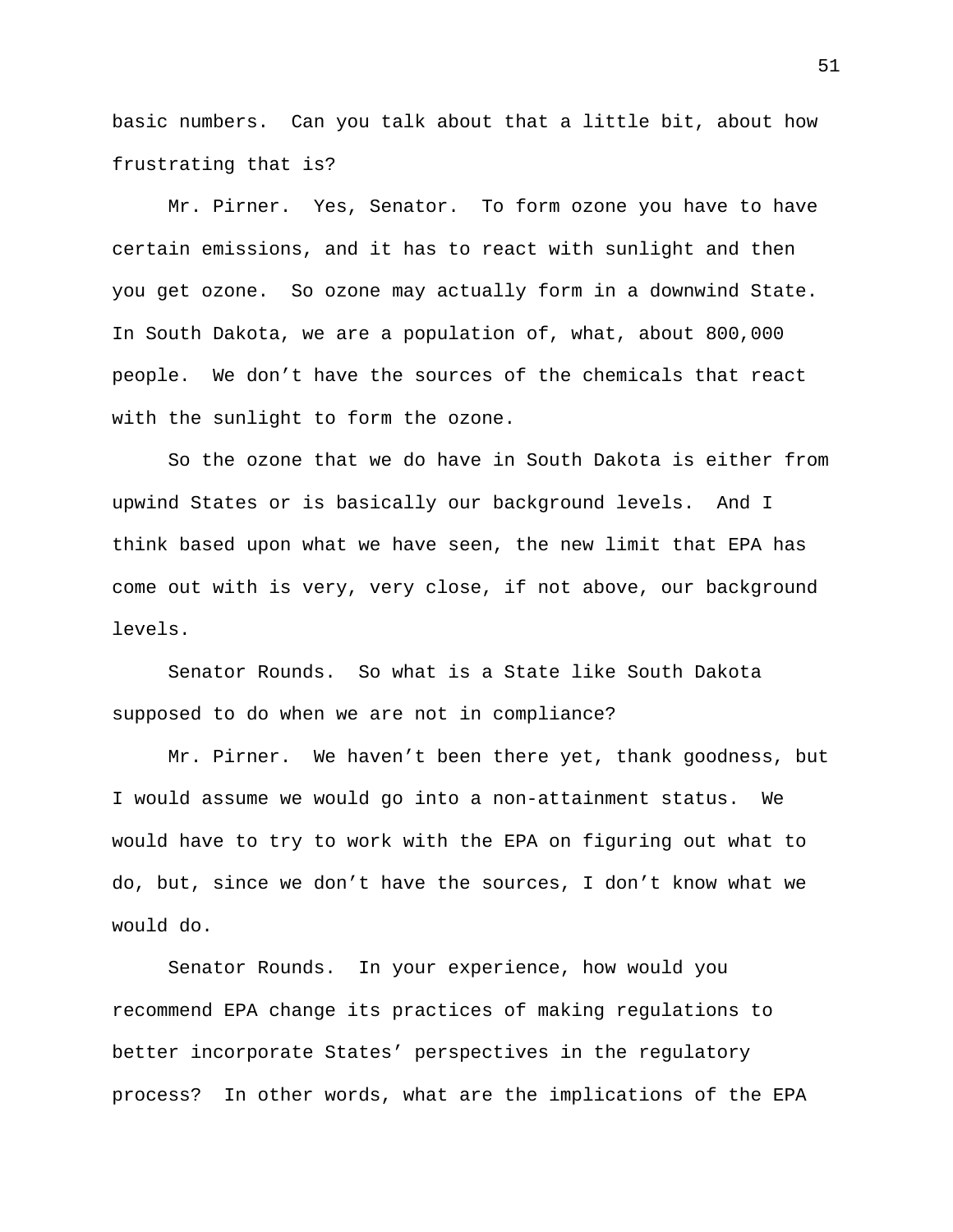enacting broad, overreaching national mandates rather than regulations that take into account the differing characteristics of individual States?

Mr. Pirner. Senator, your hearing today is on cooperative federalism, and if you read that Executive Order that I quoted in my testimony, it says in there that one of the principles of federalism is that those decisions that affect people that are made by the unit of government closest to the people are usually the best decisions, and we would say that is still true.

Senator Rounds. I would suggest that during your tenure, from 1979 on, you have gone through multiple administrations. Can you share with us a little bit about what you are seeing right now with regards to either the consultations that are either not there or the directives that are being laid out right now versus the way it used to work? Whether it was in a Democrat administration or a Republican administration, what is different about what is going on right now?

Mr. Pirner. Senator Boxer said we are not going to repeal the Clean Air Act and we are not going to repeal the Safe Drinking Water Act, and we are not going to repeal these environmental Federal acts; and I don't think anybody wants to repeal those Federal acts. When those acts were put in place, there were real problems in this Country; the environment was really, really suffering, and that was the reason those acts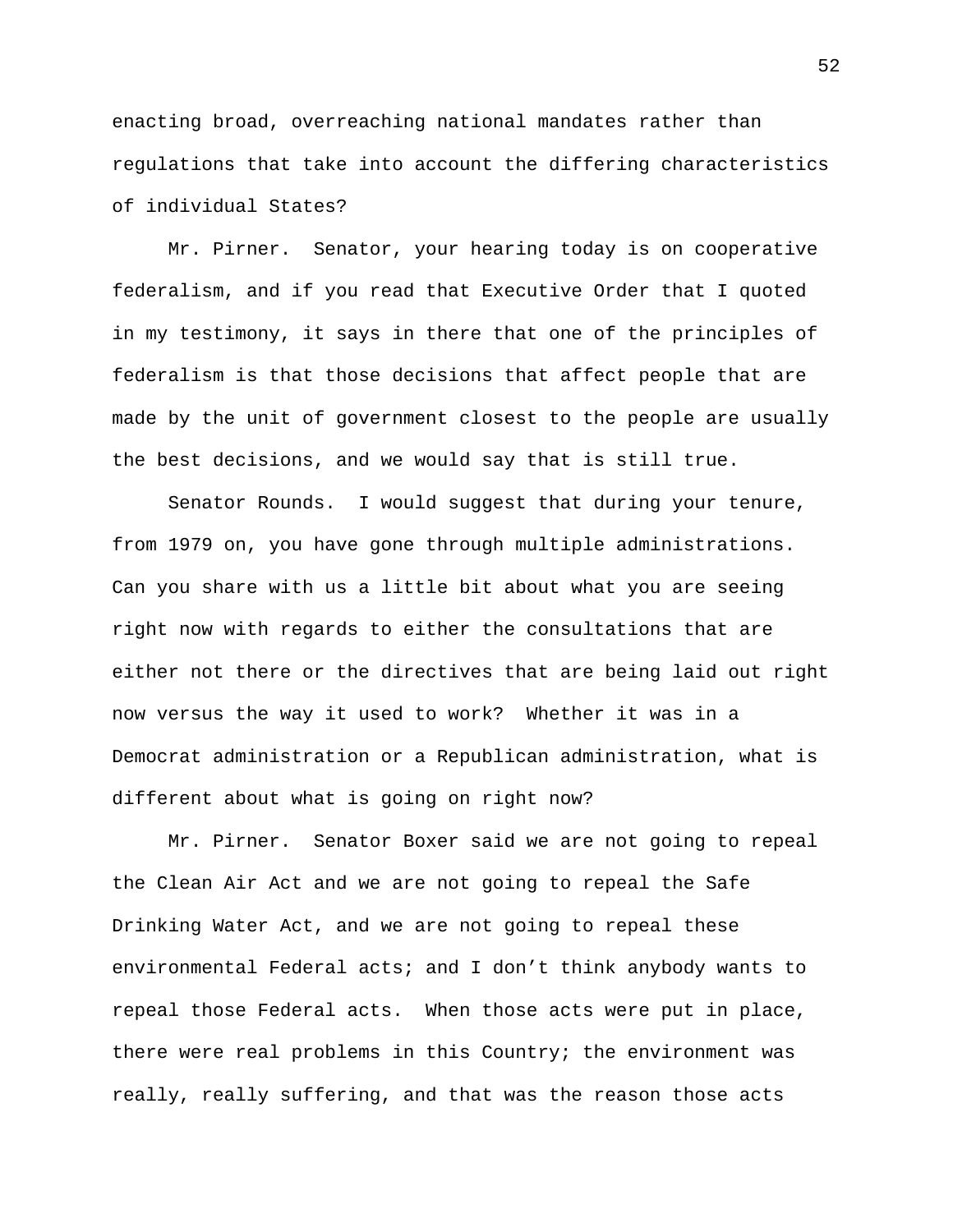were put in place.

But in the intervening time period now tremendous progress has been made; our water is cleaner, our drinking water is safer, our air is cleaner. So I guess what bothers me some about this is now we are trying to ratchet down to the next environmental problem and we are getting to such low levels that we are going to spend a lot of time, we are going to spend a lot of money, we are going to spend a lot of resources, and in the end what is going to be the benefit?

Senator Rounds. Thank you, Mr. Chairman.

Senator Inhofe. Thank you, Senator Rounds.

I mentioned in my opening statement that all these acts, the Clean Air Act, we on the Republican side were very supportive of that. In fact, I was one of the initial cosponsors of those. So I wouldn't want people to think that these things are not working. They are working. We understand that.

Senator Carper? Senator Carper. Thanks so much. Again, thanks to all of you.

I am going to put my old hat on as a recovering governor just to follow up on what Ali said. During the time that Ali was serving in the Department of Natural Resources, Christof Tulou, sitting behind me, was the secretary and I was governor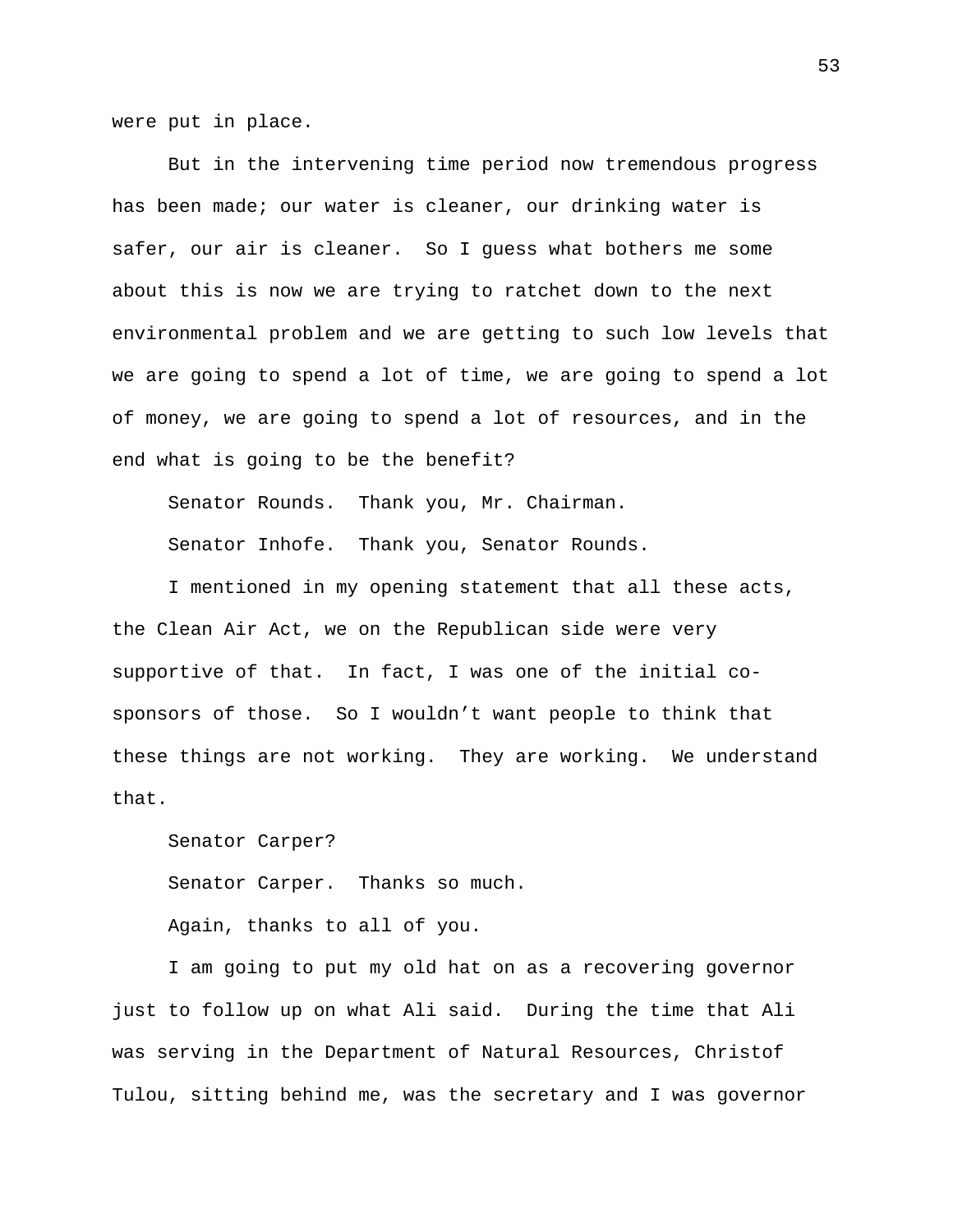for eight years, also chairman of the National Governors Association for a while. I get the idea that States are laboratories of democracy. I like the idea that the Federal Government would set some standards and say to the States, you figure out how to do it, figure out the most cost-effective way to meet those standards. I thought the six points that you outlined in your testimony, Ali, I am almost tempted to go over them again and ask everybody on this panel if you agree with those.

Before I do that, just be thinking about that. I am telegraphing a pitch. That is what I am going to ask next. So just be thinking what he said and how you feel about that.

The Chairman and I go to a Bible study that meets most Thursdays. He has been to a prayer breakfast this morning. We are people of different faiths here, but we actually do try to figure what our faith is and abide by it. We are all people with different faiths. But one of the things I think all of us agree on, I don't care what religion we are, is treat other people the way we want to be treated. I think that is a standard that we can all embrace. I don't care what religion you are; it is there in your religion. I think it applies here.

I could have shut down the State of Delaware's economy when I was governor, literally shut it down, and we would still have been out of compliance in any number of air quality metrics.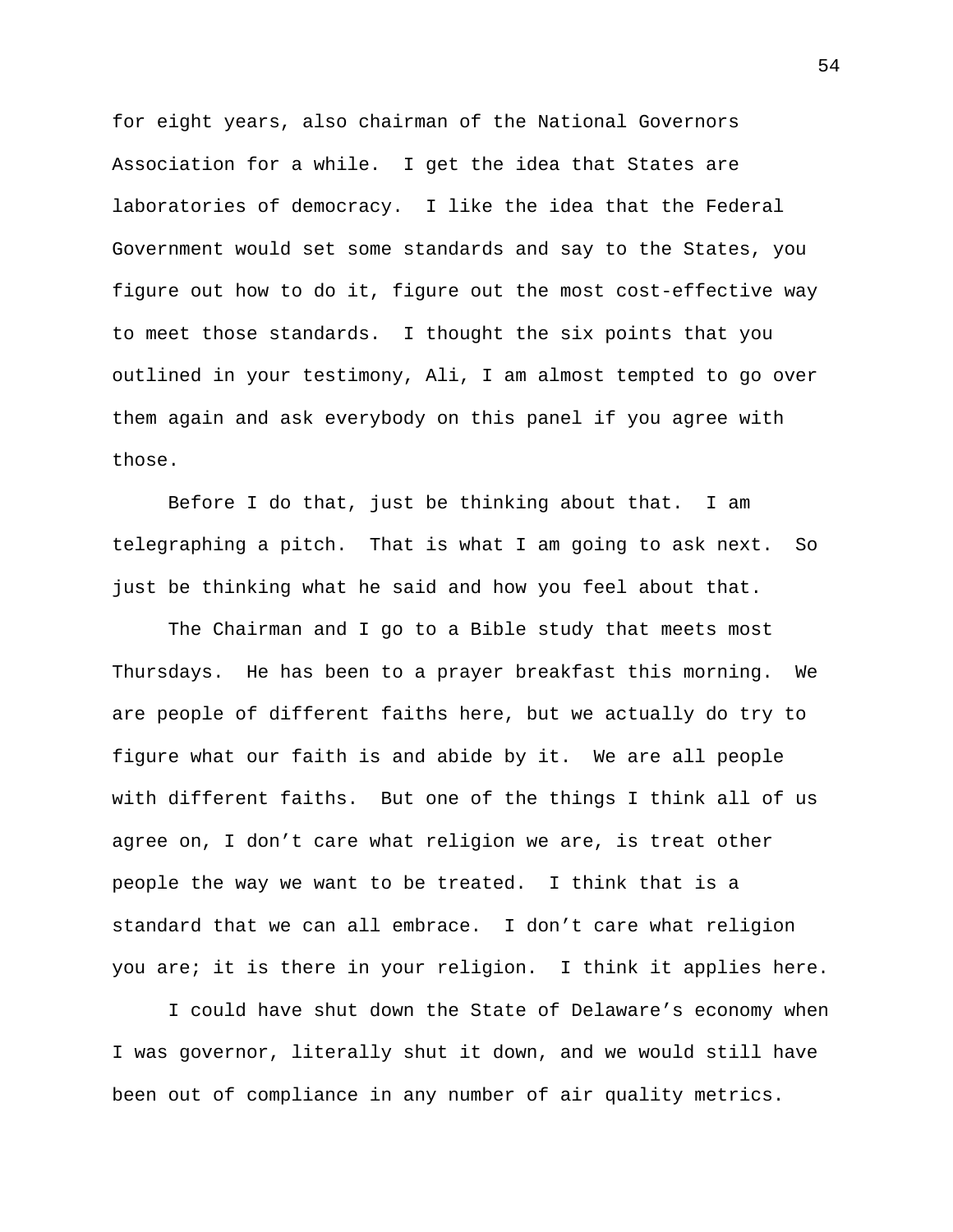That is just not fair. That is not right. That is why we need others to be a good neighbor and to look out for their neighbor.

There are some places in the Midwest where they create cheap energy, burn coal, 500-foot tall smokestacks. Put the stuff up in the air, it blows all the way over to the East Coast, we get it. We end up with dirtier air. We have to spend more money to clean up our air because other people are getting cheap electricity, and it is just not right. So I would just ask for all of us to keep in mind the Golden Rule: treat other people the way we want to be treated.

The other thing I want us to keep in mind is I think it was something, Mr. Pirner, that you said. We have made great progress. When I was at Ohio State University, a Navy midshipman there, there was a river up in Cleveland that caught on fire, the Cuyahoga River. We all remember that.

I got on the train this morning in Wilmington, Delaware, there was a river that goes right by the train station there in Wilmington, the Christina River. We can't eat the fish there. In fact, we can't eat the fish in most of the rivers in my State. Frankly, there are a whole lot of other rivers in a whole lot of other States where they can't eat their fish either. And while we are making progress, the Cuyahoga River doesn't catch on fire anymore, but we still can't eat our fish, and we can do better.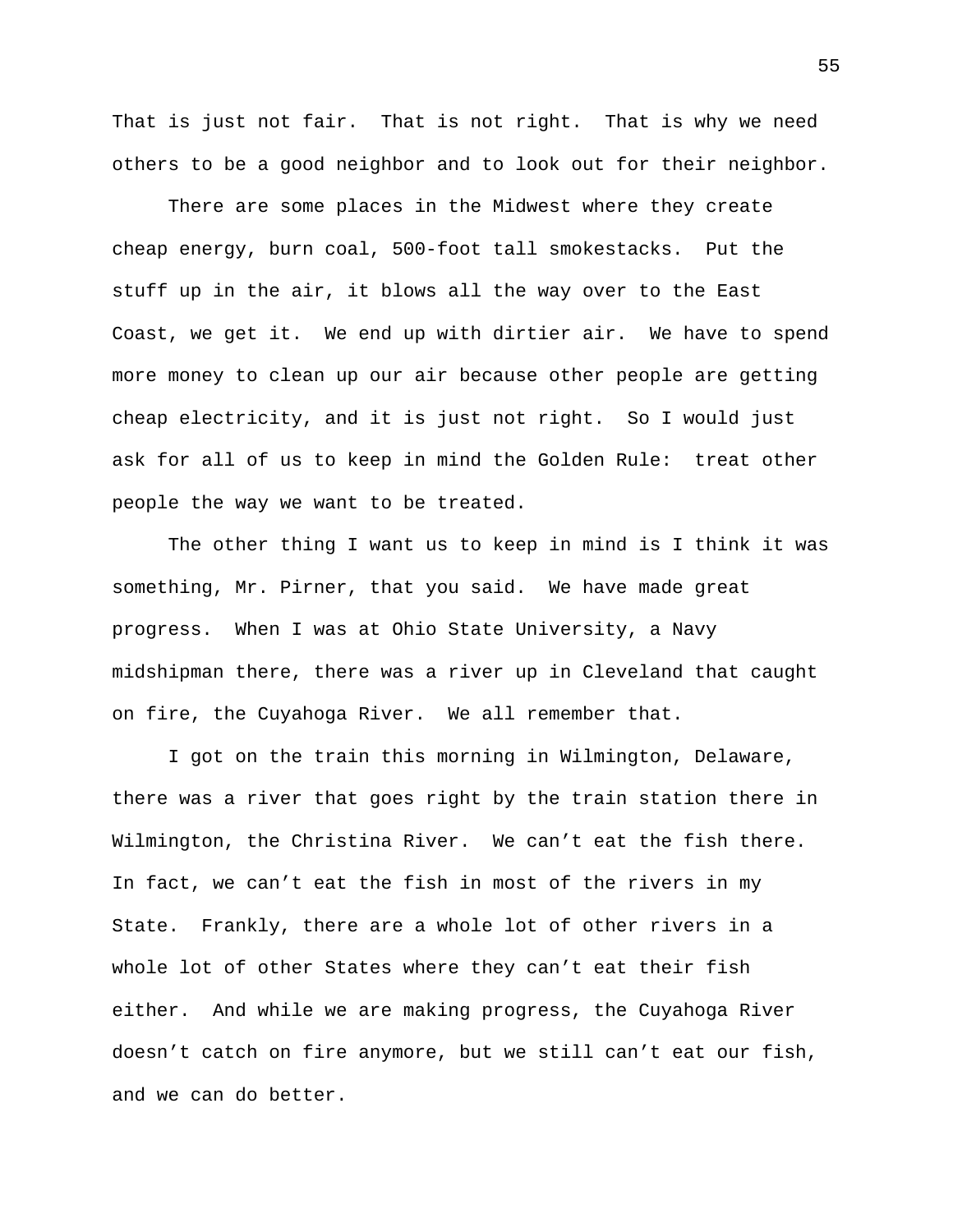We all agree that we ought to be guided by sound science. Part of sound science says that some of the real problems for air pollution is the size of the particulates that get into our lungs that are most dangerous are the smallest. We have only been concerned about the larger ones, but we find out, as we learn more through science, the really dangerous stuff is the really teeny weeny ones, micro jobs. So I would just ask us to keep that in mind.

I want to go back to what Ali said. He made six points that I just want everybody to say whether or not you think he is on target.

He said, I believe EPA can best fulfill its role by fulfilling the following: one, sound science. EPA must set national standards as Congress mandated which rely on sound science as a cornerstone of its work. That is number one.

Number two, flexibility. Once EPA establishes its standards, this agency should provide States with appropriate flexibility to meet their obligations under the Clean Air Act and protect public health and the environment. That is number two.

Number three, timely rules and guidance. It is important that EPA issue timely implementation rules and guidance for use by the States.

Number four, accountability. EPA should be consistent in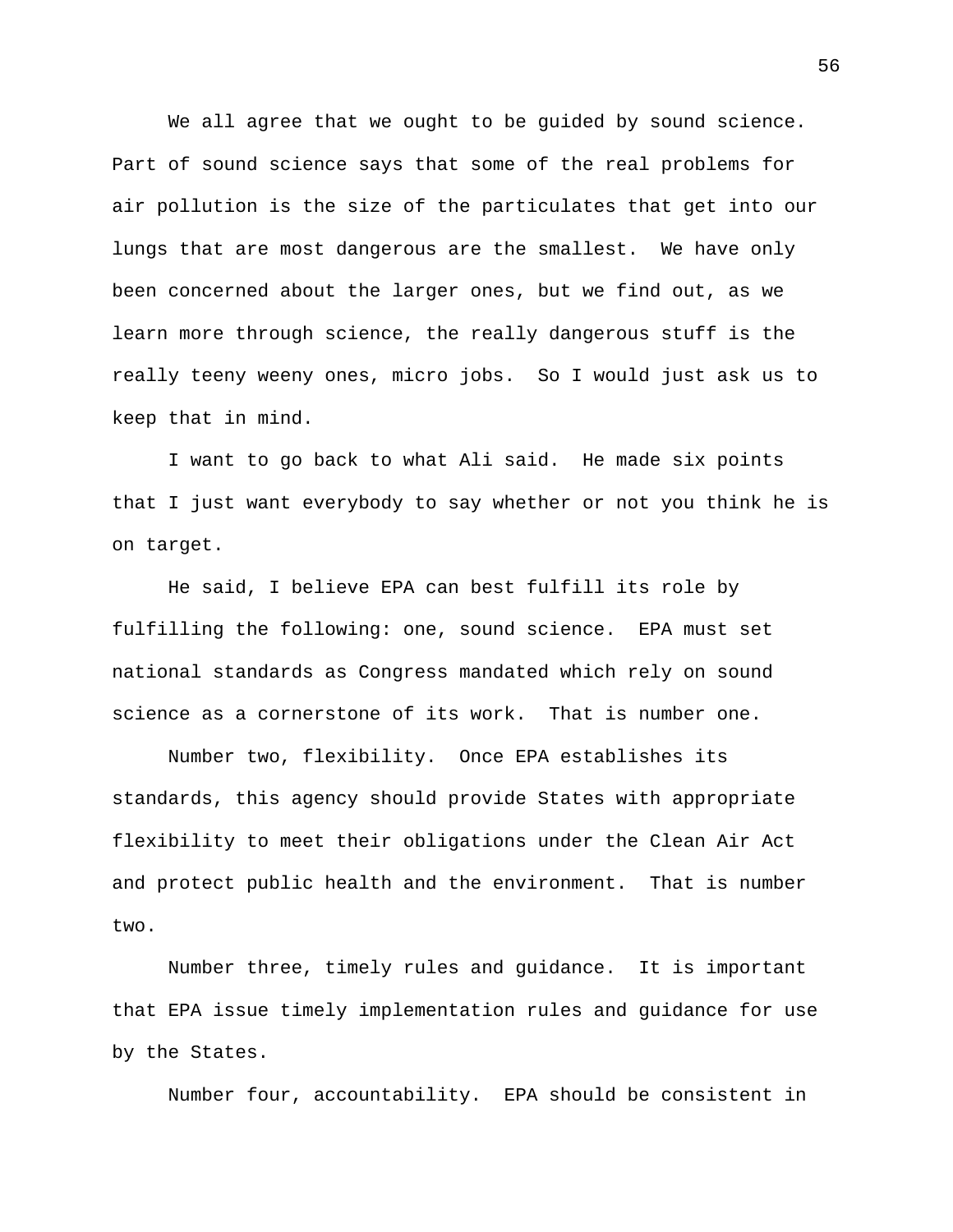the outcomes it expects from States across the States and hold itself and the States and local air pollution control agencies accountable for meeting their commitments.

Number five, equity. EPA must provide for a level playing field among the States, kind of the Golden Rule deal that I just was laying out.

And, finally, nationwide sources. EPA must address sources that States are either preempted from regulating or lack the necessary expertise to regulate, or that are most effectively regulated on a national level.

Let me just start with you, Ms. Markowitz. Do you agree with those? Has he laid it out pretty well or not?

Ms. Markowitz. Yes, I agree with that. It makes tremendous sense. I think that is how we have been operating. We personally, in Vermont, have experienced tremendous flexibility in our relationship with Region 1.

Senator Carper. Thank you.

Mr. Huffman?

Mr. Huffman. Yes, Senator, those are great principles. We agree with them and we long for those days when the execution follows that ideal.

Senator Carper. All right.

Ms. Keogh? Think of this as a menu.

Ms. Keogh. I agree with Cabinet Secretary Huffman as well,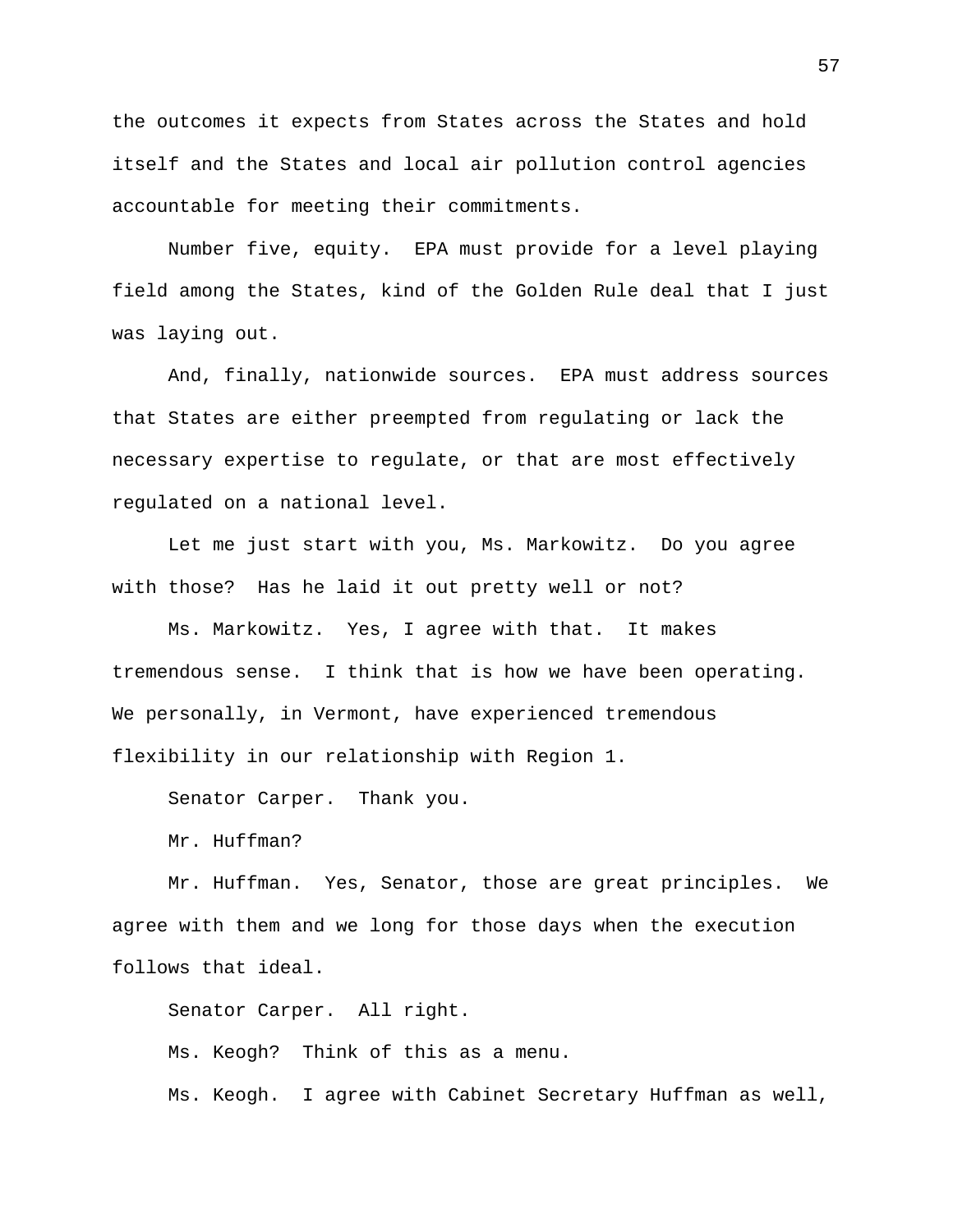and the other members. These are good principles. It comes down to the implementation and how we can work cooperatively, and find solutions rather than create new challenges.

Senator Carper. Thank you.

Mr. Pirner?

Mr. Pirner. Yes, Senator, I would agree with those six points as well and, as the other witnesses have said, basically, it is how you carry it out.

Senator Carper. All right, good.

Mr. Chairman, I would say the ayes have it. Thank you all very much.

Senator Inhofe. Well, thank you.

Senator Capito?

Senator Capito. Thank you, Mr. Chairman.

I want to thank all of you. And I neglected to mention, when I talked about Secretary Huffman, that he also is a colonel and serves as the Vice Wing Commander of the 130th Airlift. So thank you for your service there, Colonel Huffman.

I am glad that Senator Carper went to the principles that you laid out because I was going to use that in terms of my questioning.

Secretary Huffman, you highlighted Section 303 of the Clean Water Act in your testimony, and basically it says that the EPA is asked to determine whether a change in the State's water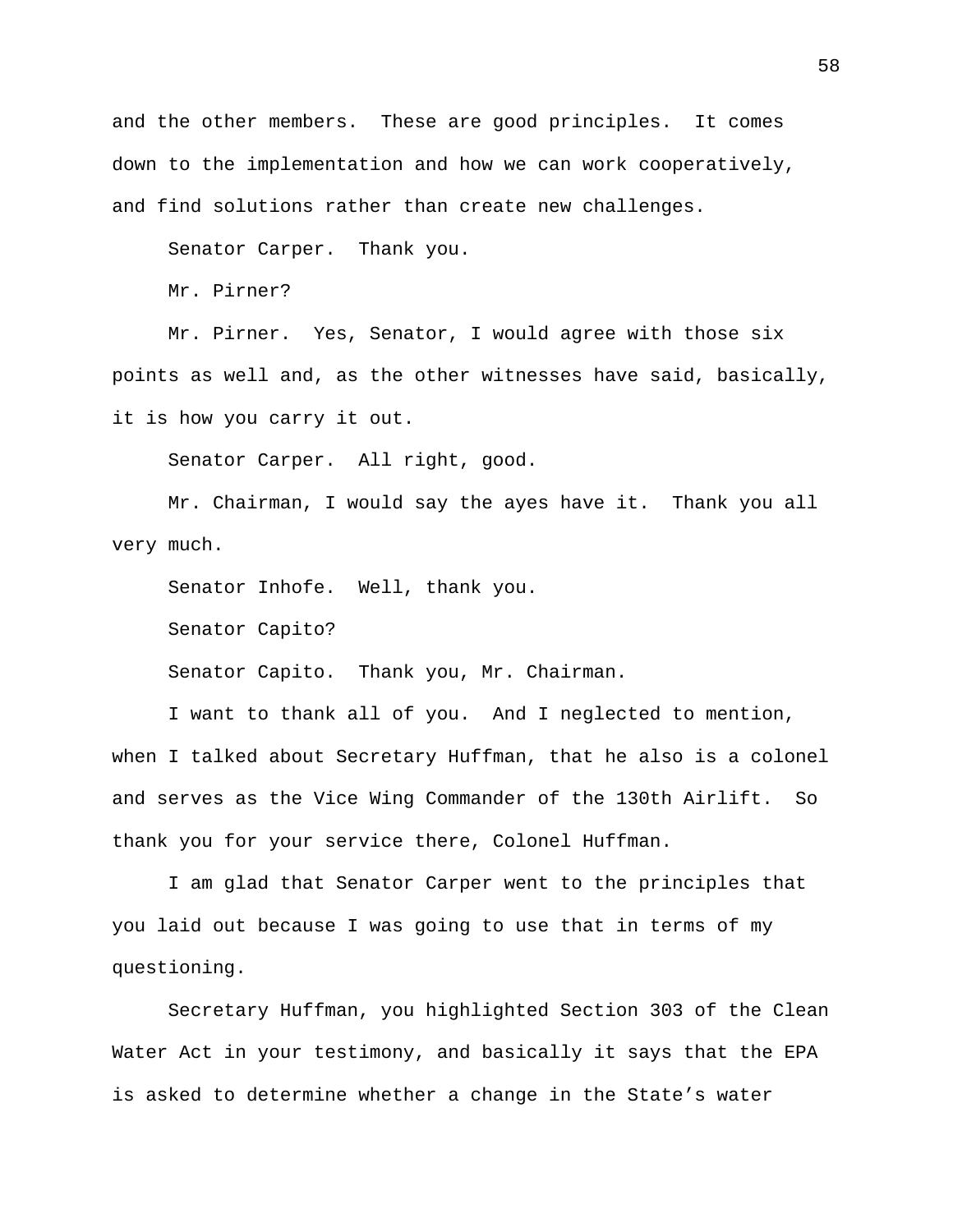quality standard meets the requirements of the Clean Water Act. And if the EPA determines that a water quality standard isn't consistent, by law, the EPA has to notify within 90 days.

My understanding is that the West Virginia legislature approved a change in the State's water quality standard just last year, but the EPA failed to either approve or deny the change within 90 days. I think the substance of the talk we are talking about today is not so much the standards; as you mentioned, it is the implementation, it is the lawfulness with which the Federal agency is moving forward.

So, in my view, with them not notifying in the timely fashion or giving you good direction, it violates the timely rules and guidance that the director in Delaware was talking about, and also the accountability portion of that.

How vital is that feedback for EPA, that it come in a timely fashion to you so that you can fully implement?

Mr. Huffman. Well, thank you, Senator. Good to see you again. It is critical because there are a lot of moving parts in the environmental regulatory business. There is a lot going on. We need to make these requests and we need to get answers, and we need to move on. What is really frustrating is I can submit a change for a water quality standard, and not get it, and wrangle for months and sometimes years, but, yet, whenever I get an opportunity to comment on proposed rules, I might have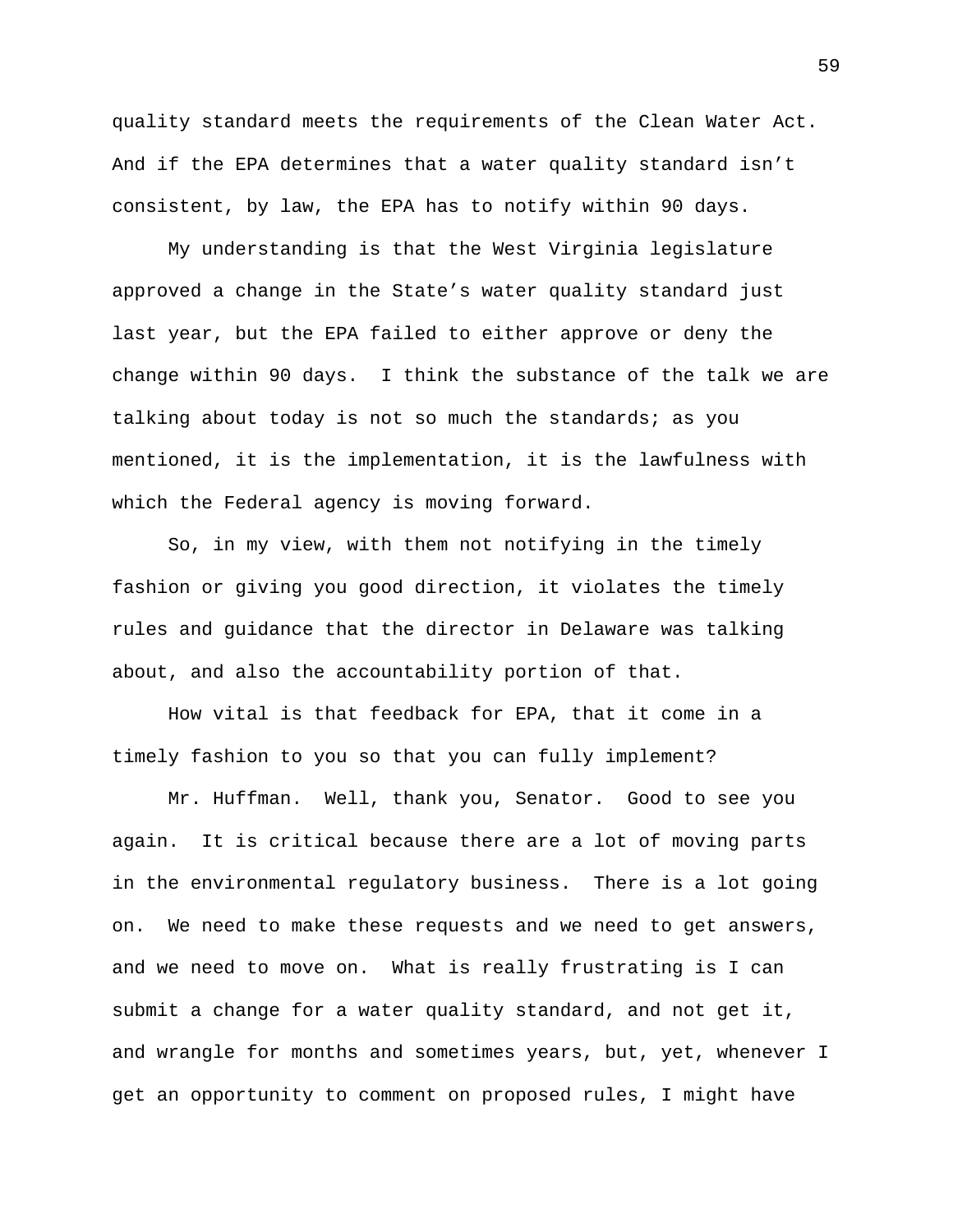three days, I might have four days. And that is very frustrating and it makes me wonder, if I were a conspiracy theorist, I might wonder what their agenda is, what is going on here. So it is frustrating.

Senator Capito. Let me ask you, too, the difference between guidance and rules and regulations. You brought that up in your testimony. We find that, really, throughout the Administration in terms of offering guidance instead of rulemaking because it does evade the legal aspects of creating a regulation. Are you getting more guidance than you have in the past? Is it more difficult? Is there enforcement mechanisms to guidance?

Mr. Huffman. Well, when you govern by guidance, instead of going through the protocols that the Congress has set up in our environmental statute, it allows you to get by with more; it allows you to avoid the transparency and how you get to your point; and we are seeing a lot of that not only with EPA, but, as I mentioned, with the Office of Surface Mining.

Senator Capito. I think most of you have mentioned that what you need is the Federal minimum standard nobody has a problem with; it is the implementation aspect of it. But, also, most of you have mentioned the flexibility that the States need to have. Obviously, in West Virginia, we have a much different situation than you have in Vermont. We are blessed with a lot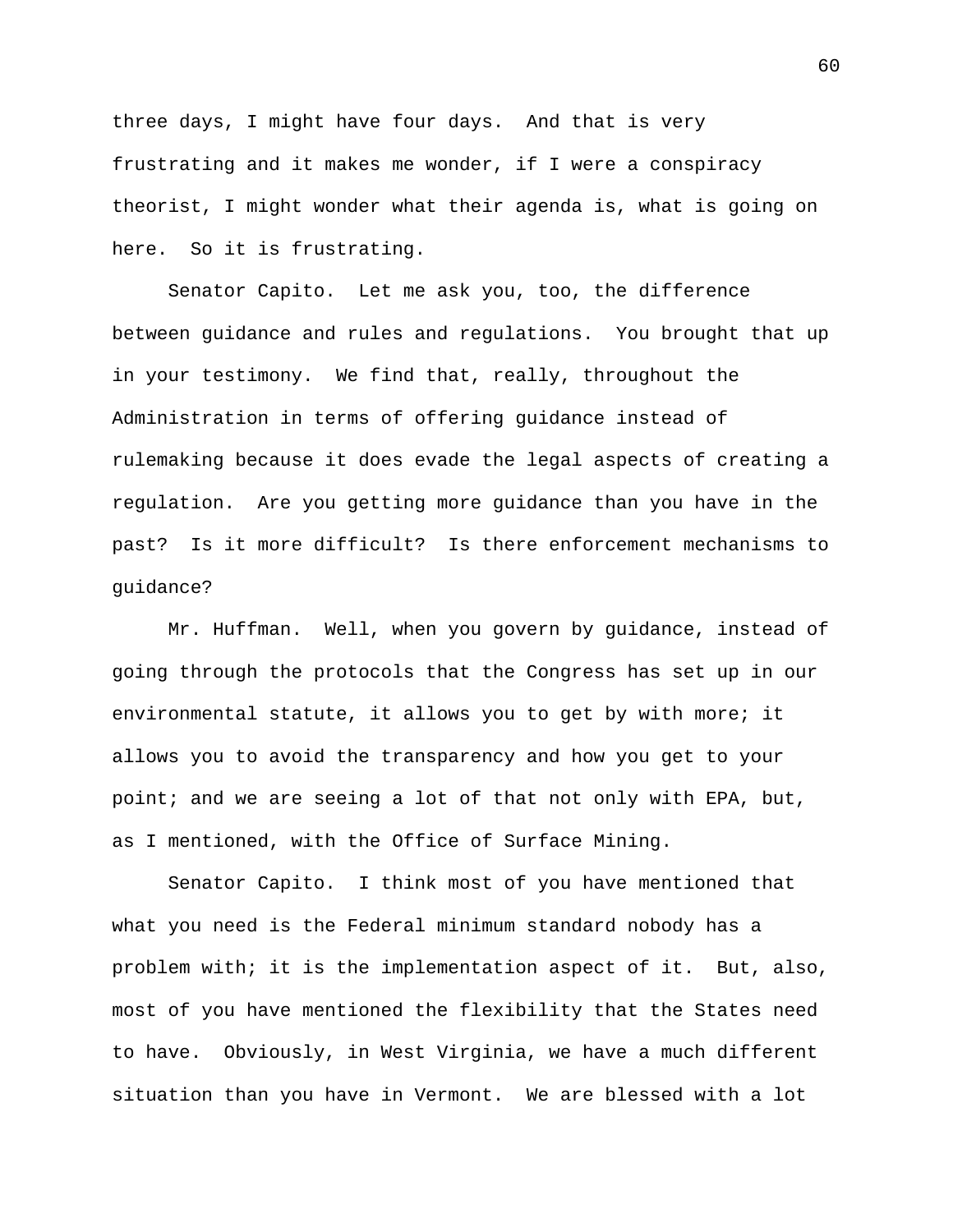of coal and we use it and have used it, and we are cleaning it up every day, but it is a bigger challenge for us in certain. So we need that flexibility in West Virginia to meet those standards because, as every member would say, clean air, clean water is just as valuable to us. And I think we can eat a lot of the fish that we catch in West Virginia, so we are very happy about that.

Is the flexibility aspect probably the most difficult hurdle for you all to overcome? I will start with you, Secretary Huffman.

Mr. Huffman. I don't know if it is the flexibility or the frustration. I know we are running out of time here. The frustration really seems to be it is an inconvenience to involve the public, to involve the States. It takes time. If you want to make a rule, it takes time. And, as you all know, that is a very cumbersome process.

The convenient way to do that would be, by fiat, to impose it upon the States. That is what we are seeing. There is little to no flexibility because it is already written. By the time we get it, it is already written and the minds are made up, and it is very difficult to overcome that.

Senator Capito. And I would just finally note that you participated or agreed to participate with OSM to develop the new stream buffer rule. Many States were involved with this.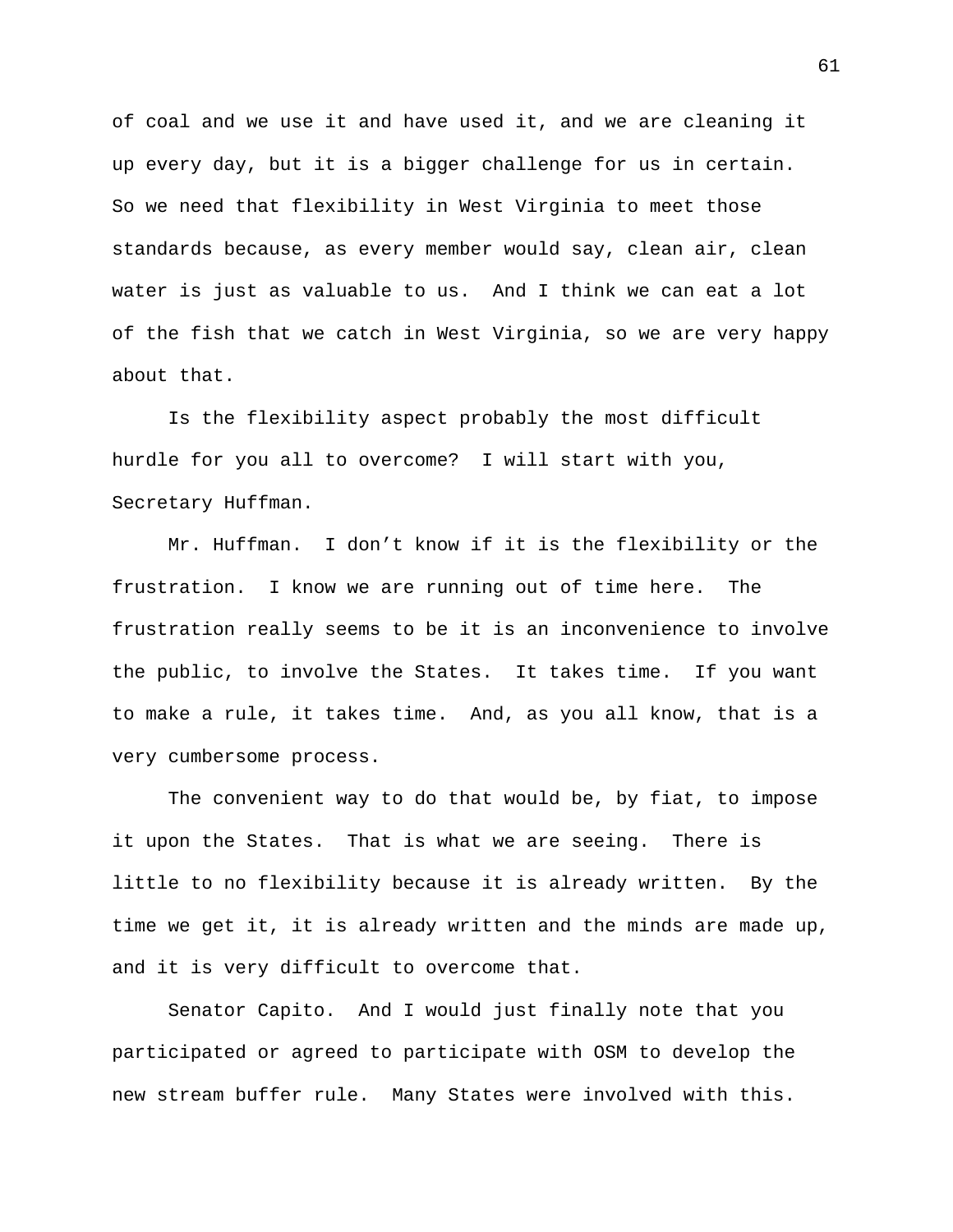And because of the numerous frustrations and really the lack of listening that OSM was doing, most of the States pulled out of that, I think. Is that correct?

Mr. Huffman. That is correct. There was a draft of that rule that OSM mistakenly made public before, within days of us signing on as a cooperating agency, it was already written.

Senator Capito. It was already written. Thank you.

Senator Inhofe. Thank you, Senator Capito.

Senator Whitehouse?

Senator Whitehouse. Thank you very much, Chairman. Let me associate myself with the remarks of governor and now Senator Carper. As the attorney general of my State, Rhode Island, I saw exactly the circumstance that he very well described. Not only did the upwind States not make any effort to treat us fairly, we often had to try to sue the upwind States with EPA, or sometimes even sue EPA to enforce compliance with the Clean Air Act.

On a perfect Rhode Island summer morning, you could drive to work and hear on the radio a warning that today was a bad air day, and the children and the elderly and people with breathing difficulties should stay indoors. Stay indoors.

And, like Delaware, we could have shut down every outlet of emissions in the State of Rhode Island and not gotten ourselves into compliance, because it came from other States; other States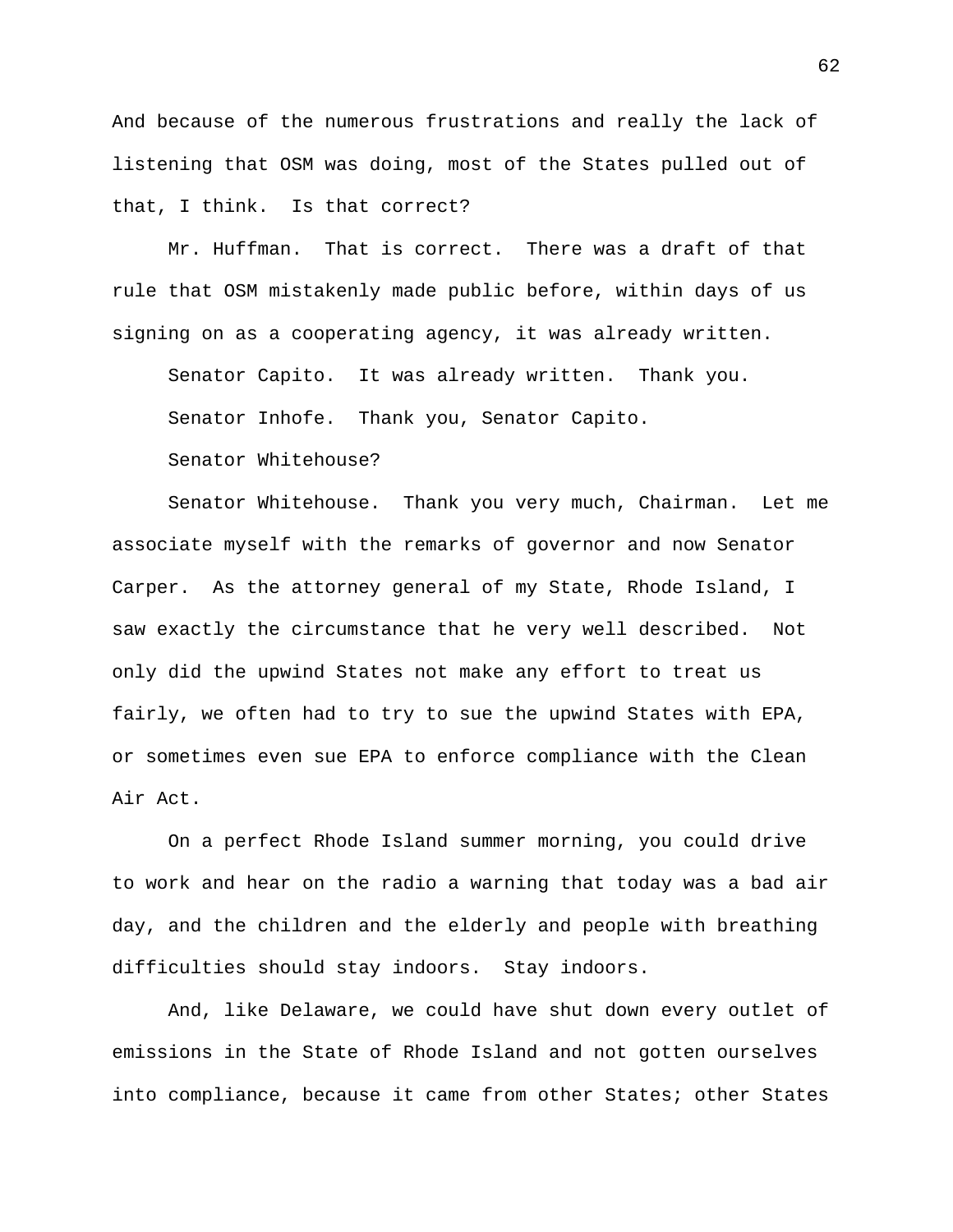that fought compliance; other States that often had not even put scrubbers on their smokestacks yet; other States that specifically built high smokestacks so it would project the emissions out of their State. They were very often States in compliance with these air regulations, even though they were the source of the emissions that were taking Rhode Island out of compliance.

So I know there are going to be States that are going to unhappy with EPA regulation. They would love to have the regulation be as close to the people as possible because those people have wangled it so that they can export their pollution to my State, and not have to pay for it and not have to clean it up.

And that is a real problem that I think EPA has to address. It is very important to our downwind States. It is just not fair for kids in Rhode Island not to play on a summer day because they are having a bad air day. And what we have seen is that EPA has cracked down more and more, sometimes because States have sued, sometimes because they have acted on their own, actually, our bad air days are diminishing.

But it took EPA to get after the States that were happy to go along with the gag, because they had made their pollution somebody else's problem. That somebody else was my Rhode Island children, elderly, and people with breathing difficulties.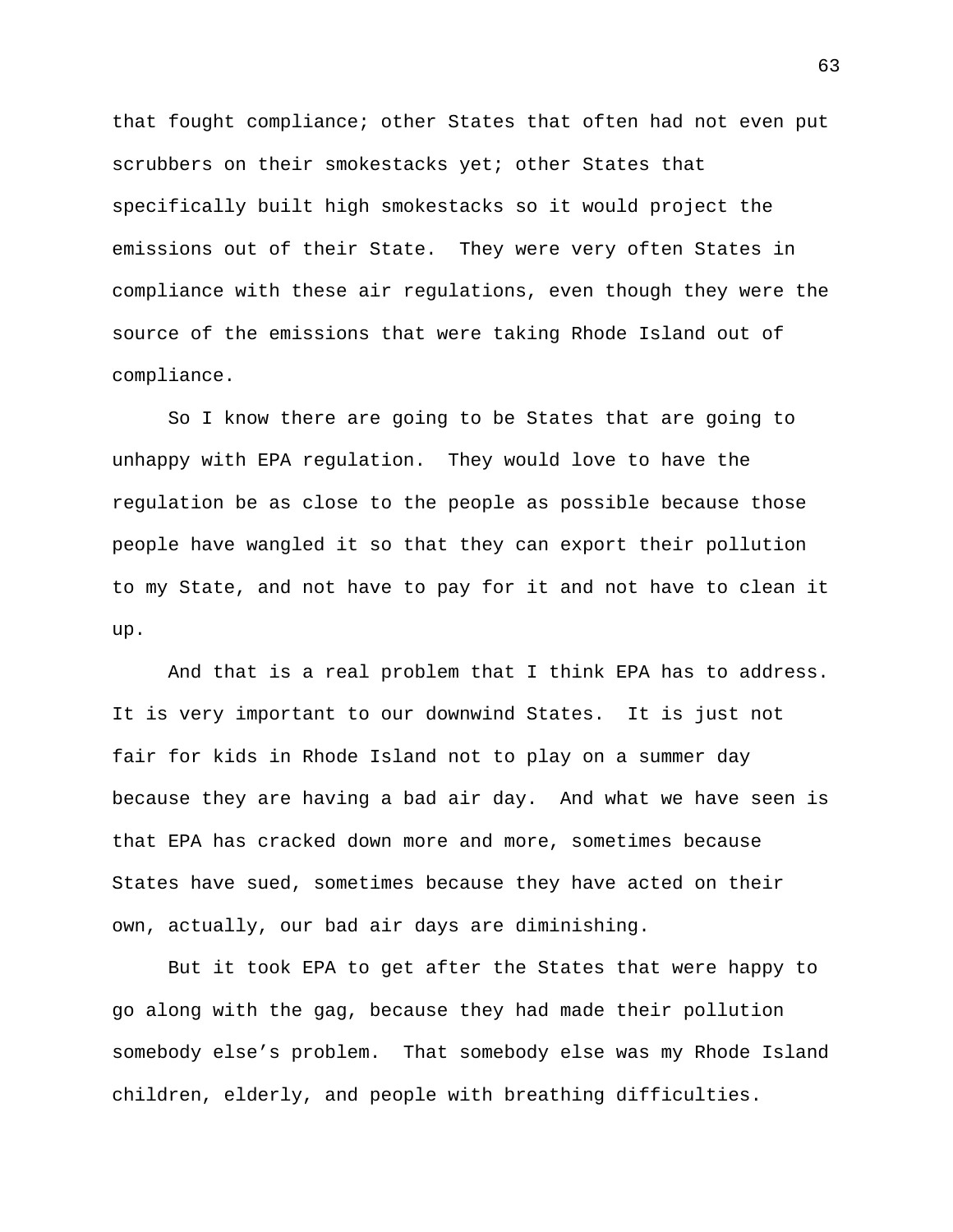So, for the record, our engagement with Region 1 of EPA is terrific in Rhode Island. We don't have complaints. We talk back and forth; it is very open; there is no problem. So I don't know if there is a significance to the fact that the States that seem to be more in the export business are the ones that have of the problem with EPA, and the ones that are more in the we are getting clobbered business are the ones that appreciate EPA, but certainly from Rhode island's perspective, we appreciate very much what EPA is doing.

Let me ask a quick question just to kind of see where folks stand, and let me start with Mr. Pirner.

Mr. Pirner, do carbon emissions from fossil fuel burning cause changes in our atmosphere and oceans that portend harm to people and to ecosystems?

Mr. Pirner. Senator, I am not going to enter into that particular debate. What I would argue is that if we are going to control carbon emissions, it has to be done in a way that can work and that is feasible, and the first proposal that EPA laid out in our State simply was not feasible at all.

Senator Whitehouse. Why are you unwilling to answer a question at a hearing that is as simple as, do carbon emissions from fossil fuel burning cause changes in our atmosphere and oceans that portend harm to human beings? Why are you not willing to enter into what you call a debate?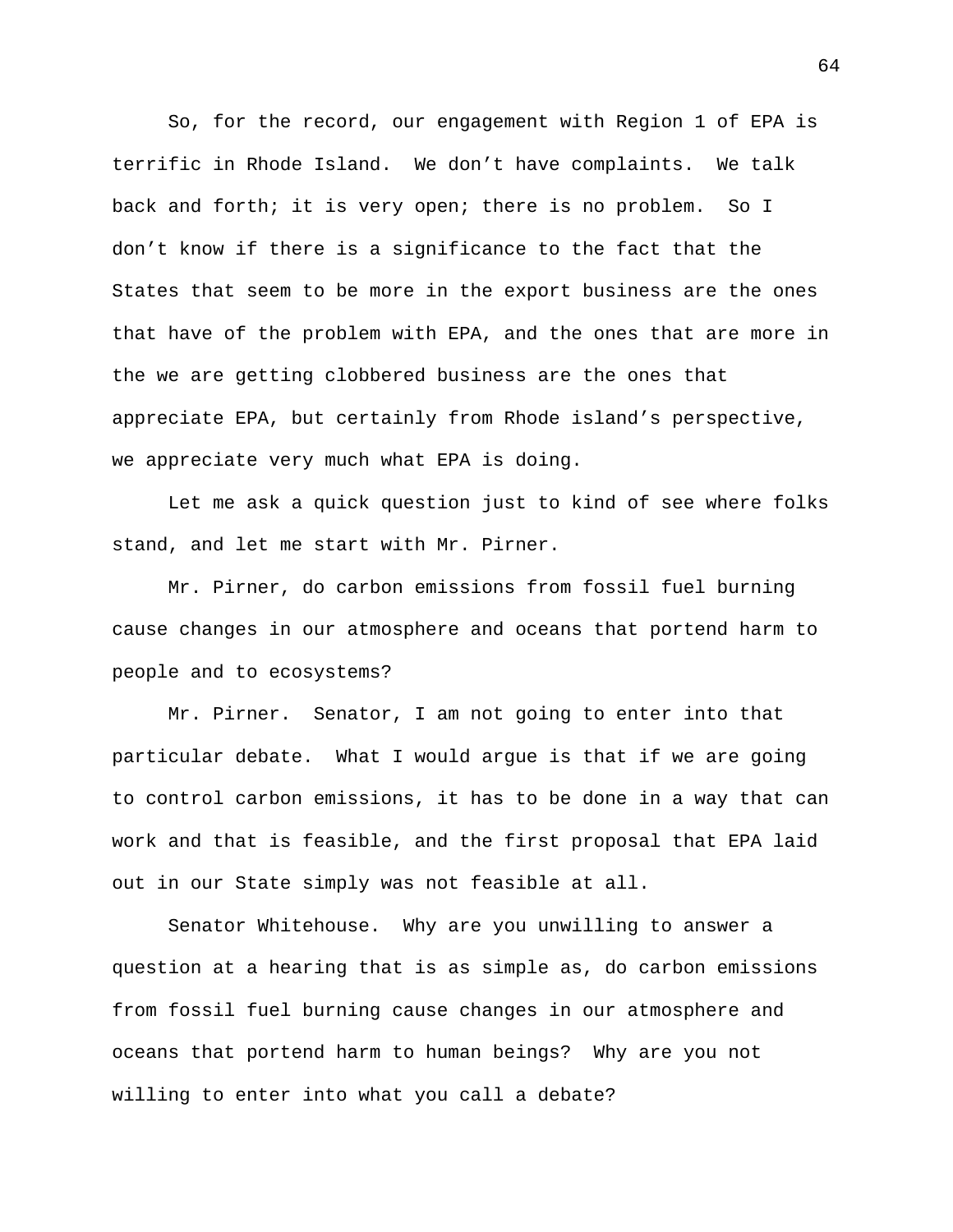Mr. Pirner. Senator, because I am not an expert in that particular topic.

Senator Whitehouse. Ms. Keogh, do carbon emissions from fossil fuel burning cause changes to our atmosphere and oceans that portend harm to humans and to ecosystems?

Ms. Keogh. I think you can find scientists that say both, yes and no.

Senator Whitehouse. And what do you say?

Ms. Keogh. Well, I am not an expert, either, as the other witness indicated.

Senator Whitehouse. Mr. Huffman, do carbon emissions from fossil fuel burning cause changes to our atmosphere and oceans that portend harm to humans and to ecosystems?

Mr. Huffman. I am sorry, I didn't mean to interrupt you, Senator. I do believe that the science would indicate that our climate is changing. I think that there is a lot of, unfortunately, we are having the debate in the wrong place in this Country over climate change. We are name-calling. It is reduced to name-calling over whether you believe or don't believe in climate change. Sure, the climate is changing. What we need to be debating is what we should be doing about it. And I don't know that we have come together as a Nation on that.

Senator Whitehouse. Well, clear enough for me. Let me just say for the record, as I close out, that I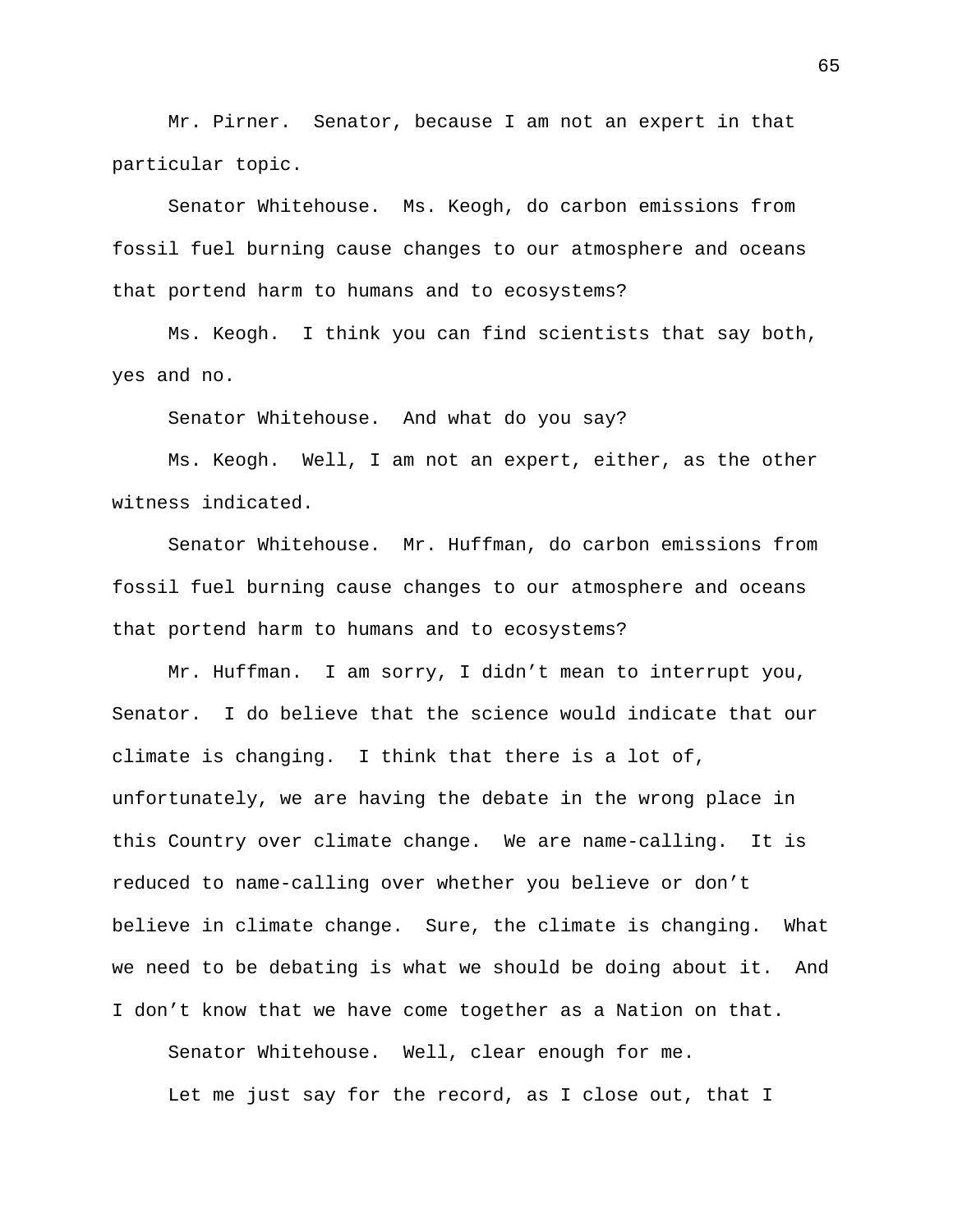think every national lab, our U.S. military, NOAA and NASA, and every single one of our lead home State universities would have found that an easy question to answer with a plain and simple yes. Thanks.

Senator Inhofe. Senator Boozman?

Senator Boozman. Thank you, Mr. Chairman.

Ms. Keogh, in your testimony you cite a dramatic decrease in time and tolerance or State implementation plans and dramatic increase in EPA Federal implementation plans under the Administration. As depicted in this chart, the Obama EPA has taken over State programs 54 times, more than the three previous administrations combined times 10.

Director Keogh, are you concerned about this trend? Isn't it true that State plans are integral to the Clean Air Act's cooperative federalism structure and Federal plans were intended as only as a last resort?

Ms. Keogh. Thank you, Senator. We are concerned about this trend, and we understand as a State that Federal plans may be necessary sometimes, in circumstances where States do not act or choose not to act. But the frequency and process of the FIPs have become so alarming, mainly because they take a Federal solution that may be developed in a very short period of time with limited information and replace a very thoughtful and extensive process at a State level, where we have dealt with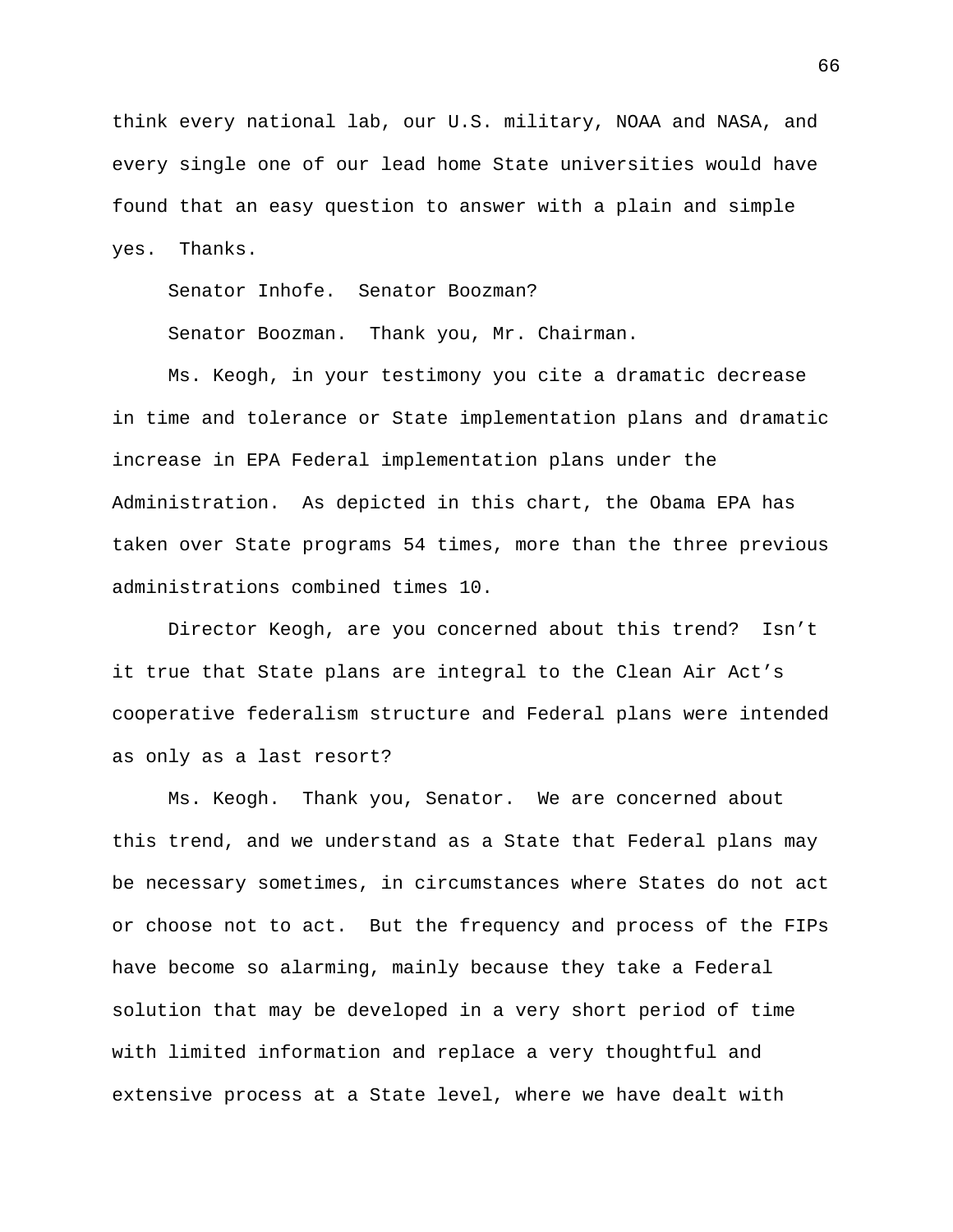what could be a reasonable solution, we vett it through transparent processes and also search out whether we have unintended consequences. So that is our biggest concern, is that we replace our well thought out judgment with somebody else's solution that may not have seen that same thoughtful process.

Senator Boozman. Very good. As you know, under the Regional Haze program, States develop implementation plans. EPA has limited authority to reject the State plan and issue a Federal plan instead. Still yet, in Arkansas, EPA rejected our State plan and proposed an extremely expensive Federal takeover. Director Keogh, is it true our State plan was on track to achieve natural visibility conditions?

Ms. Keogh. Yes, sir.

Senator Boozman. And its proposed Federal Regional Haze Plan for Arkansas, did EPA go beyond its limited procedural role prescribed by the Clean Air Act?

Ms. Keogh. In Arkansas, we do believe so. In fact, when I asked EPA, when they offered up the Federal proposal, why they expanded the scope of the Regional Haze Plan to include sources that were not legally authorized under the rule, EPA answered, because we can.

Senator Boozman. How will the requirements of the Federal Regional Haze Plan interact with possible actions under the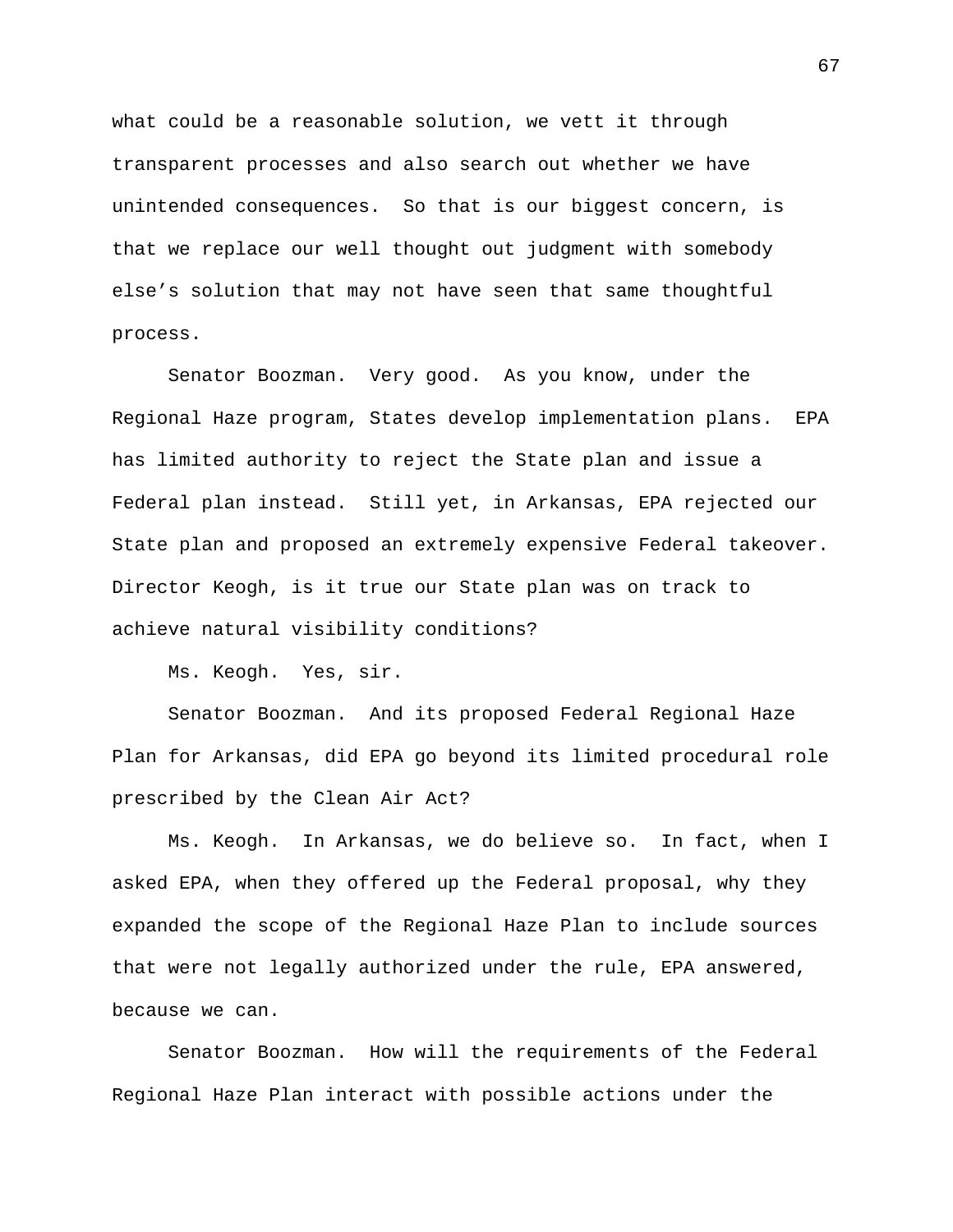Clean Power Plan? Are those timelines intertwined in a complicated way?

Ms. Keogh. They are for Arkansas, at least. Our State air experts that evaluated both rules and have been working diligently to assess impacts and solutions looked at models, and I think it is important to show that the model under the Regional Haze Plan, where they take into account costeffectiveness, assumes a source could install multi-million dollar control equipment and do it cost-effectively.

However, when you look at the models and the timelines of the Clean Power Plan, that same source no longer operates just a few years later, after those controls are installed, and that would be a very extremely costly mistake for Arkansans to pay for, to install multi-million dollar controls, only to have the source shut down to comply with the subsequent rule compliance date.

Senator Boozman. Thank you.

Mr. Ali mentioned about the unfunded mandates. I think that is something that I think we can all agree on is a real problem. Some of these things we are having trouble on agreement, but the unfunded mandates really is a problem.

Randy, can you address that a little bit?

Mr. Huffman. Well, it has really always been an issue. The funding for the vast majority, and I don't know the number,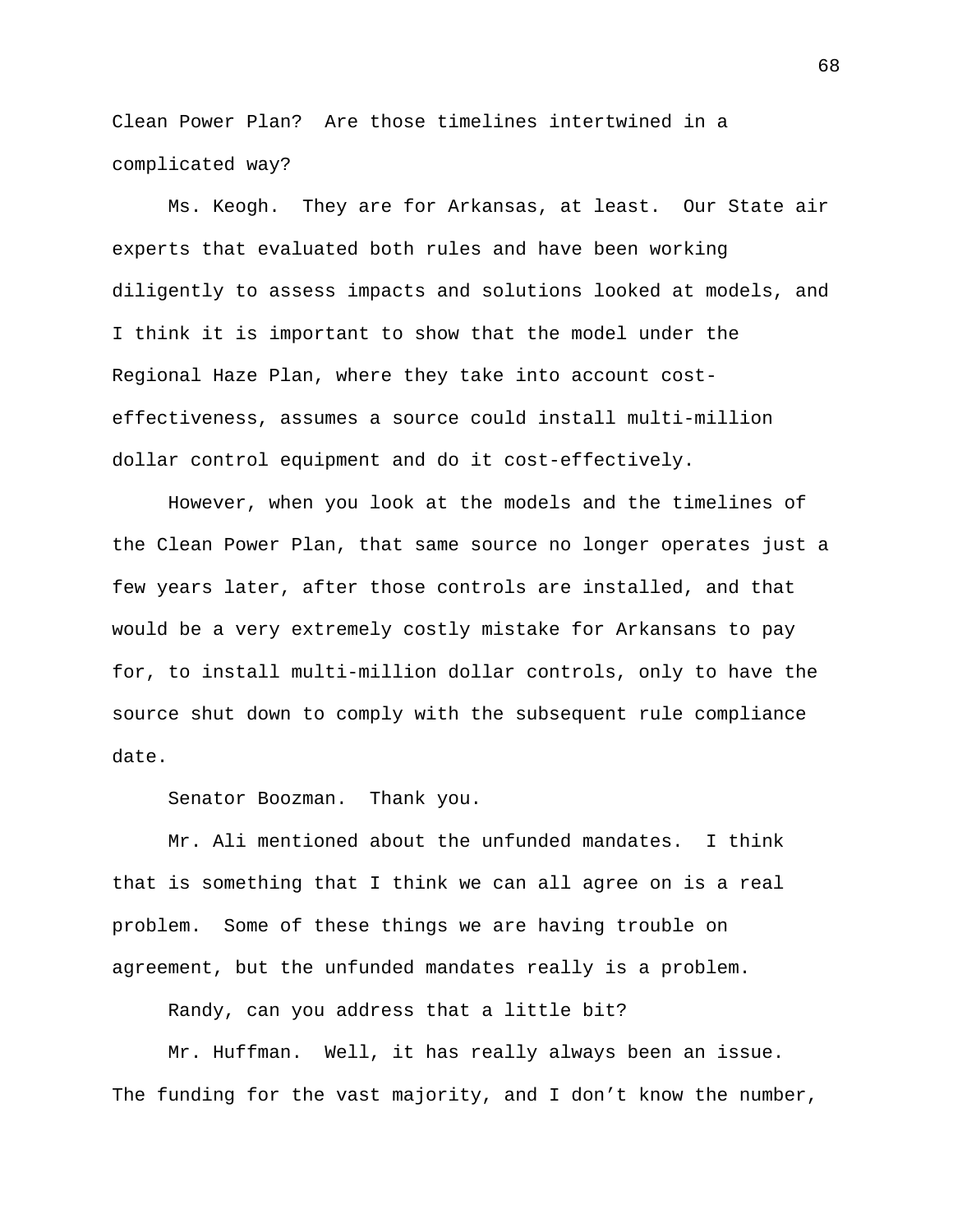of our environmental regulatory programs in the States is provided by the States, either through the General Fund budgets or, in our case there is a lot of special revenue type accounts, through assessments and fees on the industries that we regulate. I don't know that I have ever seen any kind of an analysis by EPA when a new rule is imposed or a new guidance. There is never an analysis done, that I have seen, that would indicate what the costs are that are associated with.

Senator Boozman. Thank you, Mr. Chairman. Senator Inhofe. Thank you, Senator Boozman. Senator Markey?

Senator Markey. Thank you, Mr. Chairman, very much.

Ali, thank you for being here. Some of your fellow regulators have expressed concern about not being able to comment on EPA rules. The Clean Power Plan changed significantly from its draft to final form based on input from the States, industry, and other stakeholders. Do you find that the EPA is listening to you in terms of the flexibility, the concerns which you have been expressing?

Mr. Mirzakhalili. I absolutely do, especially in terms of the Clean Power Plan. I think that the level of outreach and dialogue with stakeholder involvement was unprecedented in that effort. We see marked difference between what they proposed and what was finalized, and we see our comments reflected in those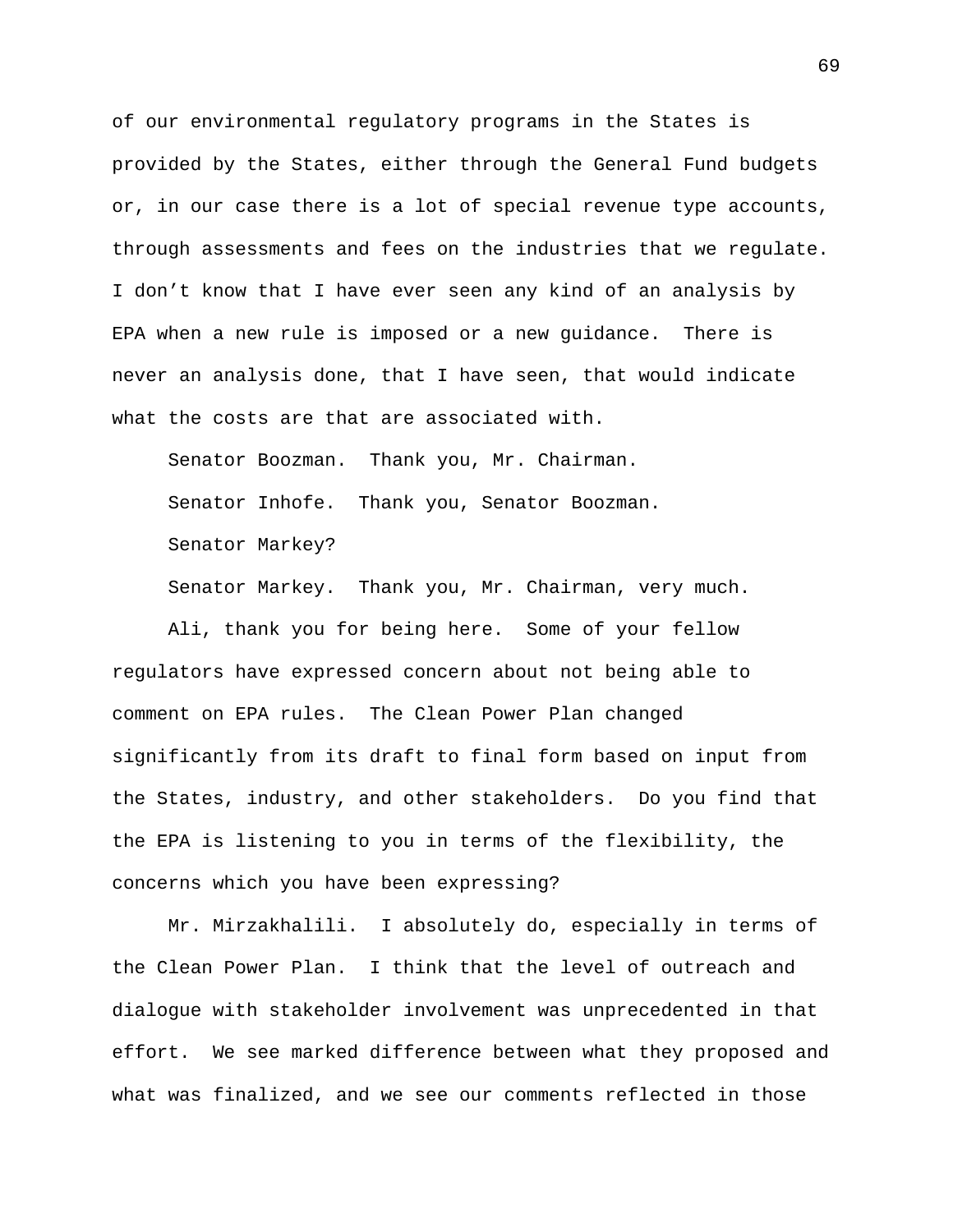changes.

Senator Markey. Earlier in the hearing there was a discussion of the number of deadlines approaching for the Clean Air Act. The Massachusetts Department of Environmental Protection has corresponded with Chairman Inhofe for this hearing and he noted that Massachusetts will meet these deadlines. Will Delaware be able to meet those deadlines as well?

Mr. Mirzakhalili. We absolutely will be.

Senator Markey. Will Vermont be able to meet these deadlines?

Ms. Markowitz. We absolutely will be. I want to acknowledge that under the Clean Power Plan we don't have regulated entities, so we don't have an obligation there.

In answer to your earlier question, though, there was an unprecedented involvement even of Vermont in the development of those rules because we are deeply concerned that whatever the implementation is, that it could include the Regional Greenhouse Gas Initiative that we are part of.

Senator Markey. So let me follow up with you, Secretary Markowitz. The Safe Drinking Water Act allows States to manage public water systems within their jurisdiction if they meet national standards set by the EPA. Given the ongoing situation in Flint, Michigan, it is clear that we still have a long way to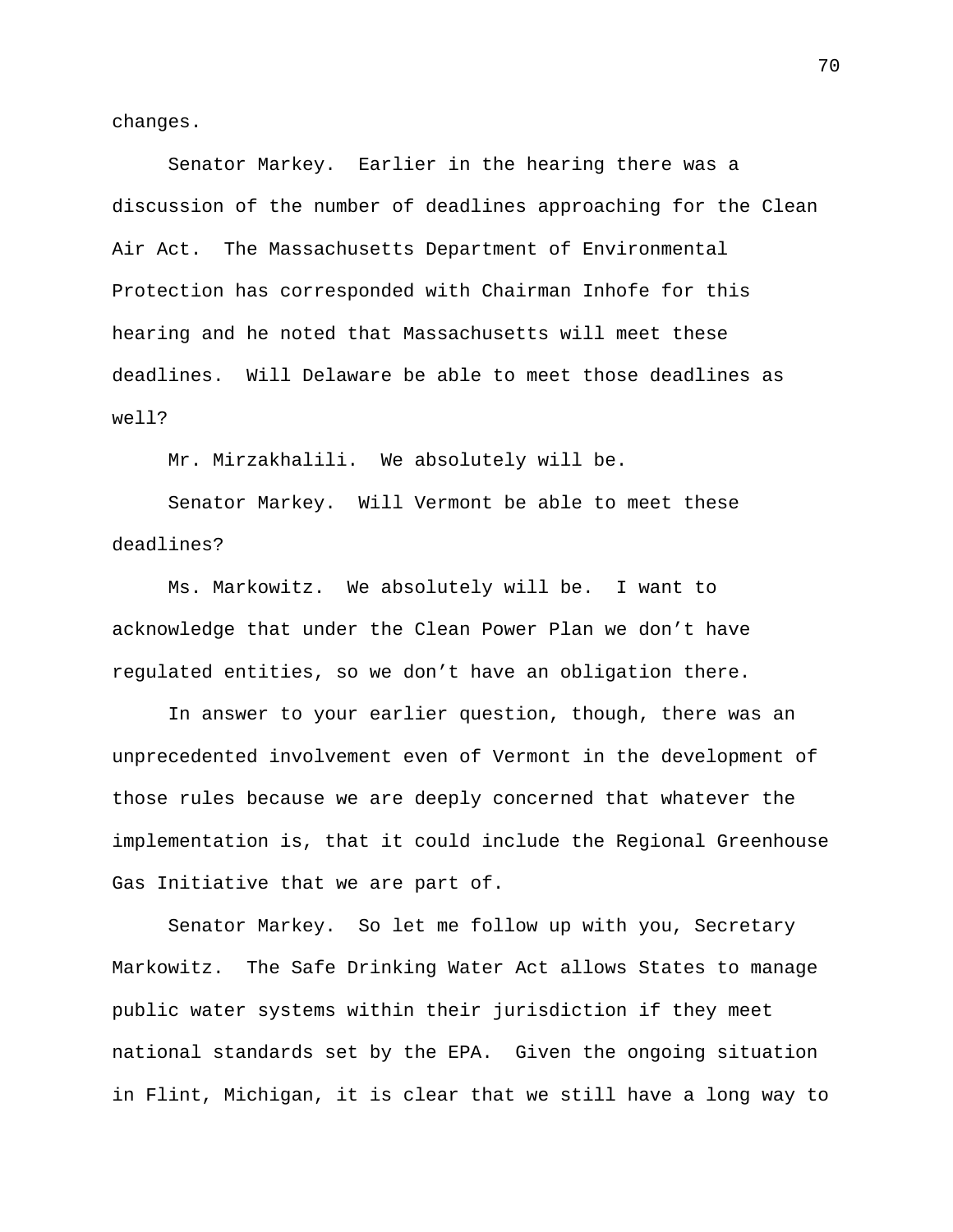go to ensure safe drinking water for every American. What are the ways that we can enhance Federal-State cooperation to ensure safe drinking water for all in our Country?

Ms. Markowitz. Well, this is an area where we are having direct experience right now. We have an issue with a chemical, PFOA, which was not a regulated chemical which is nevertheless a carcinogen and an endocrine disrupter that has been found in wells in Bennington; it is a chemical that is used in the making of Teflon. And we really rely on EPA and their scientific expertise to help us manage that.

In addition, they have come out with some new rules and standards for the limits in copper and some other things that we can find in our drinking water. This is an area of partnership that is really important. The standards that they set help us ensure that our Vermonters are healthy when they are taking water from their taps.

Senator Markey. Okay.

Ali, let me come back to you. As we are all aware, climate change is a global problem, but it requires local solutions in order to solve the problem, and Pope Francis, who taught high school chemistry, came to Congress to preach his sermon on the Hill to us to tell us that the planet was warming and the science proved that, and that human beings were contributing to it and the science proved that, and that we had a moral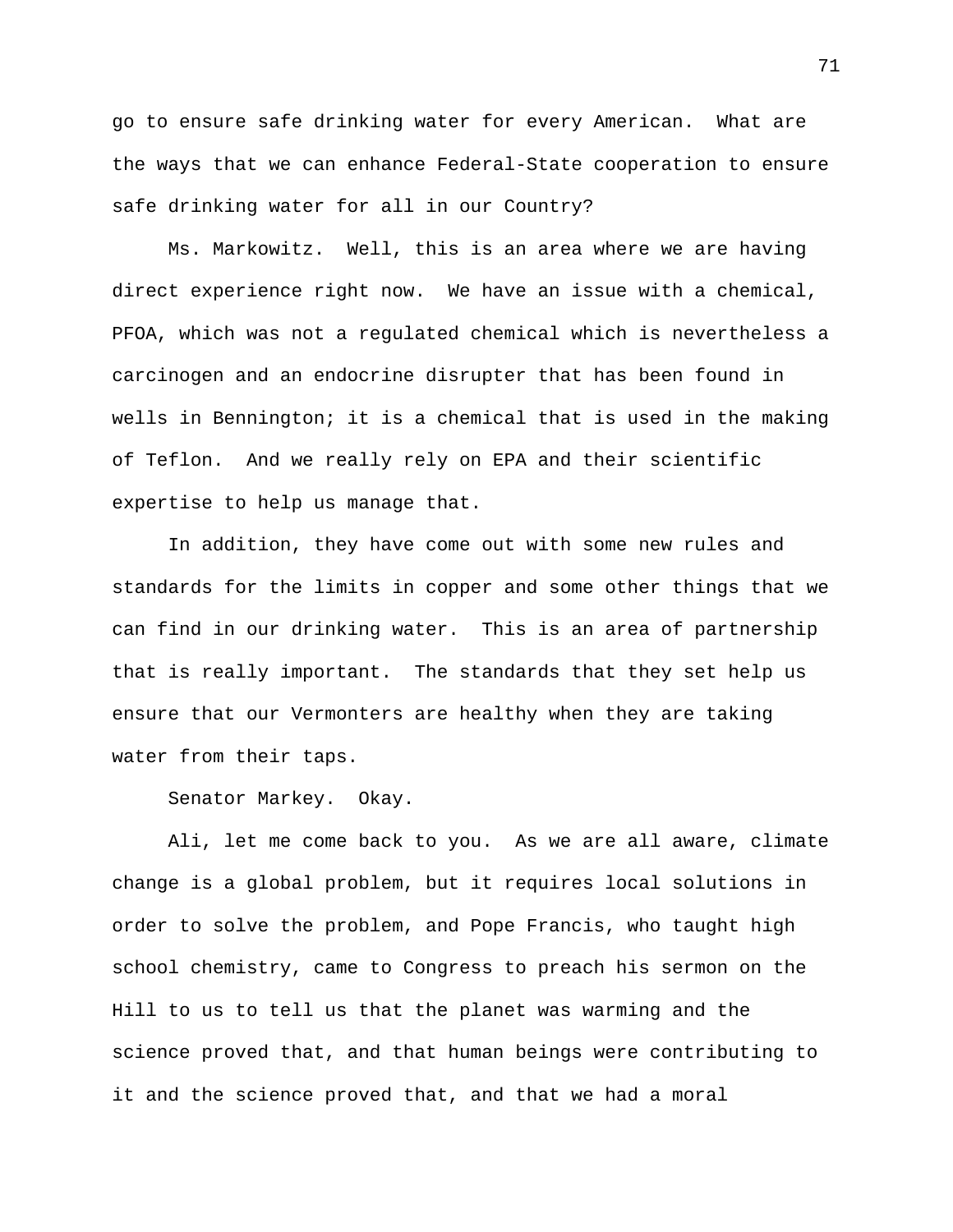responsibility to be the leaders for the planet.

So my question is since both Delaware and Vermont are part of the Regional Greenhouse Gas Initiative, which has been partnering now coming up to eight or ten years to reduce greenhouse gases, can you talk about how the EPA has been coordinating with you to ensure that this problem, this global warming problem can be solved by cooperation amongst the States and working with the States?

Mr. Mirzakhalili. Thank you for the question, Senator. And they have been. One of the key comments we made after the proposal was for EPA's final rule to accommodate and use the framework that we already set on the RGGI, and it is certainly being accommodated. We think our RGGI solution is a very good solution that can be actually expandable nationwide, and the rule accommodates, actually.

Senator Markey. Thank you. And I appreciate the interstate aspect of this as well, much less the international aspect of it, there is no question about it, but there has to be cooperation. Silvio Conte, Congressman from Western Massachusetts, and I introduced the first acid rain bill in 1981. It took until 1990 to pass the bill, but 1981. And that was just because people in Ohio were putting these smokestacks football field high into the air and blowing the smoke right towards us, so we were the ones principally affected, Vermont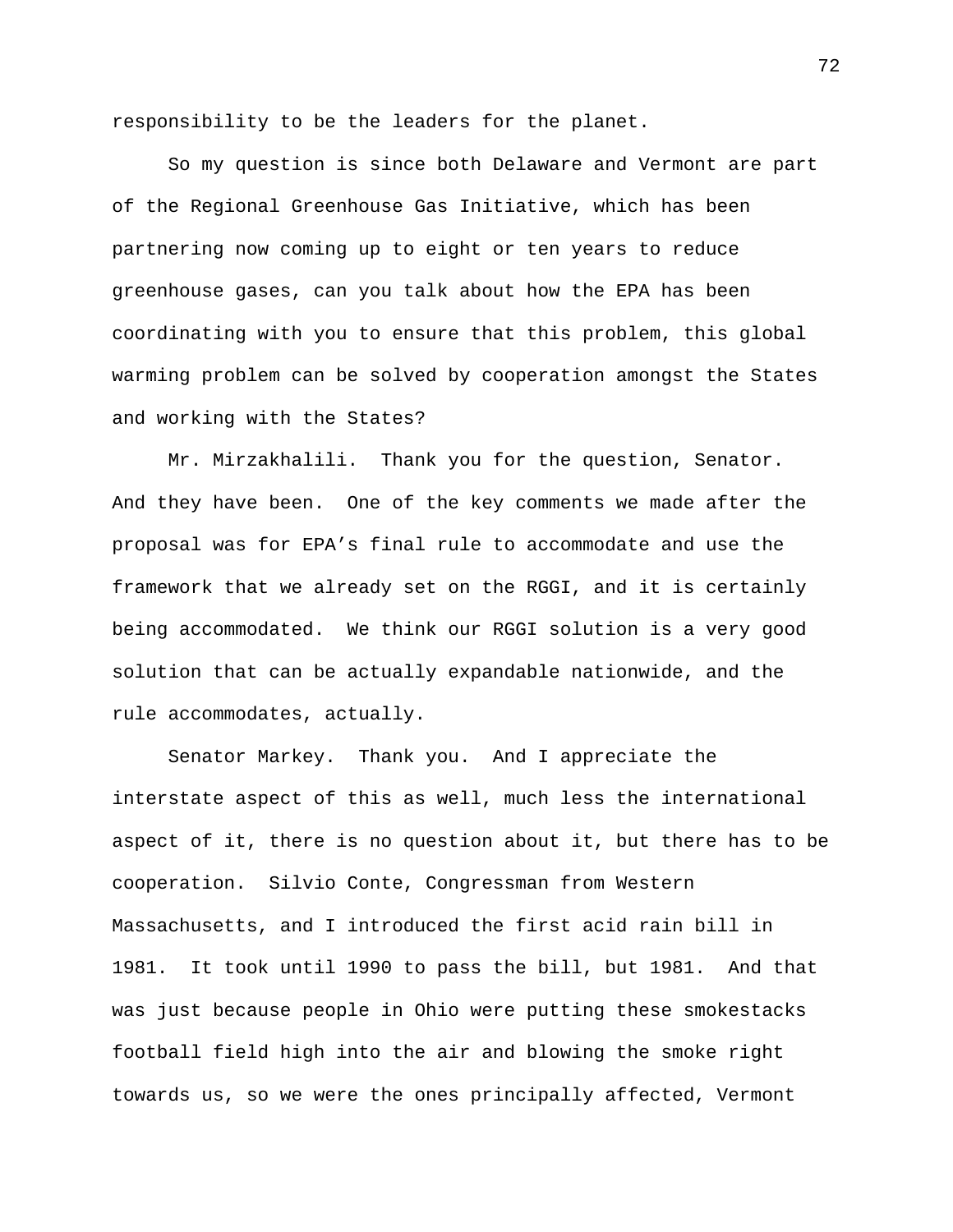and all the New England States.

So it is clear that unless we work together we can't solve problems of that magnitude, so we thank all of you for your work in trying to accomplish that.

Thank you, Mr. Chairman.

Senator Inhofe. Thank you.

Senator Fischer.

Senator Fischer. Thank you, Mr. Chairman and thank you, Senator Boxer, for holding this hearing today, and thanks to all the witnesses for coming.

The Nebraska Department of Environmental Quality shares in the concerns that have been expressed by many of the witnesses today. In the letter addressed to the Committee, our State has written that "While Nebraska has a good working relationship with EPA Region 7, recent EPA headquarters regulatory actions have snowballed. EPA's compulsive tinkering with standards and limits, often before States have had a reasonable chance to comply, make it difficult to reconcile those often competing priorities.''

Secretary Pirner, in your response letter that was sent to the Committee, you state that nearly all new Federal requirements will have an impact on your State, its citizens, and its economy, but will "produce little or no benefits in protecting public health and the environment.'' Like my home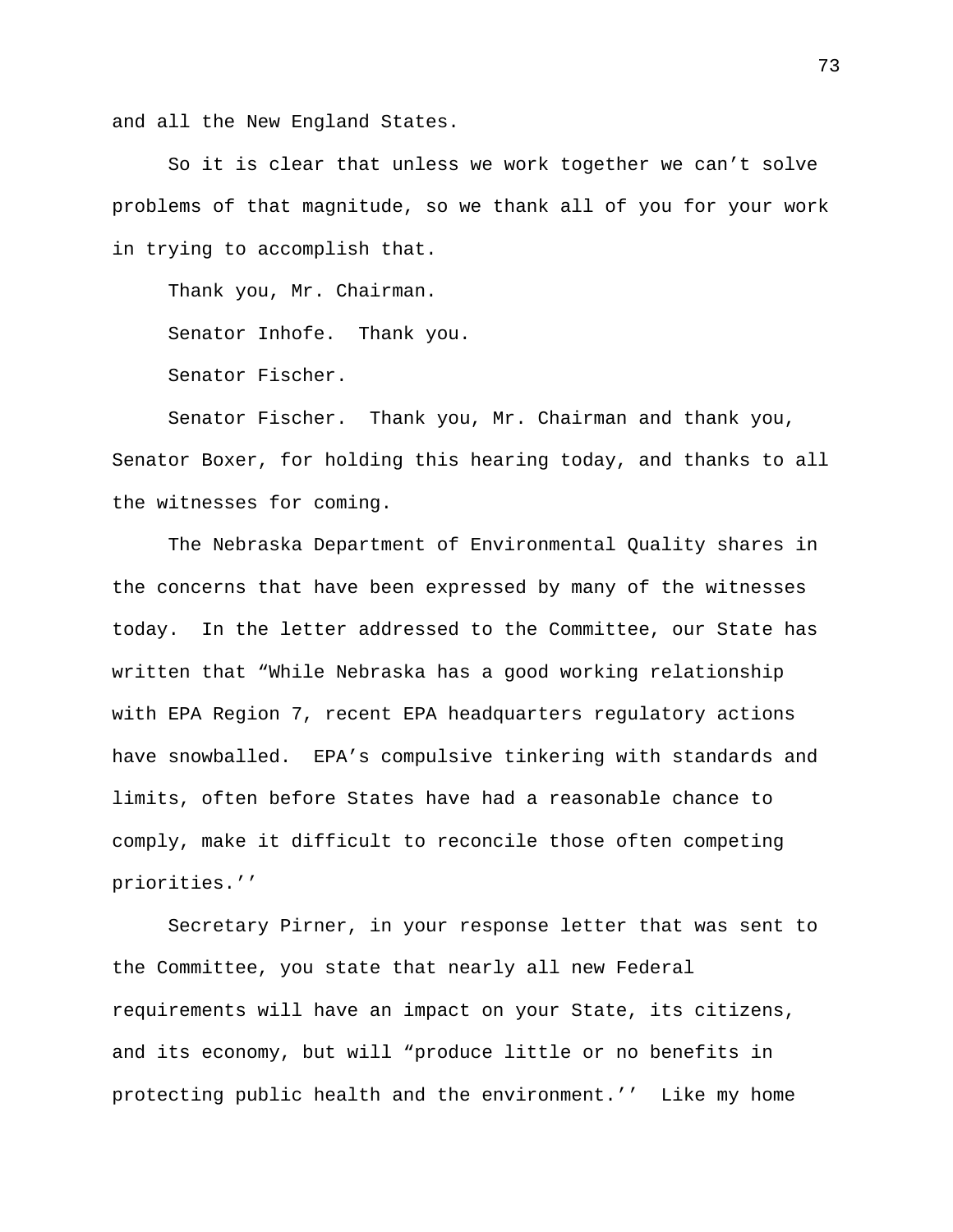State of Nebraska, South Dakota is a rural State that hosts many unique and critical natural resources that benefit citizens and communities.

Can you please elaborate on the challenges many rural communities will face as a result of expansive EPA regulations? And what are the economic impacts in terms of job growth and industry investment from the EPA rules?

Mr. Pirner. Senator, part of my concern is that on the water quality and effluent standards that I talked about in my testimony, it is not that we are against having minimum standards; but now we are ratcheting those standards down to such a degree as to be almost infeasible in some cases.

I will just talk about the ammonia standard. We were one of the first States to include ammonia as a water quality standard. Ammonia can be toxic to fish. So we agreed with that and we agreed that all of our large cities pretty much have what is called tertiary treatment that treat for ammonia, and have for many years now. But if we ratchet that level down, now we are going to have install even more treatment.

Basically, the new standard is based not on fish anymore, it is based on mussels. So I am going, well, then how did the mussels do it when we didn't treat for any ammonia? And, again, I am not a biologist and I don't understand all that, but all I do understand is that the levels are getting down to such a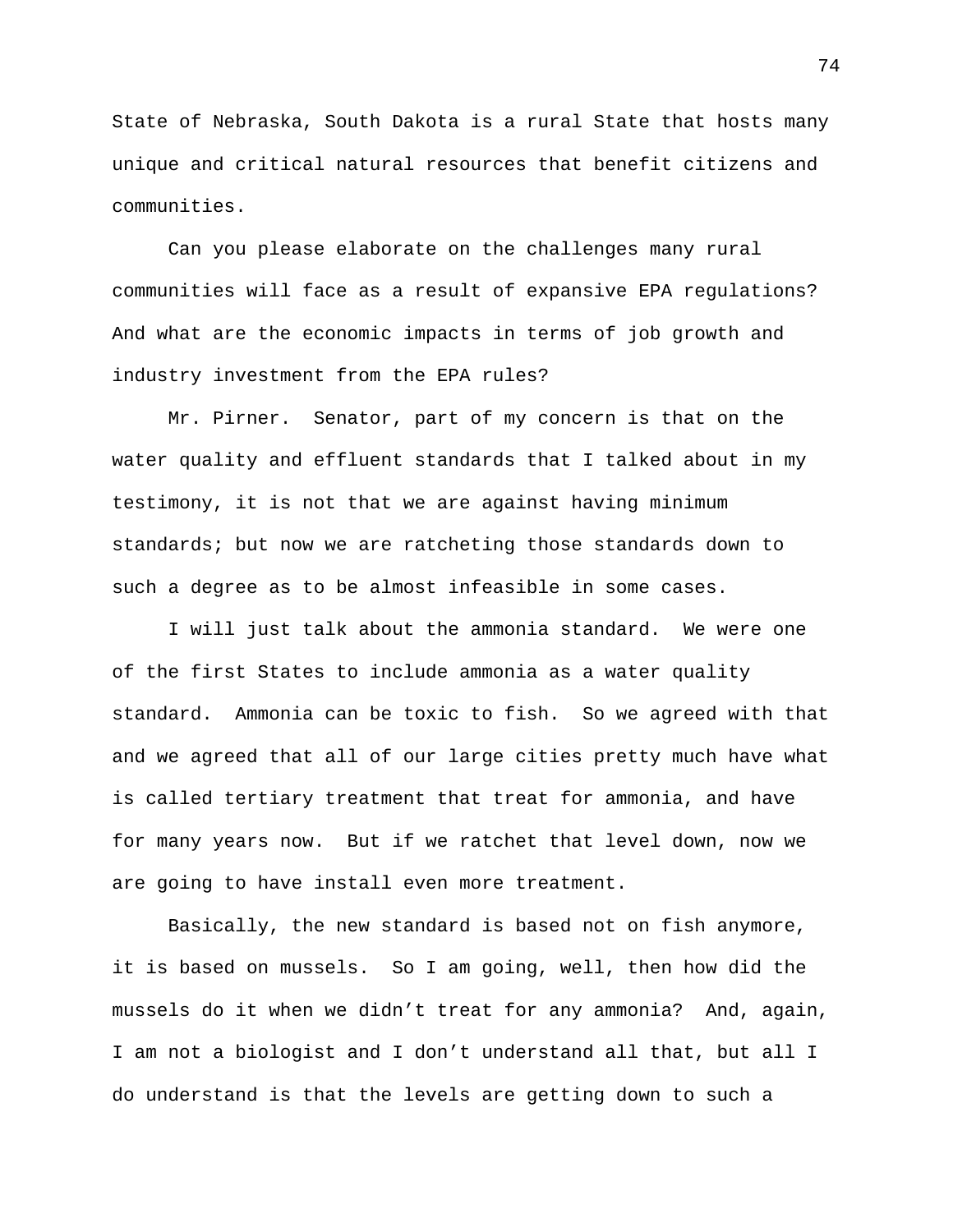point as to be cost-prohibitive, and that concerns me because if we do try to comply with those new standards, we are going to be spending a lot of time and a lot of money that could be spent in other areas.

Senator Fischer. Right. The Nebraska Department of Environmental Quality, they discussed the need for streamlining those Federal requirements. We are always worried about that unnecessary duplication. So, Mr. Pirner, do you agree with that statement? In your experience, do you see duplication as a reoccurring theme among State regulators as they try to interpret and then try to implement all these Federal mandates?

Mr. Pirner. Senator, I am not exactly sure I understand the question. You mean duplication between the State and EPA?

Senator Fischer. In many cases, yes, but also between Federal agencies. So it is not just EPA that comes down with standards, but you have other agencies as well.

Mr. Pirner. Well, we certainly have other Federal issues with the Corps of Engineers, with Bureau of Land Management, with Forest Service. So there are many other Federal agencies that we believe are infringing on States' rights besides EPA, if that is the answer.

Senator Fischer. How much time does that add when you are trying to meet regulations, when you have different agencies out there that I would say they are piling on a number of the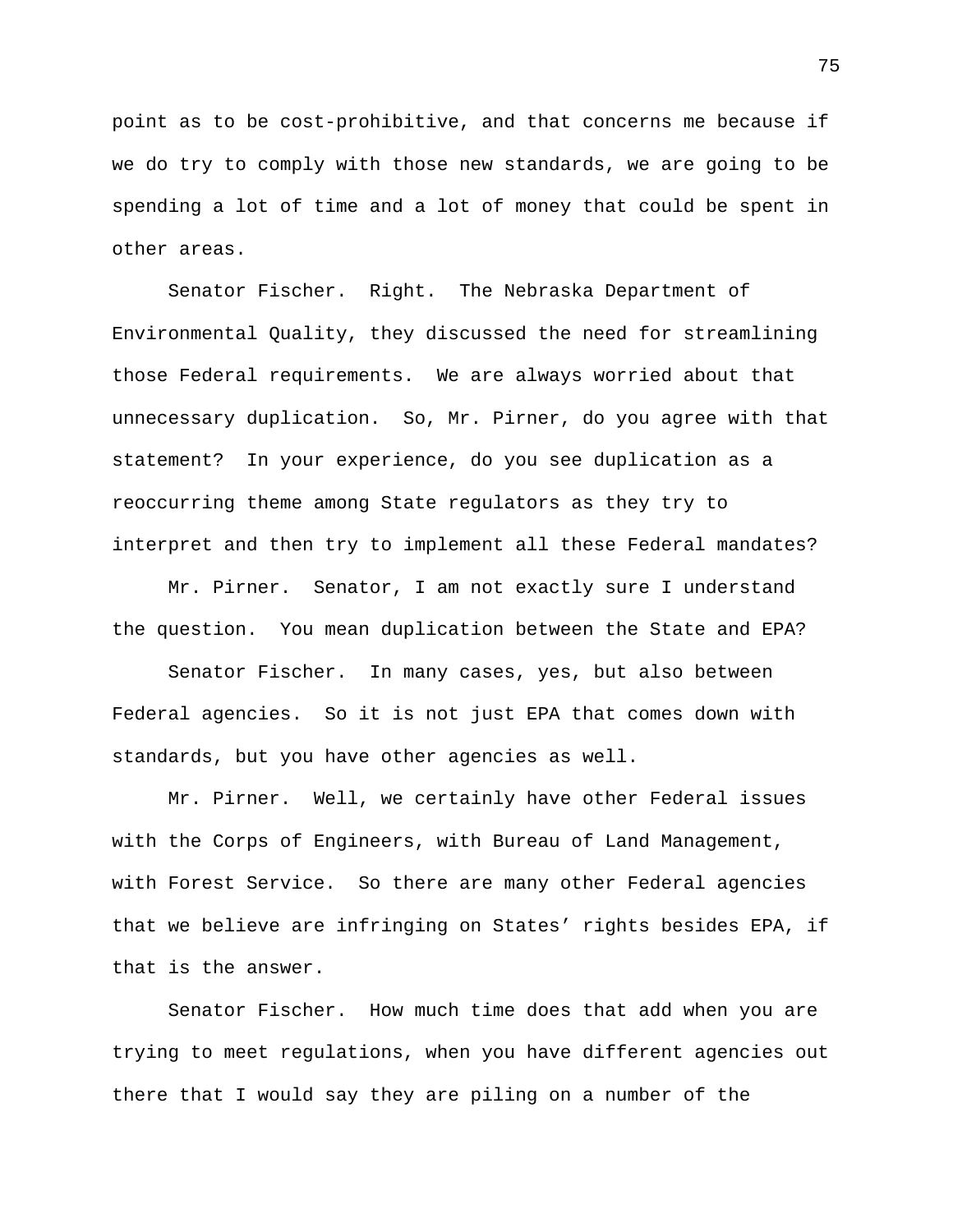regulations that we look at?

Mr. Pirner. Senator, it is certainly of concern. I will give you an example. In our Department, we are a relatively small Department. Our clean air program I think has 14 FTE in it for the whole State. When the Clean Power Plan came out, we took two of those people and they worked when it first came out and we were trying to do comments and trying to figure out what was going on.

Then, when the final rule came out, we had to go through that process all over again. Basically, we process, I am going to say, somewhere around 80 air quality permits per month that are renewals and new and so on. I had to take 2 out of the 14 FTE out of that process to devote to just the clean air plan.

Senator Fischer. Right. In your testimony you talk about the EPA's rule to regulate coal ash, and you note that the new rule will preempt the existing solid waste permit that is currently administered in your State. It is my understanding the EPA is encouraging States to amend their State solid waste management plans. Are you concerned about the timing for that?

Mr. Pirner. Yes, Senator, very much so. Again, we believe our existing solid waste permit was adequately protecting the environment. Now there is a host of new requirements that somehow we have to merge in with that existing permit, and we have to try to figure out how to do that in the least disruptive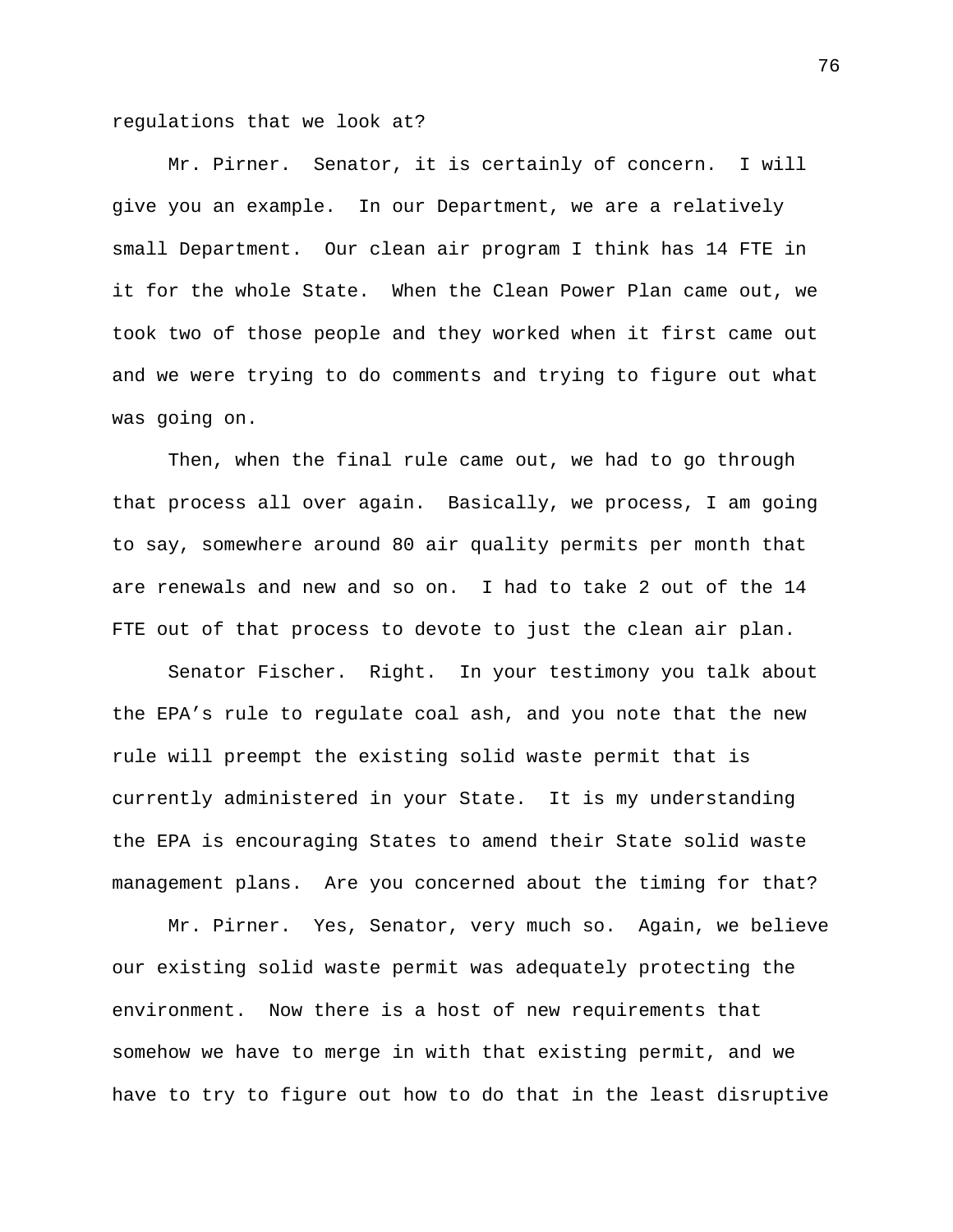manner to both the agency and the industry.

Senator Fischer. Are you limited in your flexibility? Mr. Pirner. All I can say at this point is our negotiations with Region 8 are ongoing.

Senator Fischer. Thank you.

Thank you, Mr. Chairman.

Senator Inhofe. Thank you, Senator Fischer.

Senator Gillibrand?

Senator Gillibrand. Thank you, Mr. Chairman.

Ms. Markowitz, as you know, New York and Vermont share Lake Champlain, and both are part of the Lake Champlain basin program. Working with EPA to improve the water quality of Lake Champlain is very important to both our States. It is my understanding that the EPA and the State of Vermont have been working together to establish a new total maximum daily load for Lake Champlain. Could you elaborate on how the EPA has worked collaboratively with your agency to negotiate this agreement?

Ms. Markowitz. Thank you. This is actually a perfect example of an issue that could have been seen as an overreach but, instead, really has ended up with a path forward that offers us flexibility and an innovative approach to cleaning up our waters. Lake Champlain suffers from terrible algae blooms from phosphorus pollution. Unlike in the 1970s and 1980s, it is not because of what is coming out of the wastewater treatment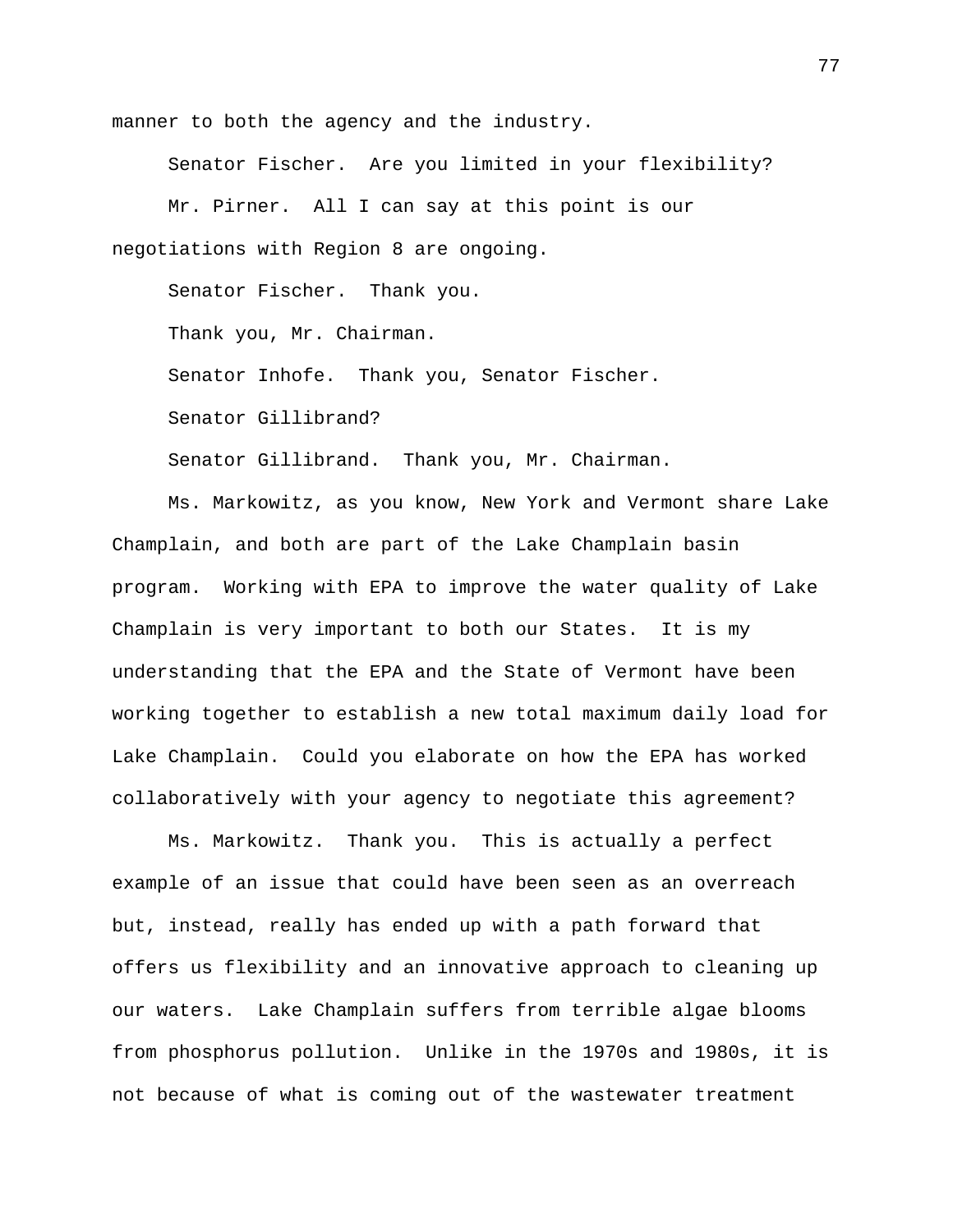facilities as it is coming off the landscape. So rather than being point-source, it is non-point-source pollution, precipitation-driven pollution.

So as we were working on a new TMDL for Lake Champlain, we have been working on it actually for four years, they could have just done it on their own, but they engaged us because they understood that if we were going to clean up the Lake, we really had to be involved because we understood what it would take to engage municipalities and farmers and business owners and developers and our transportation department in managing stormwater-driven pollution.

It has been tremendously successful. We are waiting for the final TMDL to come out. We already have a plan, though, to implement that has been passed by our legislature, including some funding, and I am happy to share it in more detail to any of you because I think it is really the gold standard for this cooperative federalist approach.

Senator Gillibrand. Thank you. In your written testimony you wrote that "pollution does not honor State lines,'' which is why you see the value of having national standards.

Mr. Mirzakhalili, you describe that our most important responsibility under the Clean Air Act is to protect the health and welfare of citizens throughout the Country from the harmful effects of air pollution. Could you discuss some examples how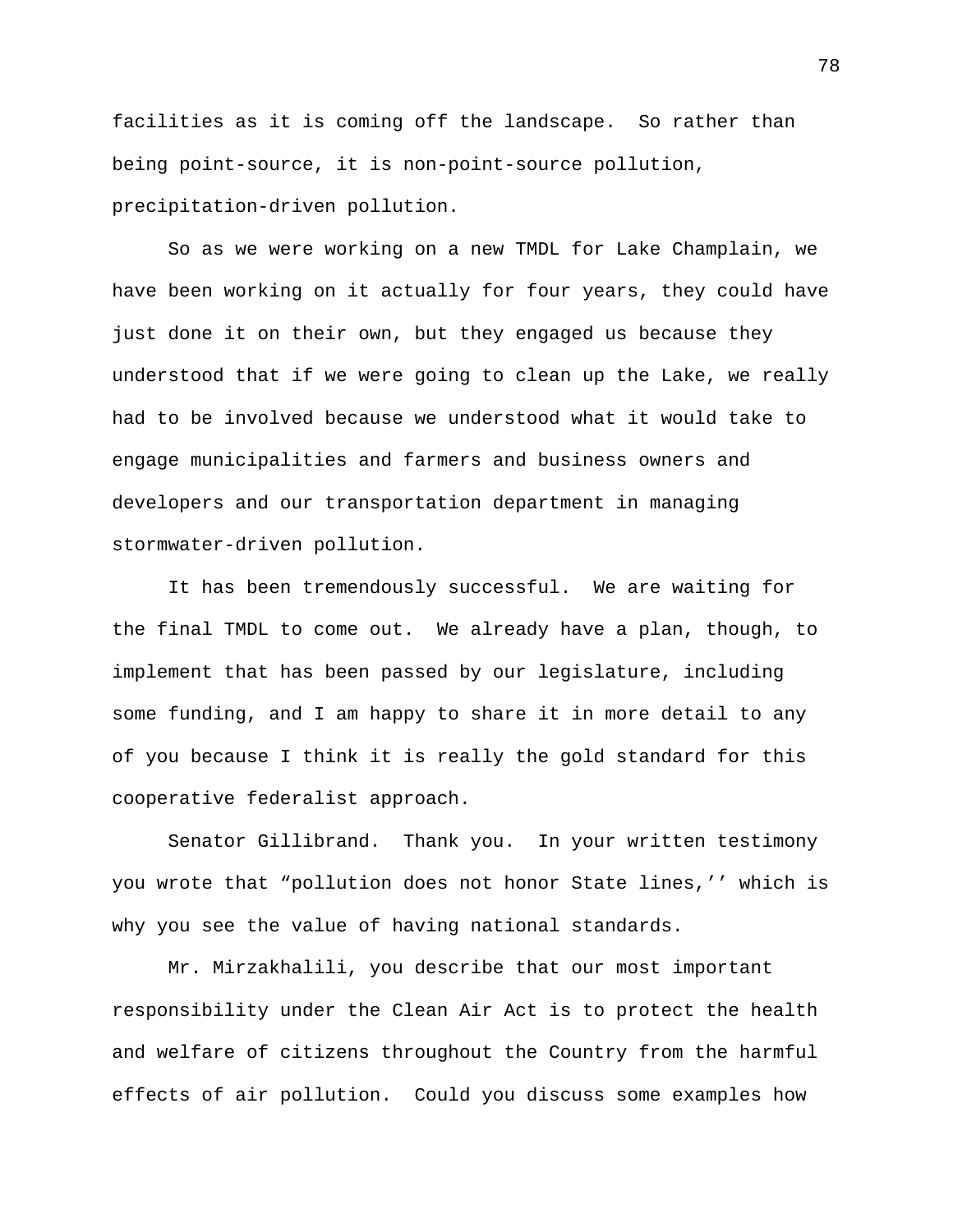pollution in one State affects the health and citizens in another?

And from your perspectives as State environmental regulators, is the health of the citizens in Vermont, Delaware, New York, or any State better protected by having national standards that limit the amount of pollution that can be emitted into the air we breathe? And, last, do you agree that the EPA has not overstepped its authority in setting national standards using the Clean Air Act, the Clean Water Act, and other Federal environmental laws that States then implement and which are based on what the science shows to be necessary to protect public health and the environment?

Mr. Mirzakhalili. Certainly. Thank you for the question, Senator. Delaware, Vermont, the Northeast is perfect examples of States that are suffering from air pollution transport, and that is EPA has come up with a transport rule recently to allocate responsibility and establish how much State contributes to the other. We happen to think that they haven't gone far enough. We think EPA needs to do more. Some of the transport good neighbor steps were due to us about five years ago, so I think that some of the deadlines that you see here are the result of things not getting done when they were supposed to get done.

So I absolutely think EPA should do more in this area, and

79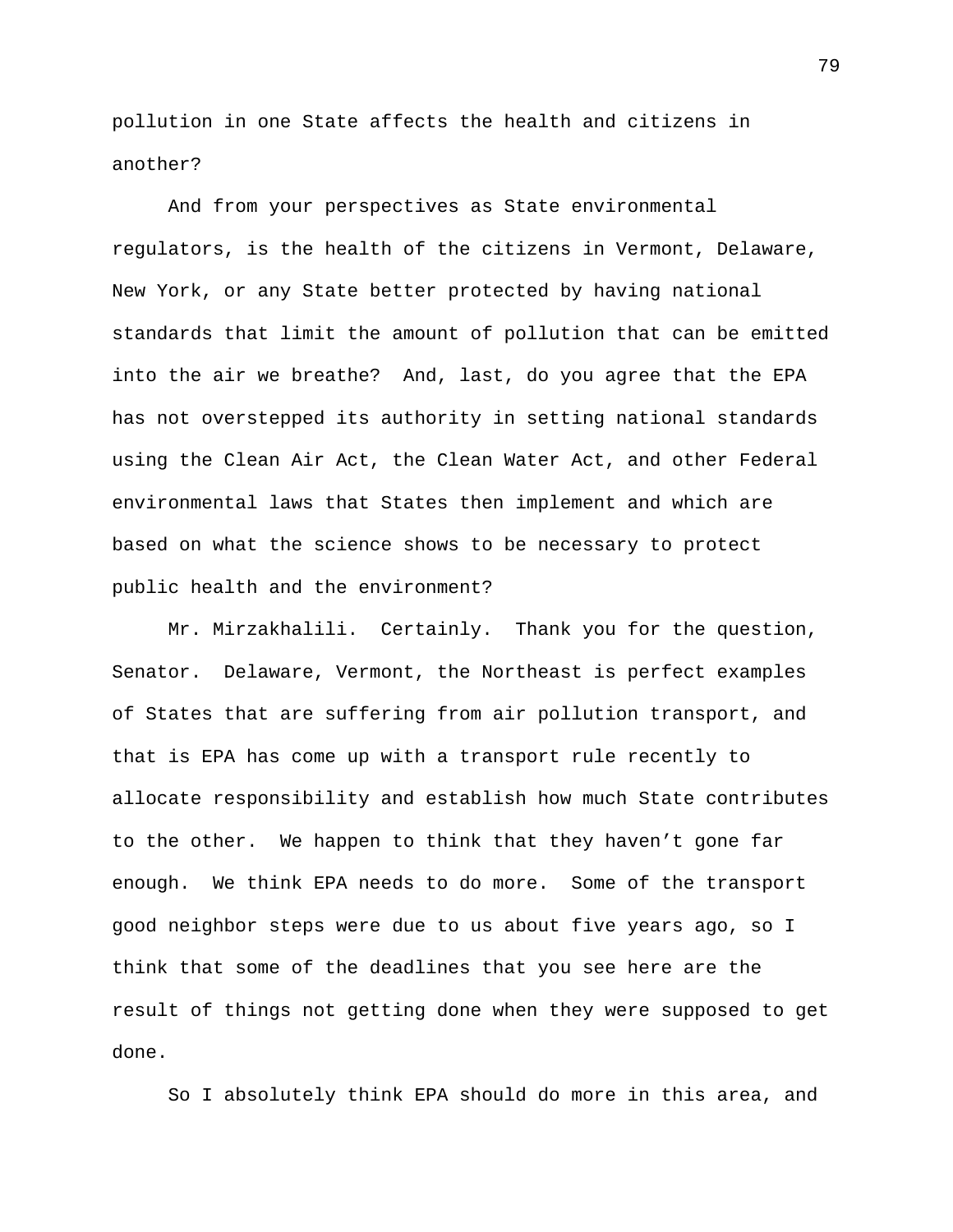I think we stand to benefit from that. We can't meet air quality standards; right now, in practice, 90 percent of our air quality, air resources have been allocated to upwind States. I can't come into compliance without help.

Senator Gillibrand. Do you want to add to that?

Ms. Markowitz. Well, that is our experience as well. We are barely in compliance in a number of parts of Vermont and, of course, we have no contributing industries, so, again, it is all upwind States. We have tried to negotiate; we have tried to sue. EPA has had rules on the books, and we are very pleased that they have come out with compliance deadlines, because that will make a difference to the health of the people of the State of Vermont.

Senator Gillibrand. Thank you.

Thank you.

Senator Inhofe. Thank you, Senator Gillibrand.

Senator Sullivan.

Senator Sullivan. Thank you, Mr. Chairman.

I want to thank the panelists for their testimony on a very important topic.

I think it is very clear on this Committee we are all very committed to clean water, clean air. There has been a lot of focus on the Flint issue. Certainly nobody wants to have our drinking water have poison in it, so the issue of clean water is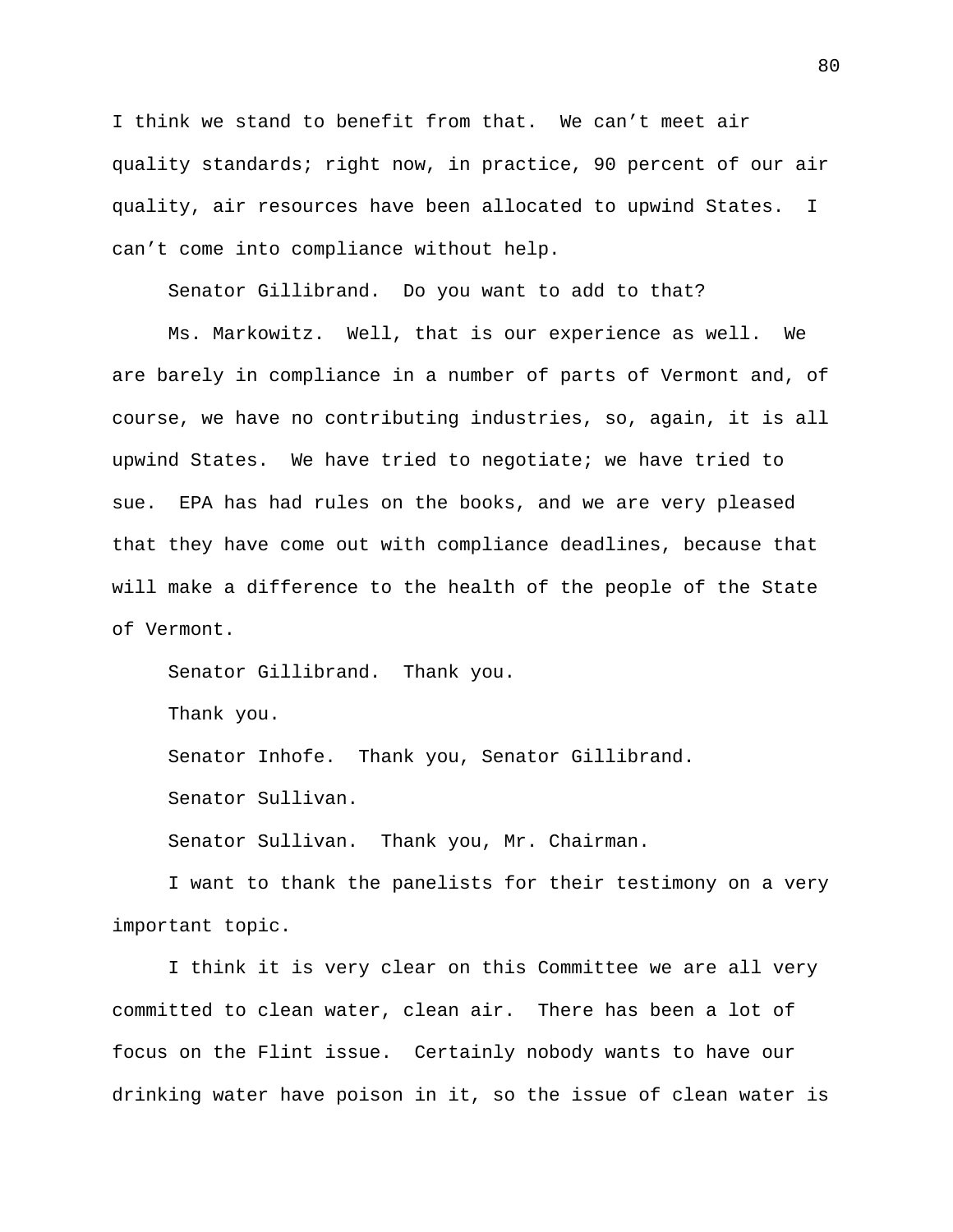certainly going to come up because of that. I am really interested in having to work with my committee members.

In my State, we have entire communities, entire communities in Alaska that don't have running water, that don't have flush toilets. Thousands of Alaskans, Americans, which I think is outrageous, and I certainly want to work with this Committee on not only addressing Flint, but other places that don't have any of the benefits that most Americans just assume they have. We don't have that in my State in a lot of communities, and it is something we need to fix, not just in other places in the Country.

But, Ms. Keogh, I want to follow up. Your statement I think really sums up a lot of the frustrations that so many of us have, where you just stated where the EPA stated because we can. Can you elaborate on that a little bit more, what you just mentioned? I find that remarkably arrogant. I find that an Agency that certainly dismisses the rule of law. I think there is example after example after example, and it is not just members from this Committee.

I am always surprised why this Committee, on a bipartisan basis, isn't more focused on making sure Federal agencies follow the law. Right now the EPA, in the last two Supreme Court terms, lost, the EPA v. Utility Air Regulators case in the Supreme Court lost; the EPA v. Michigan case has a stay on the

81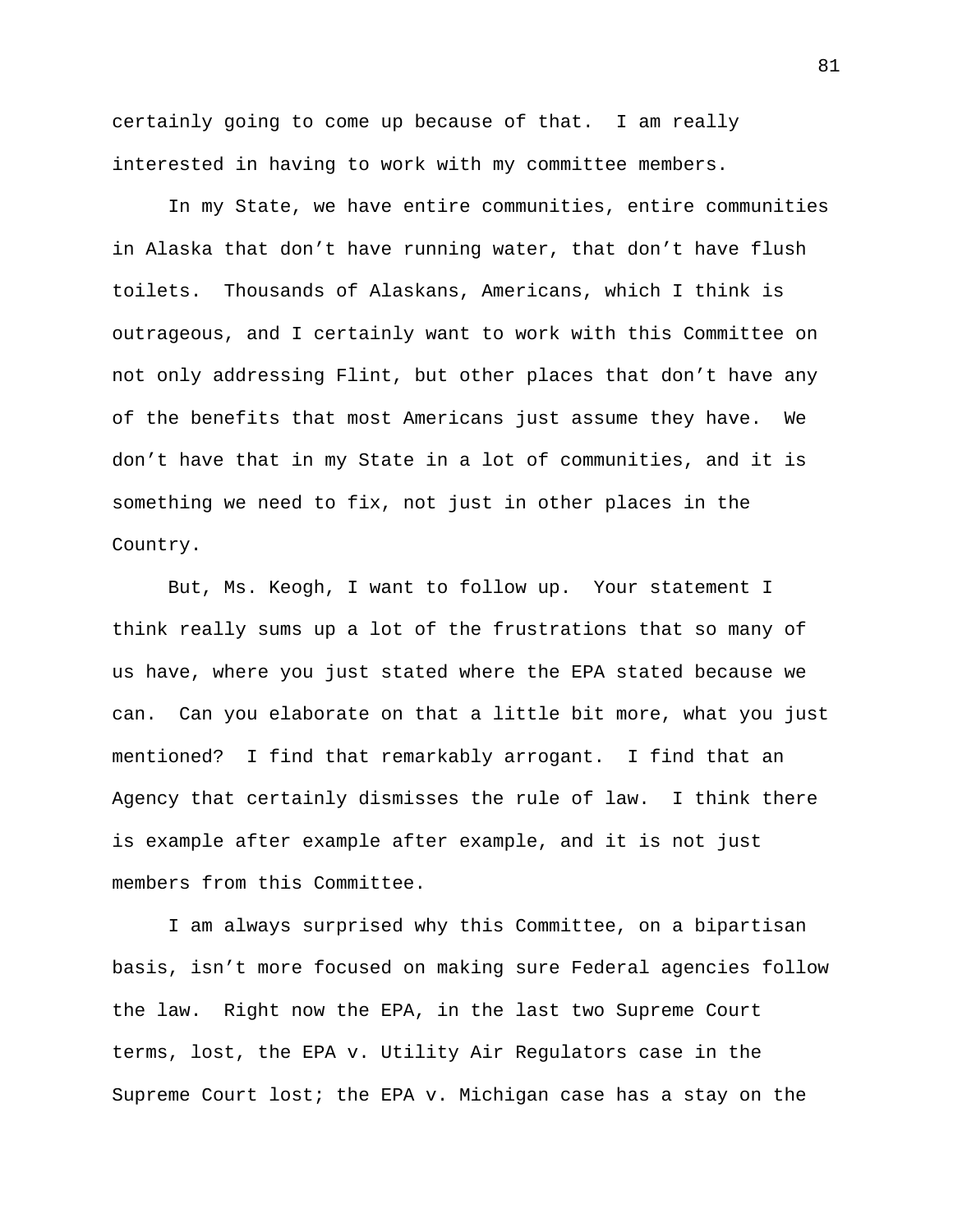WOTUS case where over 30 States have sued; and in an unprecedented, unprecedented action, the U.S. Supreme Court put a stay on the Clean Power Plan.

So the EPA is losing every single major rule that they are undertaking in the courts, with Obama Administration officials, other officials who are Federal judges, saying the EPA is overstepping its legal bounds.

And you may have seen what Gina McCarthy said on TV on the eve of the EPA v. Michigan case. When asked if she thought they were going to win the case, she said yes. They didn't. But then she said, "Even if we don't win the case, it was three years ago. Most of the States; companies are already in compliance. Investments have been made. We will catch up.'' So it was kind of like, hey, even if we lose, we win because everybody had to abide by the law. I think that is outrageous, and it is the source of frustration that so many Americans feel.

Can you just elaborate on this "because we can'' quote? I just find it the height of arrogance. Just for everybody's information, the EPA is supposed to abide by the law, and the Federal courts are showing in the last three years they don't. Because we can is not an appropriate answer on people who work for you.

Ms. Keogh. Yes, Senator. Thank you. It is disheartening. We, as State regulators, find ourselves in that position every

82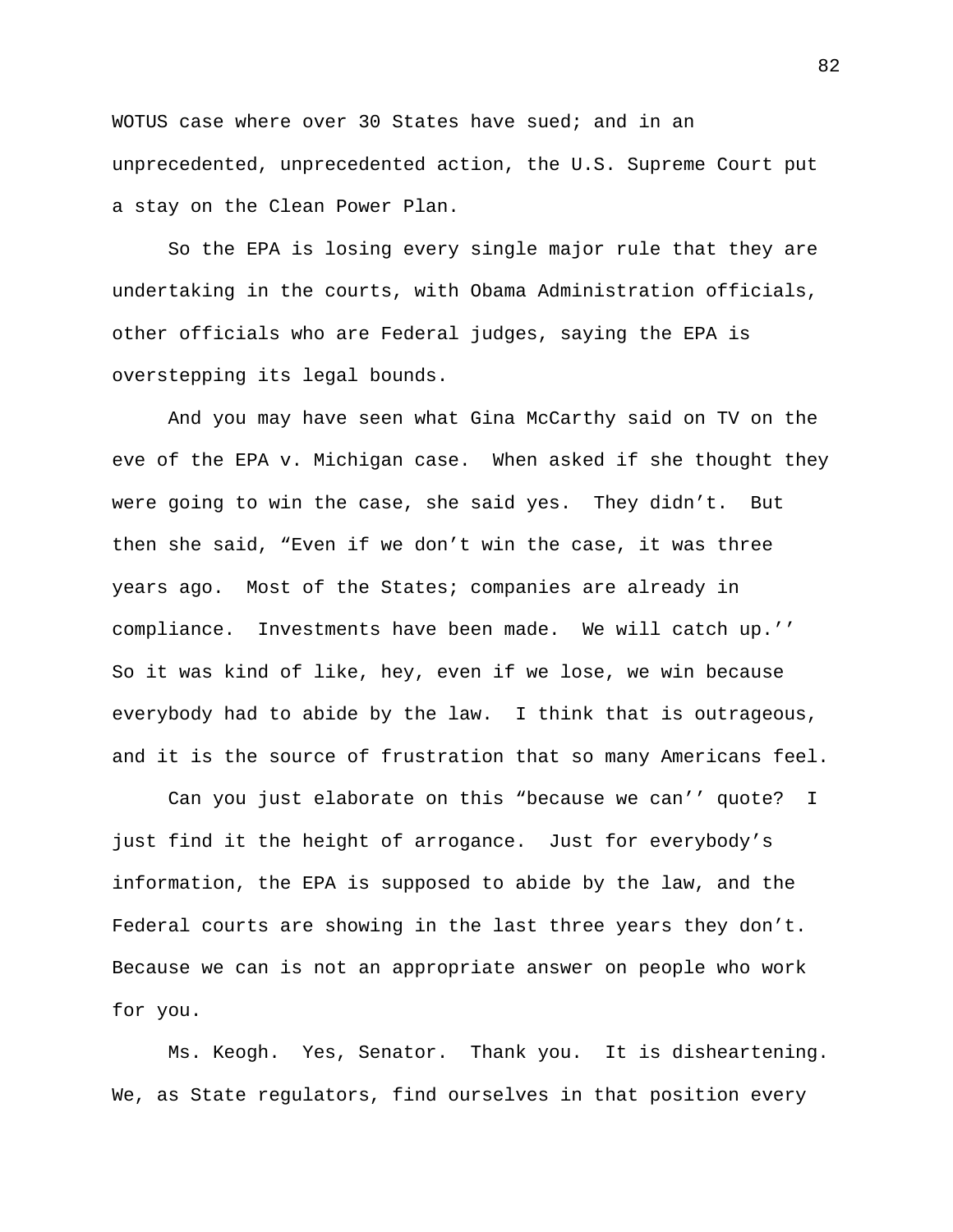day as we effect regulation to make sure that we follow the law that is set forth.

Senator Sullivan. Of course. That is what we are supposed to do, right?

Ms. Keogh. We do not create the law; we implement law. So it is frustrating. Admittedly, I had very short notice that this Federal plan was coming at the time, so I felt like it was a genuinely honest question to understand so I could communicate effectively why requirements were re-adding to the State plan, and it was very disheartening, at a minimum, and very frustrating or perhaps a violation of trust to answer it with "we can.''

Senator Sullivan. So they didn't attempt to cite a law or a reg; they just said "because we can.'' Sounds like a king to me.

Ms. Keogh. The discussion went from a statement where Arkansas made that we are on a glide path with the Regional Haze Rule to actually advance and comply early, and that we were doing everything in our State plan that was required under the law. They went in and then, beyond that statement, discussed a provision about rate of progress and how they could require additional requirements under this phrase of rate of progress, and we questioned that, when we have a rate of progress that already exceeds or shortens the timeline and we actually achieve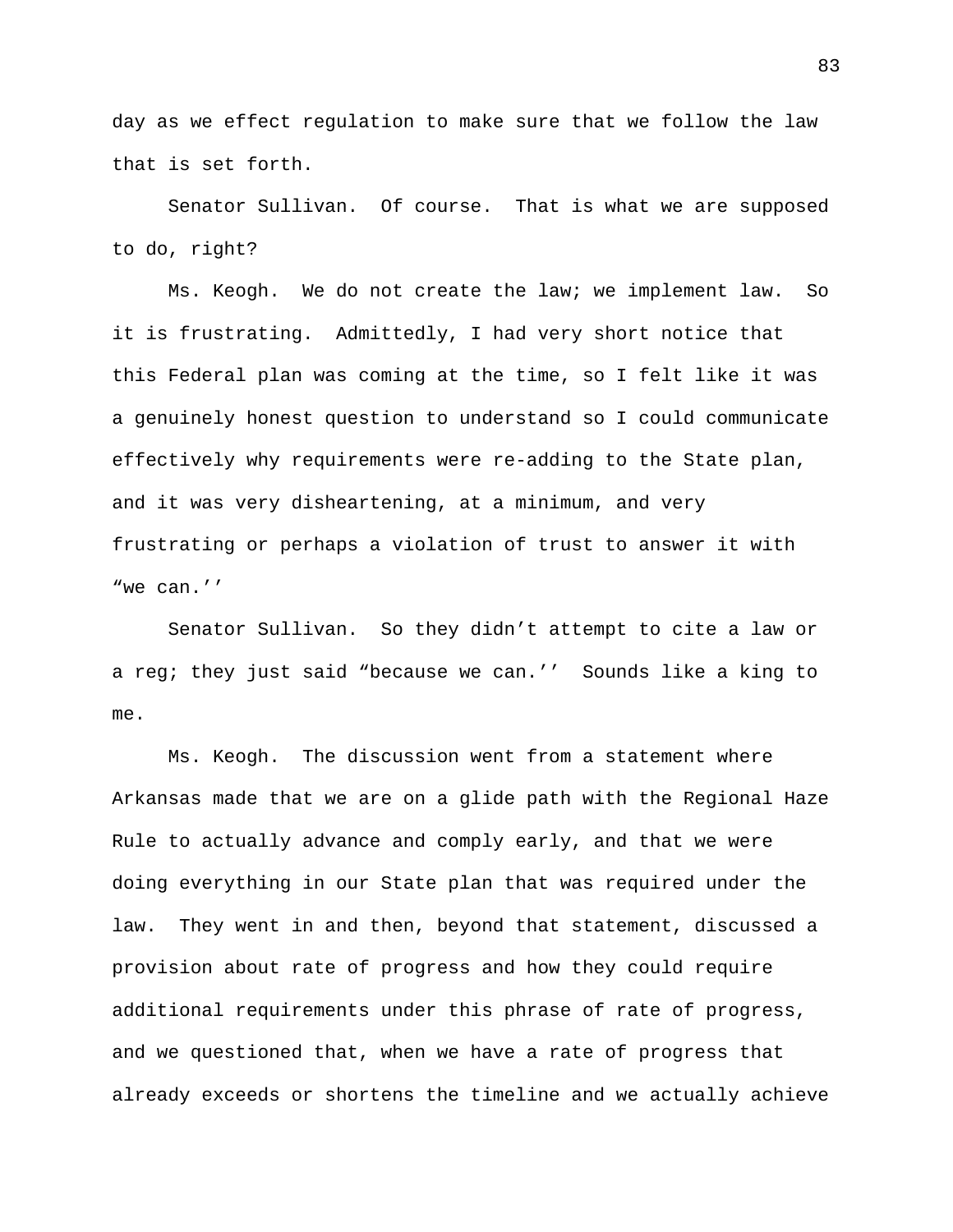compliance early.

So it became a bit of a circular conversation, to be honest with you that it was around there is a phrase in the law that says we can go beyond BART sources to seek a better rate of progress. And that was where they left it. And we did not end with a positive outcome at that, and obviously we continue to discuss that with EPA today.

Senator Sullivan. Mr. Chairman, do I have time for one more question? I see that there is no other remaining members.

Senator Inhofe. You don't have time, but go ahead.

Senator Sullivan. I just want to follow up just on the issue of consultation, where one of my frustrations, and I had been the attorney general of the State of Alaska and the commissioner of natural resources, but we often found that the consultation either didn't exist or was very cursory. And yet in every statute that we are talking about, the Clean Air Act, the Clean Water Act, every EPA-focused statute, the consultation requirement is not optional; it is mandatory.

So I would just like any of the witnesses here to, if you have a sense on the consultation more as just a box check when you indeed get it, or do they try to actually listen and implement your concerns? Because one of the things that we have seen is a one-size-fits-all rule form Washington rarely works, whether it is Alaska or Vermont or Arkansas or South Dakota. So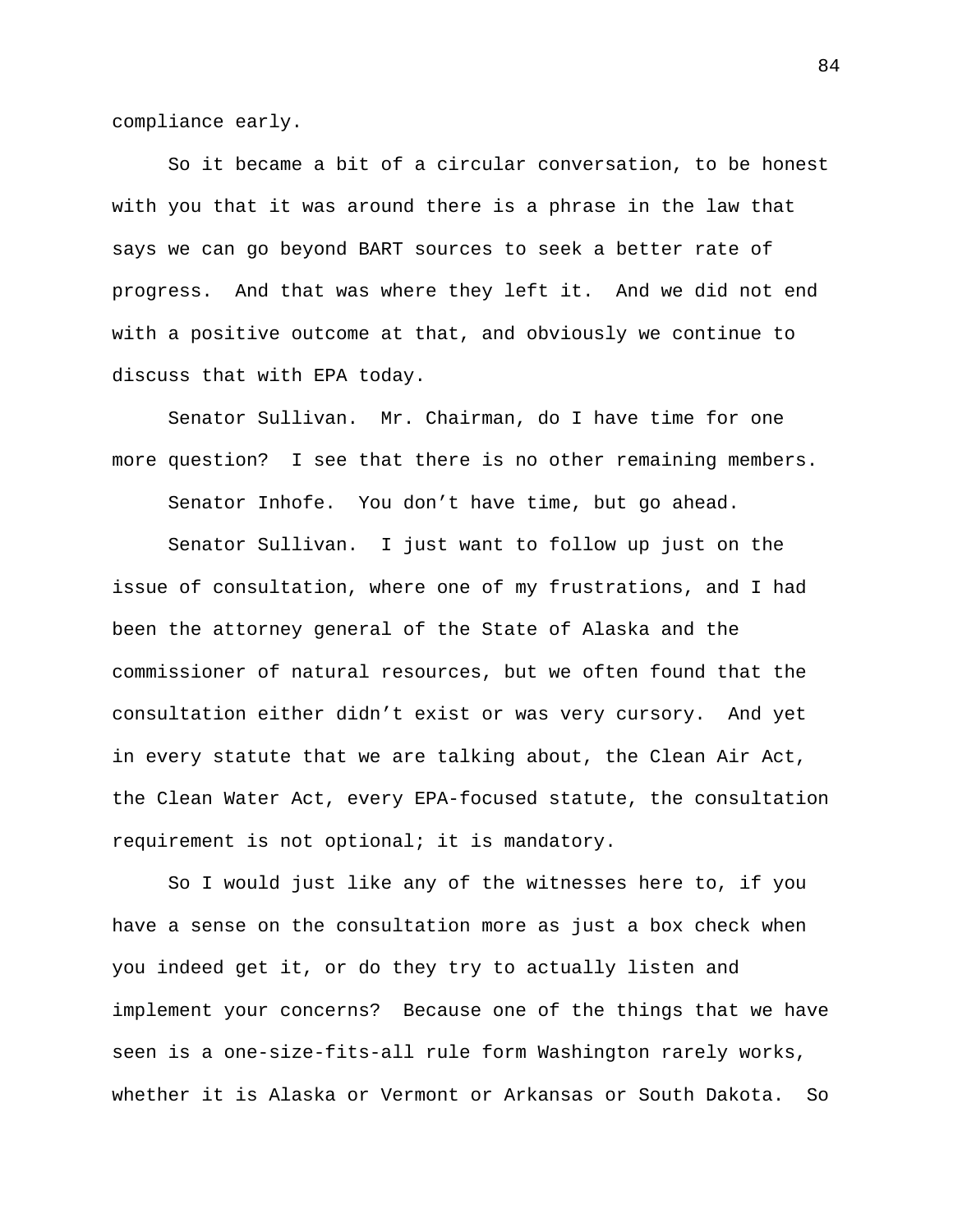I am wondering about your experience with mandatory consultation, that is what it is in all the laws, it is mandatory. Do you feel that you are getting that enough?

Maybe I will start with Mr. Pirner.

Mr. Pirner. Senator, I think it is more of they check the box, in my opinion. A lot of these proposals that come out, there is a public comment period. We comment along with everybody else, but just in the example of the Clean Power Plan they received, what, 1.6 million comments or something. So if you are talking a State to Federal agency consultation process, I wouldn't consider submitting one set of comments, which we submitted under the governor's signature, go as being a State to Federal agency consultation.

Senator Sullivan. Anyone else on the consultation issue?

Mr. Mirzakhalili. Senator, if I may. I co-chair a committee, National Association of Clean Air Agencies, and I can tell you that EPA is present on every call they attended. And that is not just with my committee; with other committees where the organization has a presence of EPA staff. They bring their thinkings to us, they share early drafts, they explain. So that may be a good place to plug in a conversation with EPA.

Could they do better? In some instances, yes. We hear there is friction and tension between guidance and flexibility. You said you wanted the rules. I understand. You said you want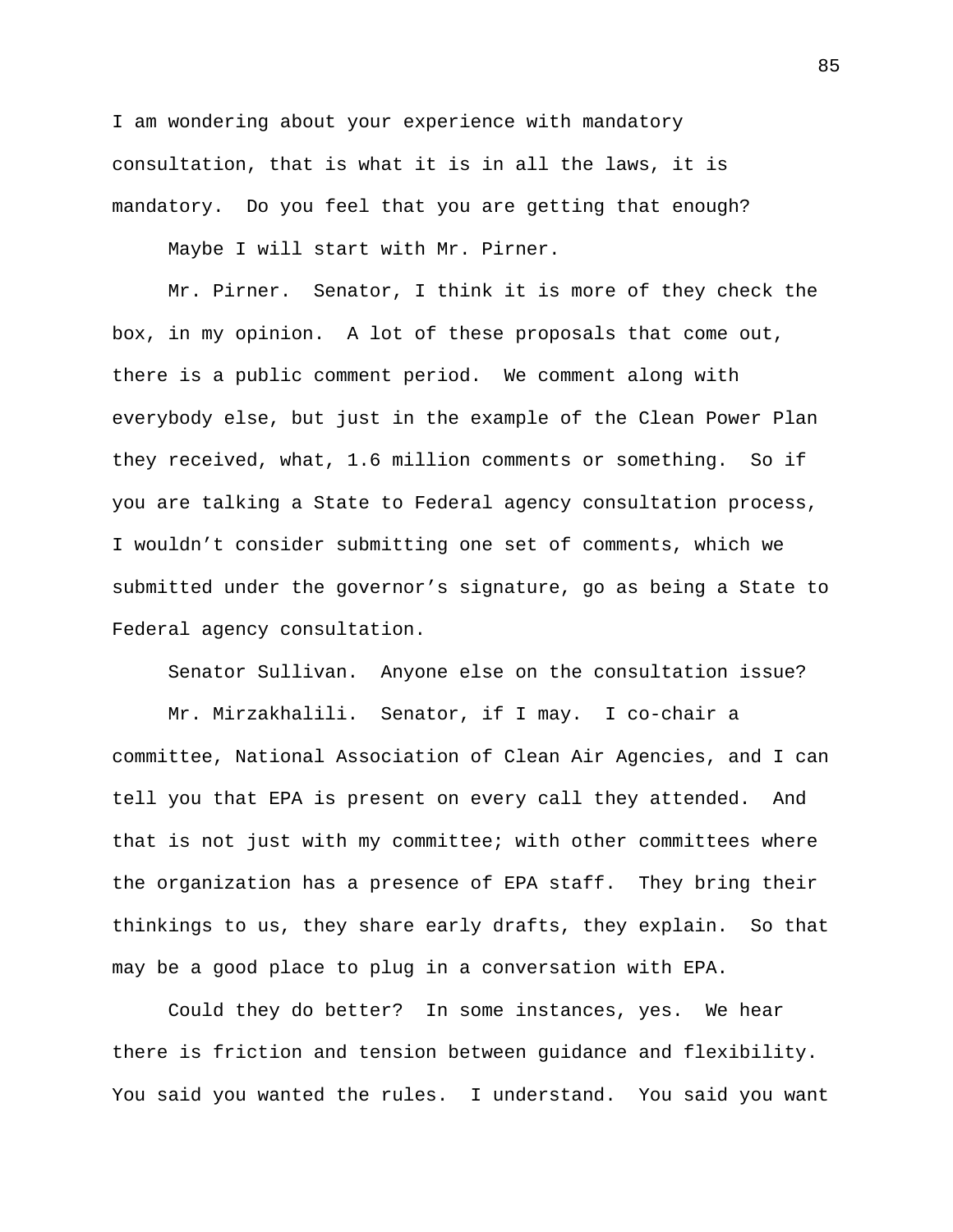to go to rulemaking. Rulemakings are rigid. The guidance gives you a little more flexibility. So we have to be careful what we ask for of EPA and make sure they can produce what it is that we want. So the rules set the minimum standards; quidance provides some technical assistance; and the rest of it is our responsibility to collaborate and cooperate and get done.

Senator Sullivan. Thank you.

Ms. Markowitz. I would add to that I am on the executive committee of the Environmental Council of the States, and EPA is at every meeting and comes on to monthly calls if we ask them to.

So as described by Ali, they have made themselves remarkably available to us. In our region, as we are developing our performance partnership agreement, they also, in Region 1 at least, are offering tremendous flexibility in terms of how we are going to be managing our obligation under our delegated programs.

And, of course, they could always do better. One of the places, there is a difference between listening and agreeing, so I think they do a great job listening. They don't always agree. And that is, really, in part, some of the frustrations that you sometimes hear from my colleagues. They tend, in this Administration, we tend to agree with them more, so we are not dissatisfied with the level of attention that we are getting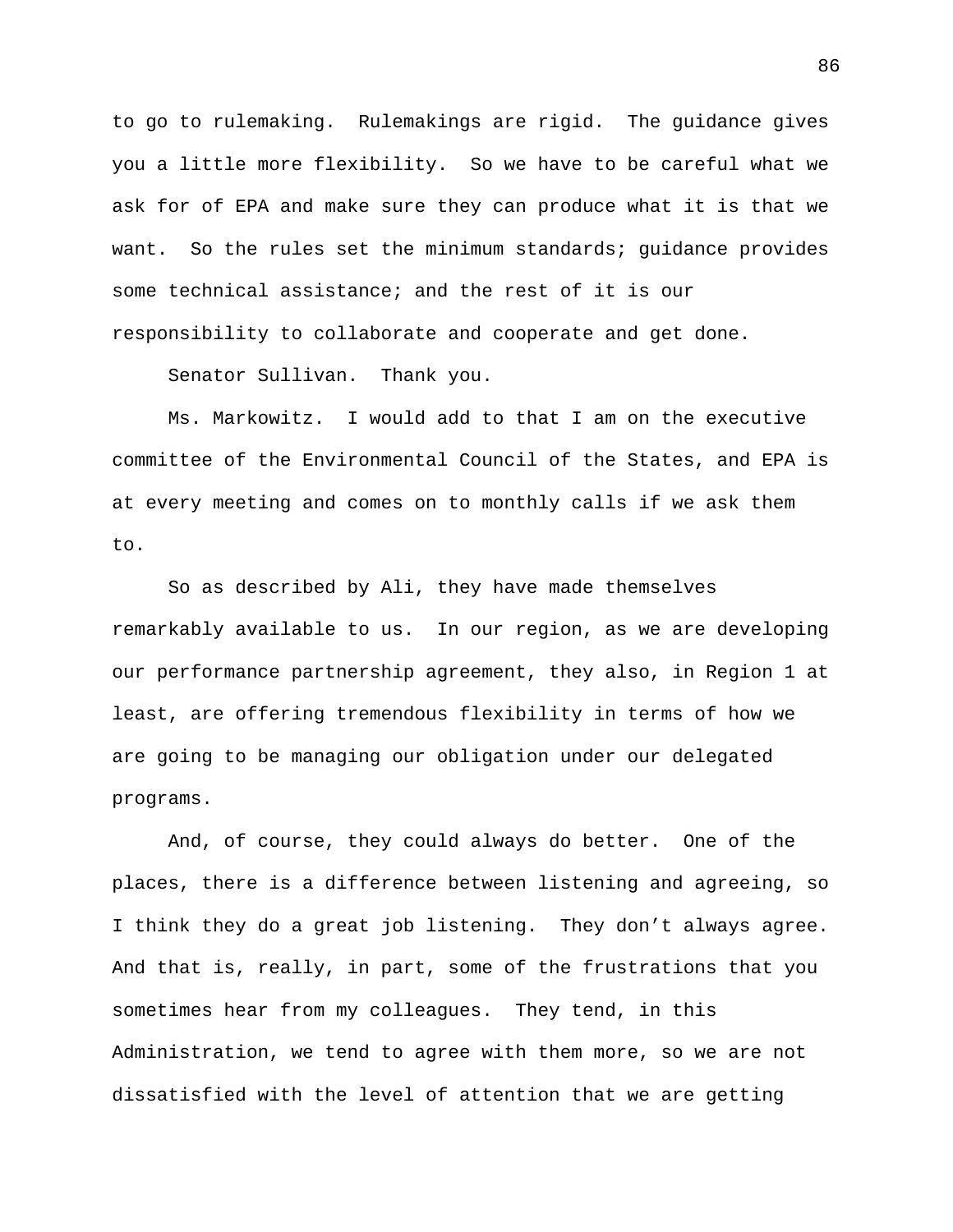from them in this dialogue.

Senator Sullivan. Mr. Huffman, do you have any thoughts on that?

Senator Inhofe. Senator Sullivan, we will have to chop it off here. You are five minutes over.

Senator Sullivan. Okay, Mr. Chairman. Thanks. There is no one else here, so I was just wondering.

Senator Inhofe. Okay. I mean, Senator Boxer wants to have the extra time that you have used, and that is fine.

Senator Sullivan. I mean usually, most committees, if there is no one else here and we still have questions, it doesn't seem to be a big ask to continue to ask questions.

I will submit questions for the record. Senator Inhofe. All right, that is fine. Thank you. Senator Boxer, take whatever time. Senator Boxer. That is very sweet of you. Senator Inhofe. Thank you.

Senator Boxer. I just want to talk about the courts, because my colleague, Senator Sullivan raised the issue, so we looked it up. EPA has won 70 percent of the cases before the Supreme Court. As a matter of fact, on the 30 percent that they lost, sometimes they lost because they were not doing enough. And we can send you the memo on that, because I think that is important.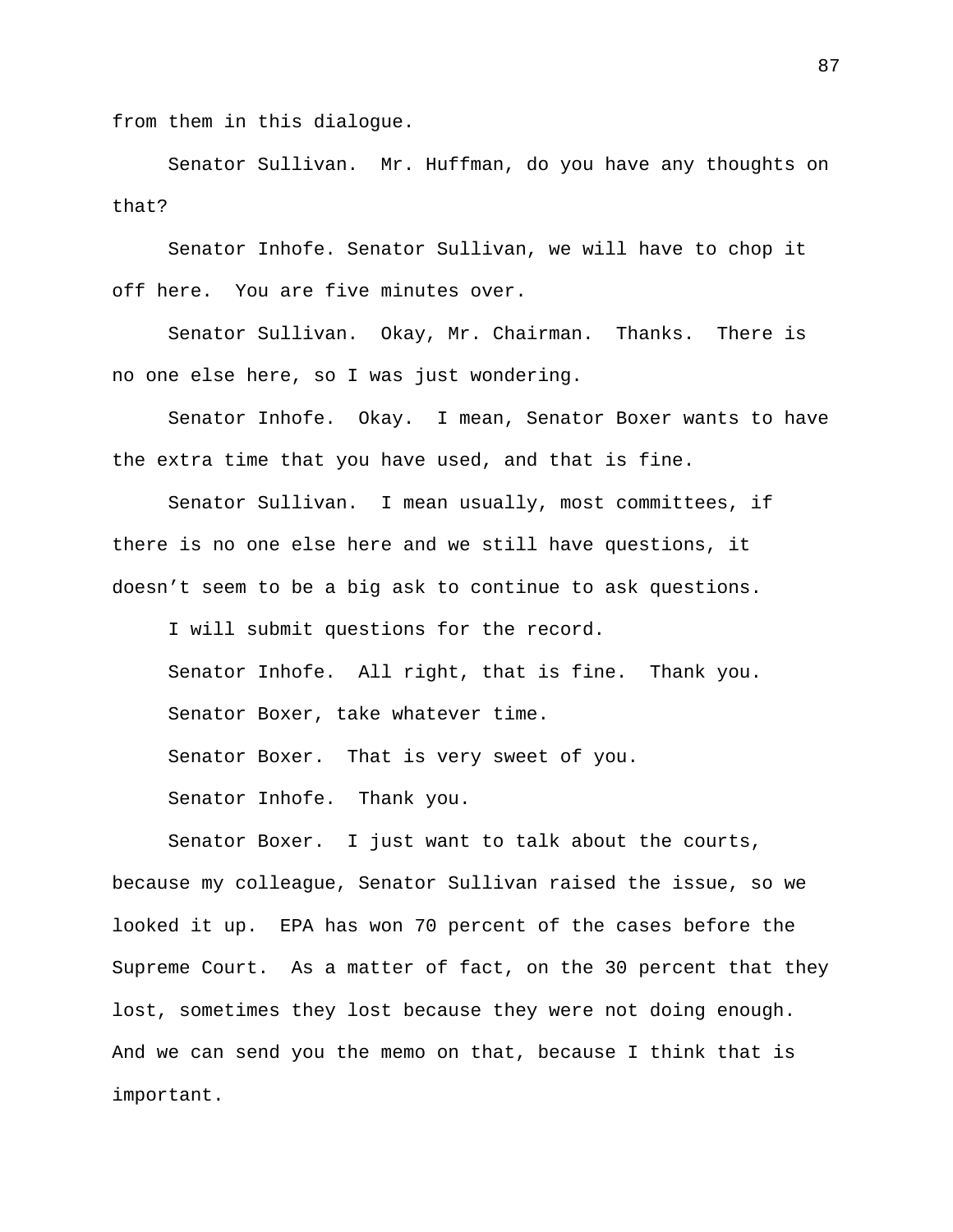I also think it is important to reiterate a fact clearly that should be in evidence. This is one Nation under God, indivisible, with liberty and justice for all. We know that. So to think that the Federal Government would not be an important partner to the States is wrong.

Now, I know some of you say it is fine for them to be a partner, but I want to pick up on what Mr. Pirner said, because it is very clear. This has been a great panel, by the way. All of you have been so articulate and it has been very interesting here.

But, Mr. Pirner, you said, look, in the 1970s we had terrible air pollution and it is understandable, it made sense to cut the pollution. And now you said things are so much better EPA is going too far. I mean, that is essentially what you said. And I have to give you some facts that I am going to put in the record, with the Chairman's agreement. And this is important.

Eleven million Americans have COPD, chronic obstructive pulmonary disease. Eleven million. 22.6 million Americans have asthma, including 6.1 million children. And there are 1.68 million estimated new cases of cancer in 2016. So to sit there and say that there is not work to do it seems to me strange. And you are in such an important position to help those people.

Now, maybe some of them live in your State, some of them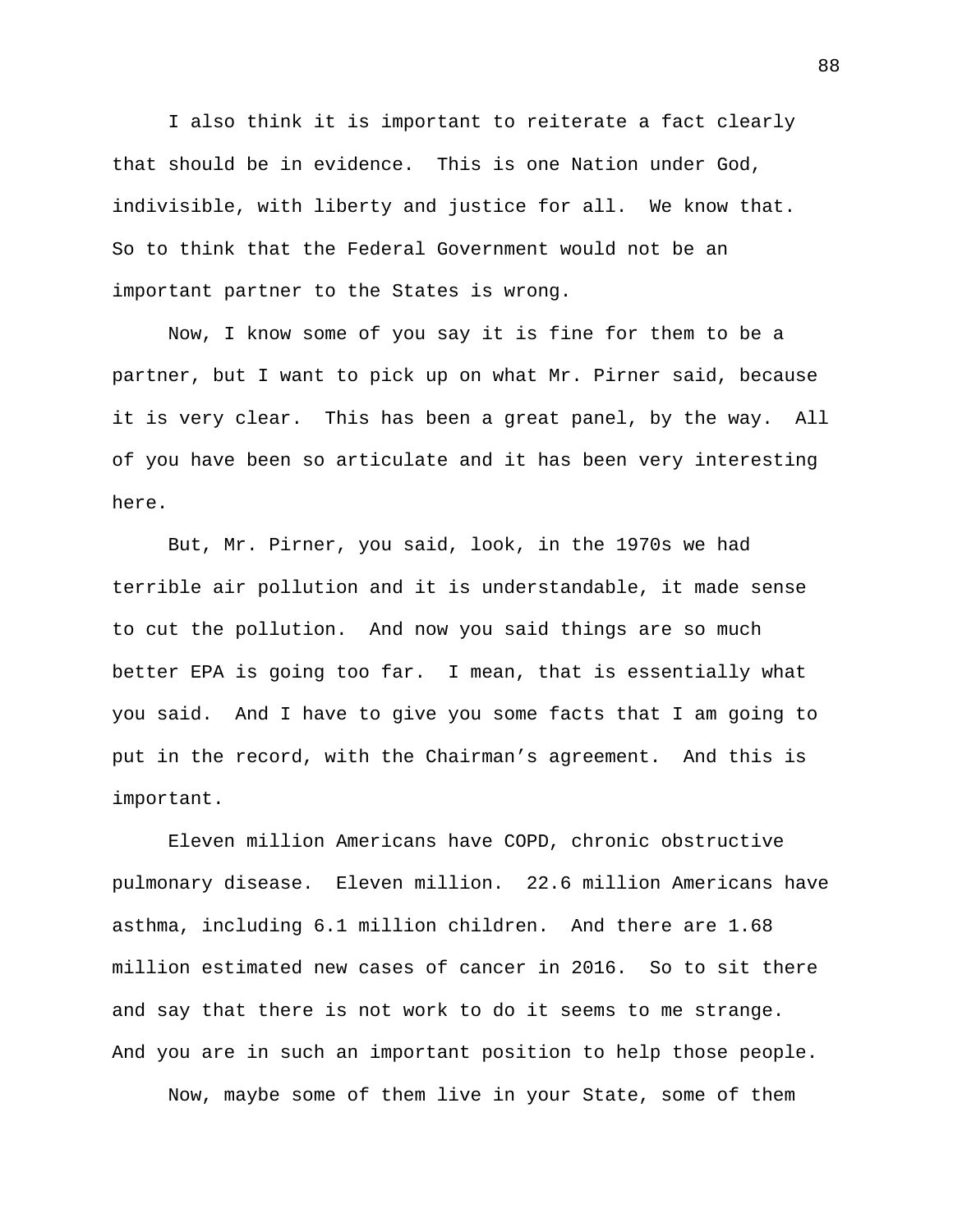live in a neighboring State, and to say that you have a great relationship with a State and they will be fine is just not a fact in evidence.

Ms. Keogh, you are here, you are giving testimony to this Committee, and it has to be truthful, and I know you were. So over the next week can you please send me the name of who told you, the name of the person who said we are ordering you to do this because we can? I want the name of that person because whoever said that was absolutely wrong, and I don't want people to just throw it out. Who did it? If you can put that in writing confidentially, I would greatly appreciate it, because I want to find out why they would say such a thing.

I just think overall this panel has really proved the point.

There is another fact on coal ash which you complained about, Mr. Pirner. Right now there are 331 hazardous coal ash ponds that could, if not improved, lead to a loss of life. So, you know, maybe you can sit there and say what you say, but when I swear to protect the people, I am going to do it; and this is the Environment Committee, this isn't the pollution committee.

And Senator Inhofe and I have a different view of the role of the Federal Government. I think it is all very fair, but at the end of the day this is one Nation, so setting minimum standards, making sure our people are protected, whether they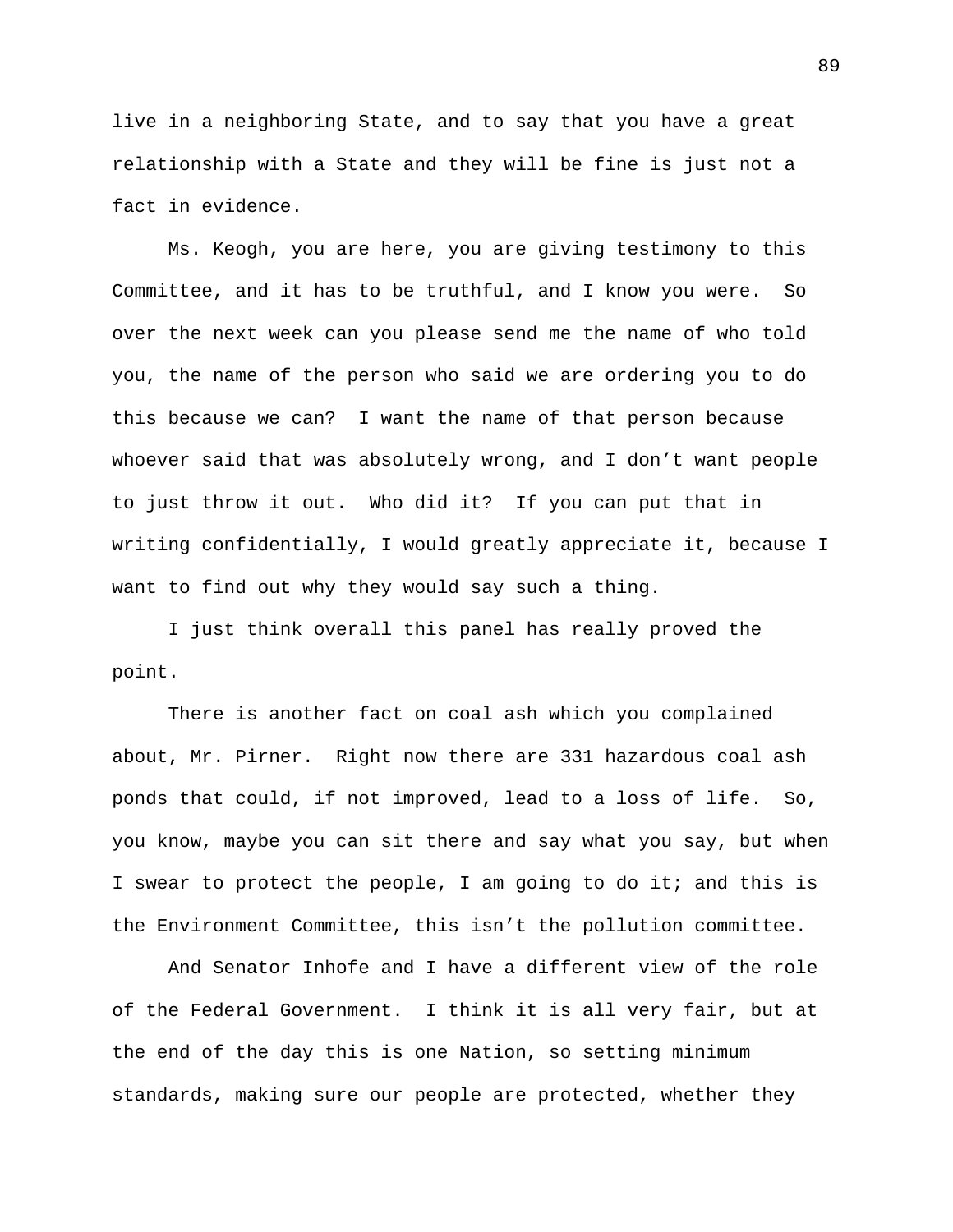are in my State or a State adjacent where the pollution from my State may actually go to another State, I have an obligation, even if it is in my State.

And, by the way, we have 40 million people and a lot of pollution, a lot of industry. We try our best. We do have forest fires; we have natural disasters. So we have an obligation, and my State doesn't complain about it, they just clean up their act. And it is just a function of what is right, what is morally right. And you can measure the progress as you look at the health of the people.

This is not some conversation about the meaning of the Twelfth Amendment, the Tenth Amendment, the First Amendment; it is really about the health of our people. We should do everything we can to protect their health, and as long as I am vertical that is what I am going to be working on.

Thank you.

Senator Inhofe. Well, thank you, Senator Boxer. Anything else?

Senator Boxer. No.

Senator Inhofe. All right.

Let me just make a final comment here that it seems like every time we have a hearing it ends up to be a global warming hearing, or at least that is injected into it. Let me just share my personal thought that climate is always changing. I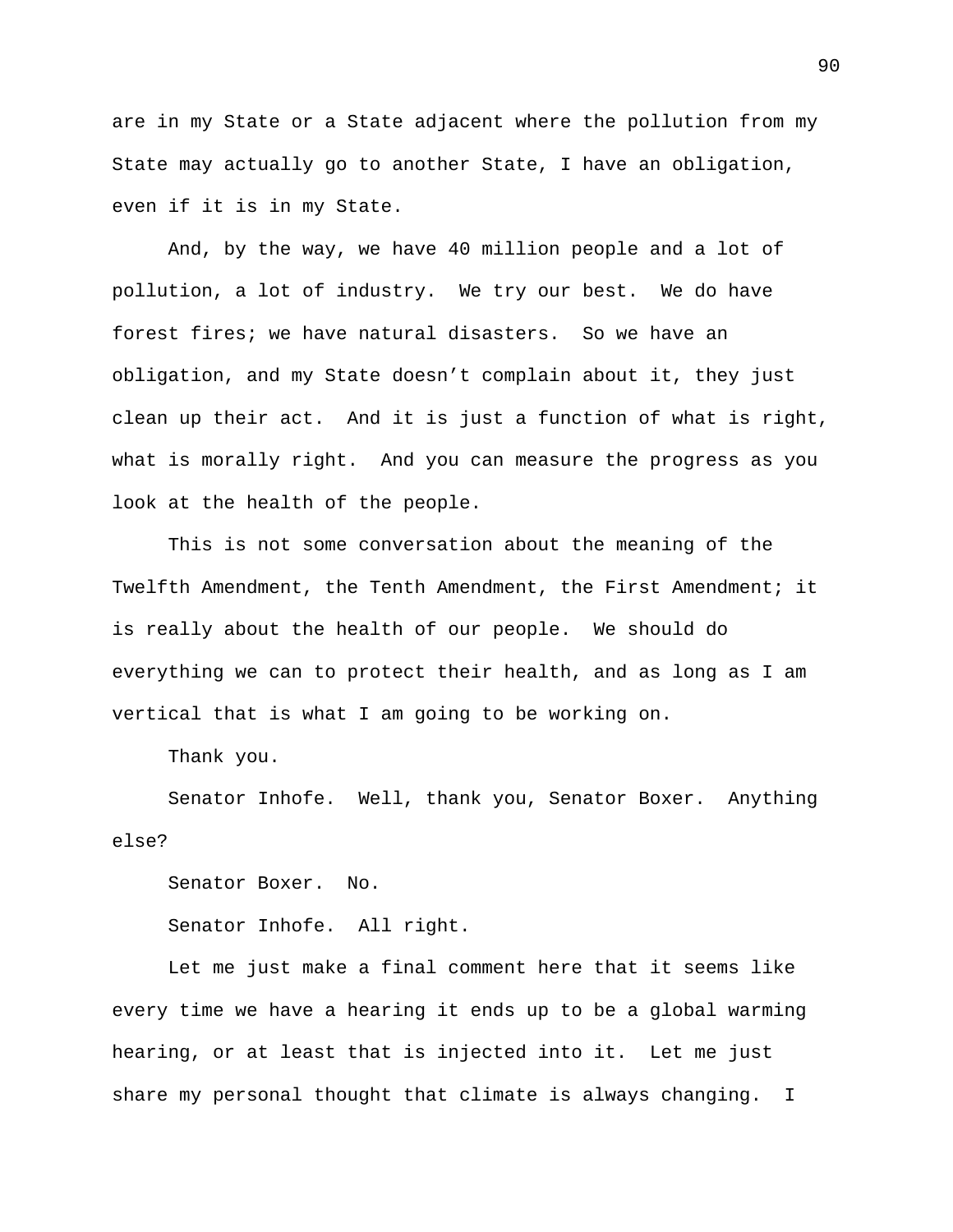have said this on the Senate Floor. I can't remember, I wasn't alive in 1895, but in 1895 we went through a period where they first started using another ice age. In 1918 was the first time they used global warming. And then, of course, that changed again in 1945 when that was another ice age they were talking about. And then, of course, that changed in 1975. So about every 30 years this happens, it has always been changing.

The interesting thing is in 1945 that was the year they had the highest CO2 emissions in the history of this Country, recorded history, and that precipitated not a warming period, but a cooling period that sustained for another 30 years. So I just think that has to be said. I know that the public understands that now. I can remember back when I was the bad guy and we were talking about this back in 2000. At that time it was considered to be the number one concern; not it is 15 out of 15 according to Gallup's March poll. So people have caught on and they are going to enjoy continuing to bring that up.

Last thing is we all want a clean environment, and when you mention the Clean Air Act and all these other acts, we were all for them, and I was back then. In fact, I was an initial sponsor of the Clean Air Act.

So, with that, we will go ahead and adjourn. I would like to have one short quick word with Mr. Huffman and Ms. Markowitz, if I could. Thank you.